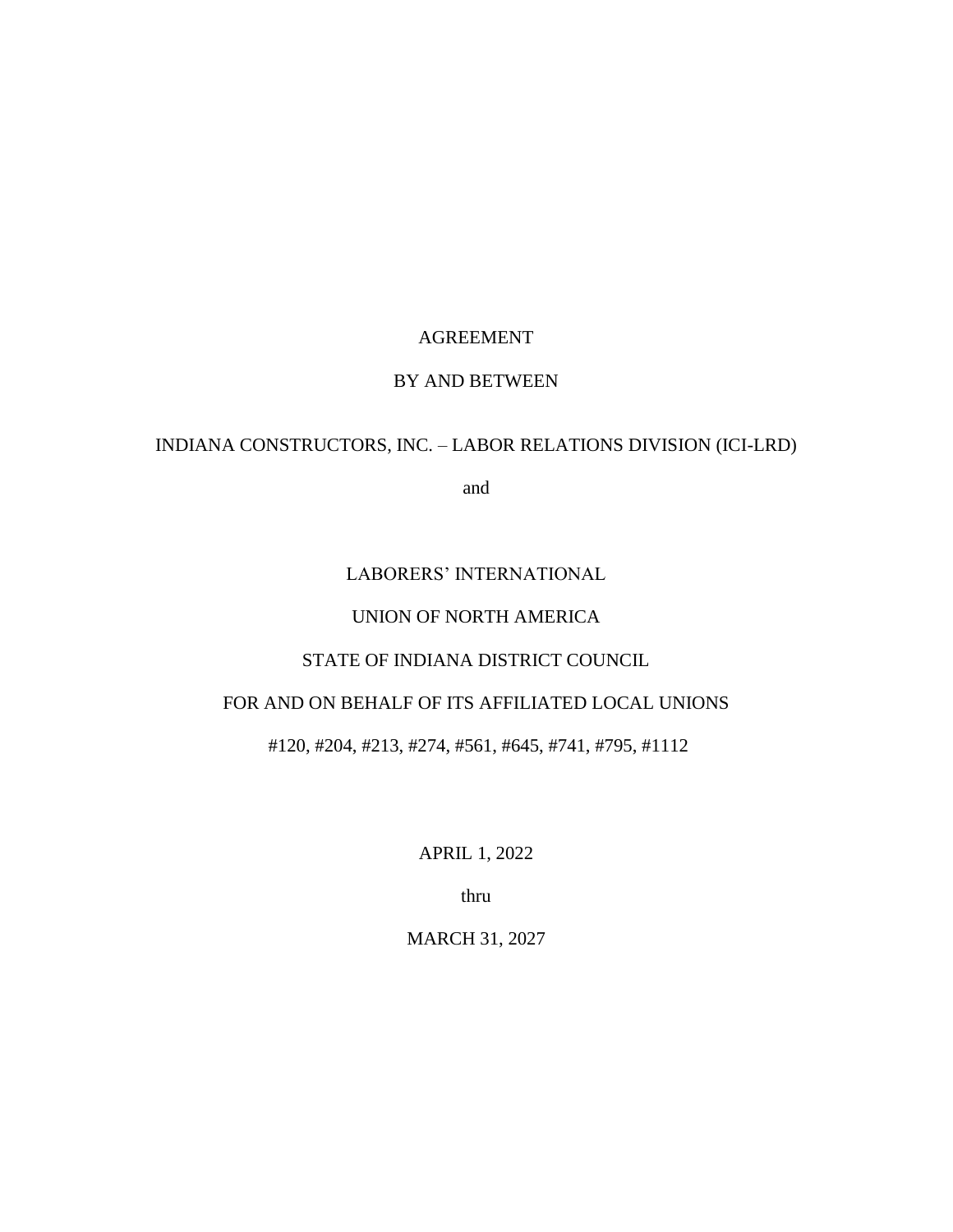| ARTICLE XI - POLITICAL ACTION COMMITTEE CHECK-OFF  9             |  |
|------------------------------------------------------------------|--|
|                                                                  |  |
|                                                                  |  |
| ARTICLE XIV - WORKING HOURS AND OVERTIME AND PAY  11             |  |
|                                                                  |  |
|                                                                  |  |
|                                                                  |  |
| ARTICLE XVIII - SELECTION OF LABOR - EMPLOYMENT REGULATIONS  16  |  |
|                                                                  |  |
|                                                                  |  |
| ARTICLE XXI - JURISDICTIONAL DISPUTES - OTHER WORK STOPPAGES  18 |  |
|                                                                  |  |
|                                                                  |  |
|                                                                  |  |
|                                                                  |  |
|                                                                  |  |
|                                                                  |  |
|                                                                  |  |
|                                                                  |  |
|                                                                  |  |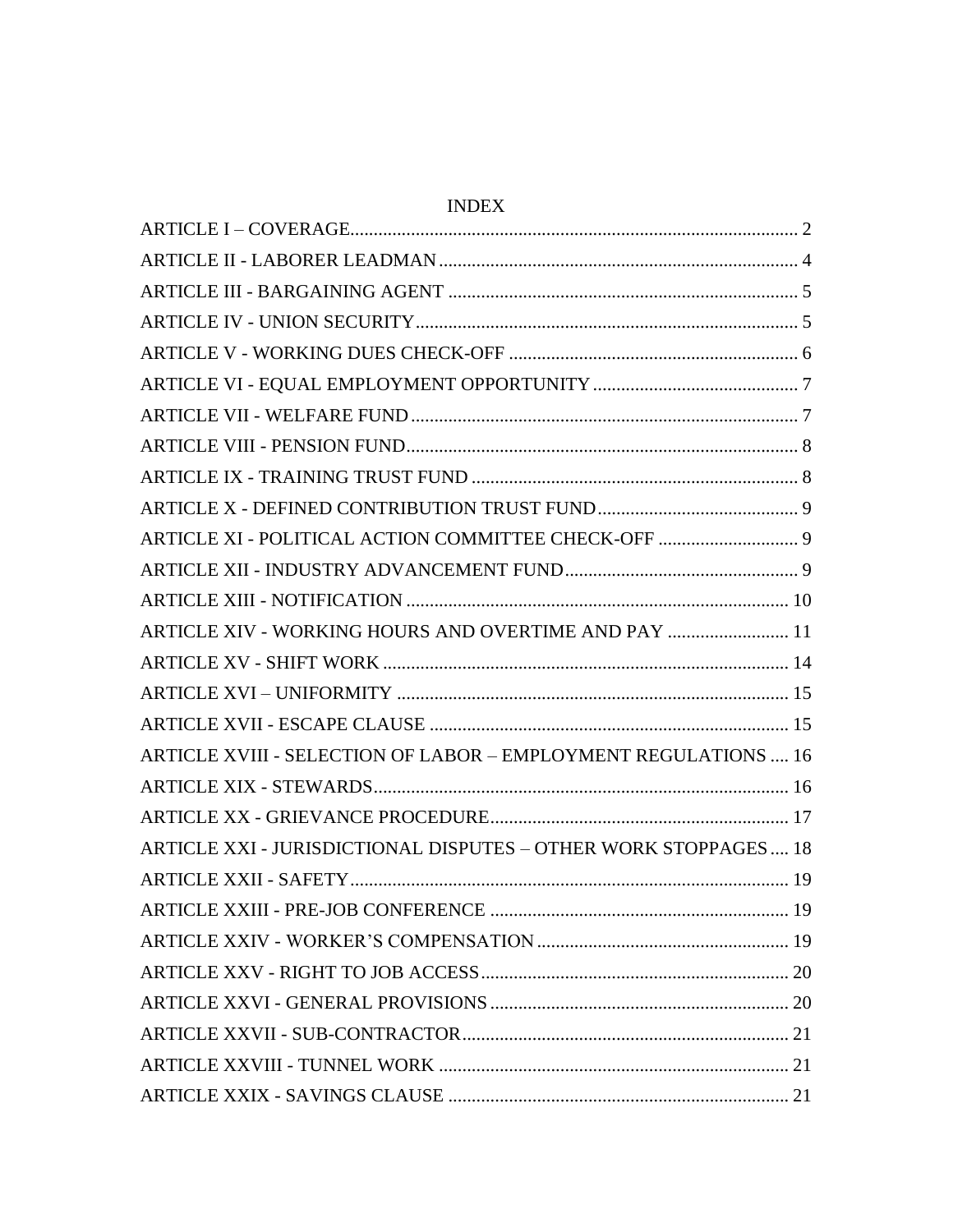| ARTICLE XXXI - MEMORANDUM OF UNDERSTANDING - MARKET            |  |
|----------------------------------------------------------------|--|
|                                                                |  |
|                                                                |  |
|                                                                |  |
|                                                                |  |
|                                                                |  |
|                                                                |  |
|                                                                |  |
| DIRECTORY - LABORERS' INTERNATIONAL UNION OF NORTH AMERICA     |  |
| DIRECTORY - LABORERS' INTERNATIONAL UNION OF NORTH AMERICA  46 |  |
|                                                                |  |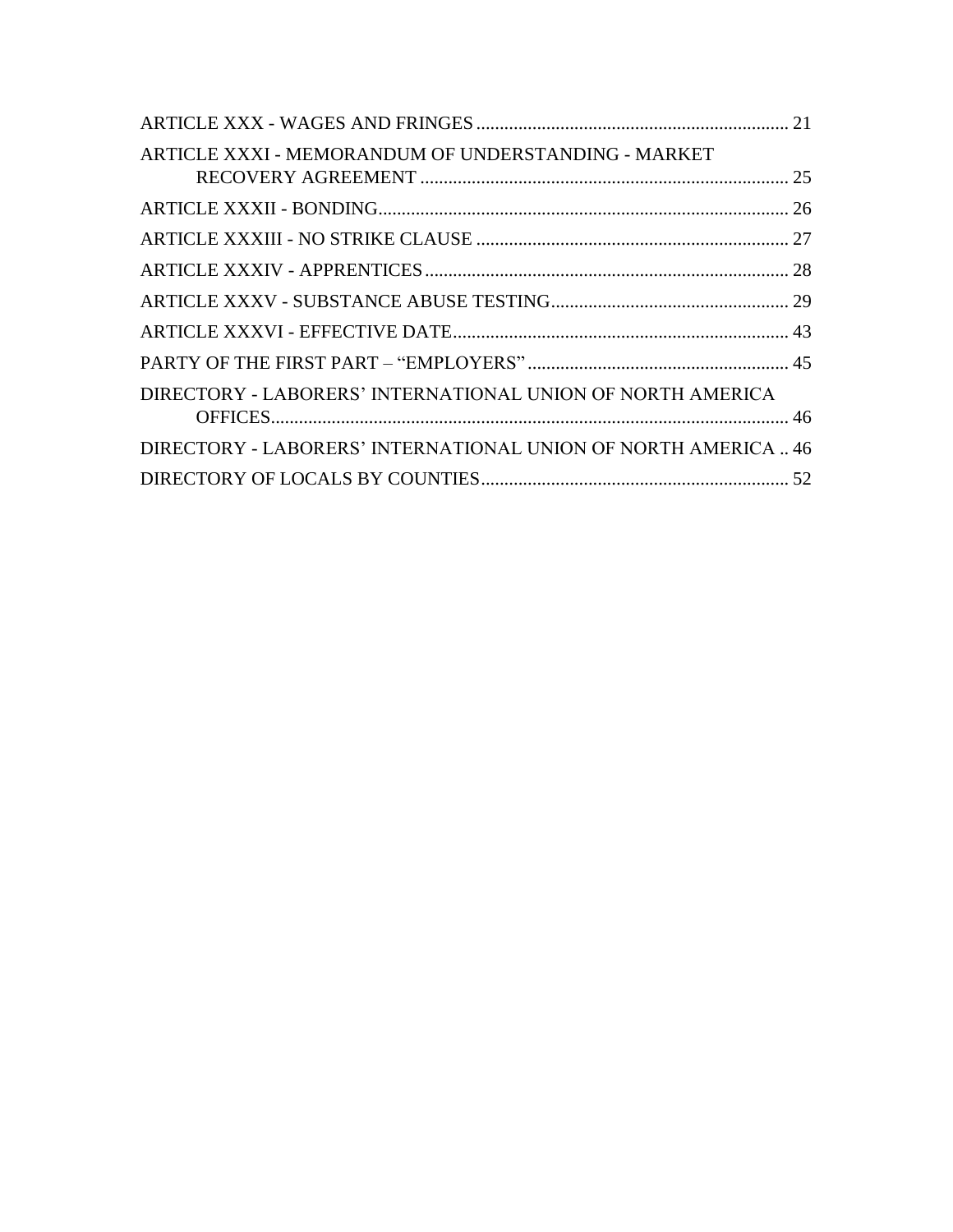# LOCAL UNIONS OF LABORERS' INTERNATIONAL UNION OF NORTH AMERICA STATE OF INDIANA DISTRICT COUNCIL CONTRACTORS' LABOR AGREEMENT

THIS AGREEMENT is made and entered into by and between the Indiana Constructors, Inc. – Labor Relations Division (ICI-LRD), acting as a negotiating agent on behalf of its members of the Division specifically authorizing these negotiations, and subject to ratification by a majority of those members who have authorized ICI-LRD to be the negotiating agent, Party of the First Part, known hereinafter as the "Employer", and Laborers' International Union of North America, State of Indiana District Council, acting for and on behalf of its affiliated Local Unions #120, #204, #213, #274, #561, #645, #741, #795, #1112, Party of the Second Part, known hereinafter as the "Local Unions of Laborers' International Union of North America" or "Union".

This Agreement is negotiated on the part of the Employer by the Negotiating Agent, acting as such only for those Employers who sign this agreement, or a facsimile thereof, and for no others. It is agreed and understood that said Negotiating Agent shall in no event be bound as principal, or be held liable as Negotiating Agent or as principal in any manner for any breach of this contract by any of the parties hereto.

It is further agreed that the liability of the Employers who accept, adopt and sign this agreement, or a facsimile thereof, shall be several and not joint, and the liability of the Local Unions of Laborers' International Union of North America, State of Indiana District Council, Party of the Second Part, shall be several and not joint.

It is understood that the Laborers' International Union of North America, State of Indiana District Council, in signing this Agreement for and on behalf of all and each of the Local Unions of Laborers' International Union of North America, State of Indiana District Council, as herein defined, shall not be responsible for violation of this agreement by Local Unions of Laborers' International Union of North America unless action by said locals in violation of this agreement is ordered or ratified by the Laborers' International Union of North America, State of Indiana District Council, or, unless the State of Indiana District Council fails to take whatever action may be necessary to prevent violation. Provided, however, nothing contained herein shall be construed as relieving the Local Unions of Laborers' International Union of North America, State of Indiana District Council, of their full responsibility.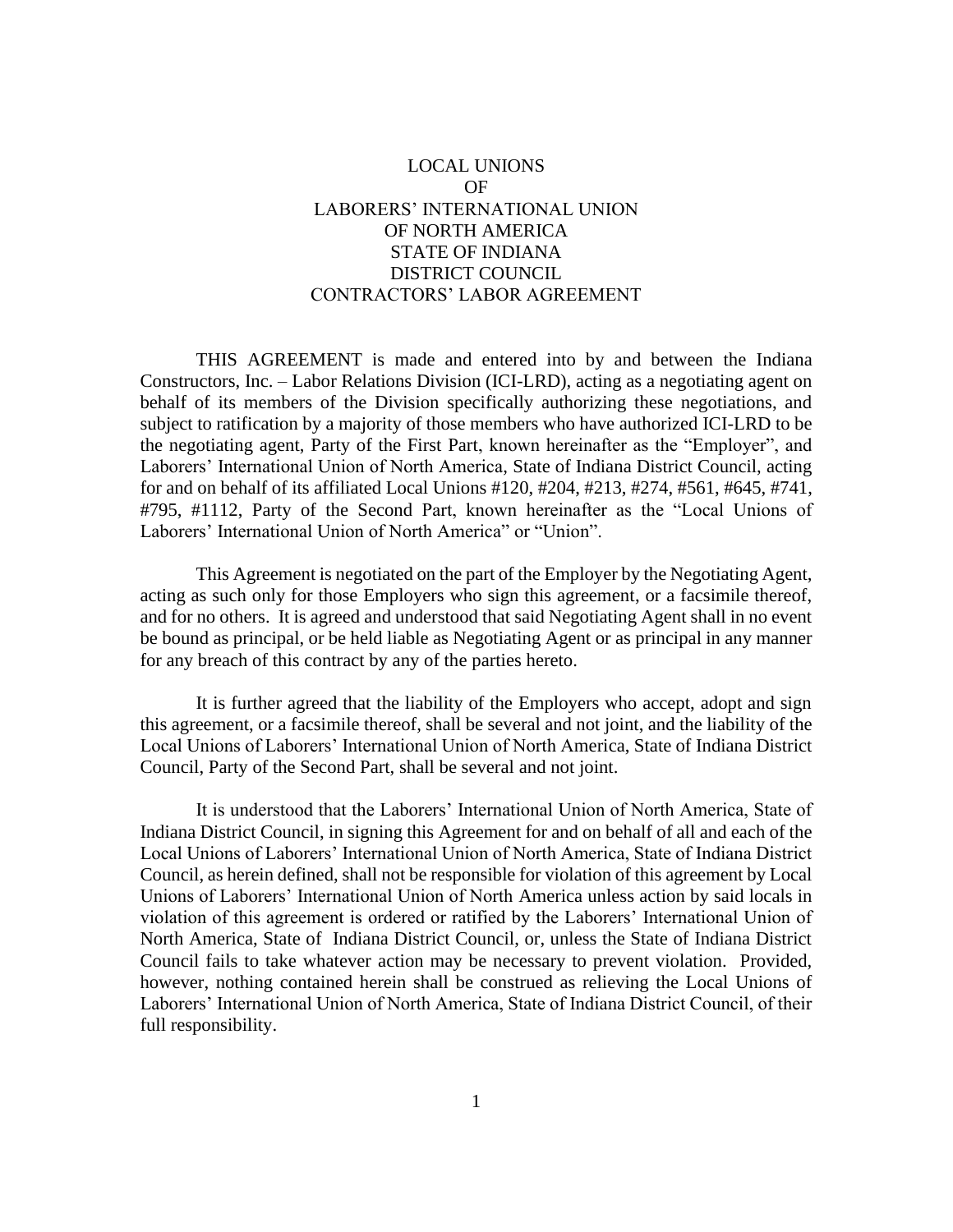### **ARTICLE I – COVERAGE**

<span id="page-4-0"></span>**Section 1.** WORK COVERED – Work covered in this agreement shall encompass all work coming within the recognized jurisdiction of the Laborers' International Union of North America as set forth in their Manual of Jurisdiction, as amended in October, 1961, and by any amendments to this Manual, and as now included in Section One of the "jurisdictional guidelines" booklet, adopted by the Laborers' International Union of North America, State of Indiana District Council on the date of February 26, 1972. Provided, this booklet is solely for purposes of determining jurisdiction and is not intended to have any effect on work not covered by this agreement, particularly but not limited to Section 2 (b) of this Article (Article I).

(a) HIGHWAY CONSTRUCTION shall include construction, modifications, additions or repairs of roads and streets (including roads and streets in housing projects) and construction incidental thereto; alleys, guard rails, fences, parkways, parking lots and parking areas; rest parks, airports, bridle paths, grading and/or draining of athletic fields to an outlet for the field; highway bridges; grade separations involving highways; all conduit and duct construction, sewage and waterworks improvements incidental to street and highway improvements, government defense projects, industrial and commercial projects, including schools and other governmental projects.

Airports, government defense projects, industrial and commercial projects, schools and governmental projects as used herein shall mean all work in connection with grading, drainage and paving and shall not refer to the erection of buildings.

(b) HEAVY CONSTRUCTION AND RAILROAD CONTRACTING shall include the construction, or modification, or addition, or repair of the following projects: Railroad construction projects on railroad right-of-way, including, but not limited to, railroad bridges, grade separations involving a railroad and track elevation; temporary railroad track incidental to the performance of work otherwise covered by this agreement; pile driving, piers, abutments, beams, retaining walls, viaducts, pedestrian tunnels, subways, elevated highways, drainage projects, irrigation projects, flood control projects, reclamation projects, reservoirs, dams, dikes, levees, revetments, channels, channel-cutoffs, dredging projects, jetties; all earth moving (including excavation and disposal by contract of overburden and the loading by contract of all materials from which the overburden has been removed and site preparation, including site preparation for buildings); including the operation, maintenance, and repair of all land and floating plant, equipment, vehicles, and other facilities used in connection with and serving the aforementioned work and services.

(c) UTILITY CONSTRUCTION shall include all labor work (including skilled and semi-skilled) for the construction or an installation of utility lines, metallic and nonmetallic (clay, terra-cotta, ironstone, vitrified concrete, cast iron, fibre-glass, orangeburg, transite, plastic, etc.), pipe for storm and sanitary sewers and drainage; water lines, water treatment plants; sewage treatment plants; pump stations; lift stations; cables; ducts; air-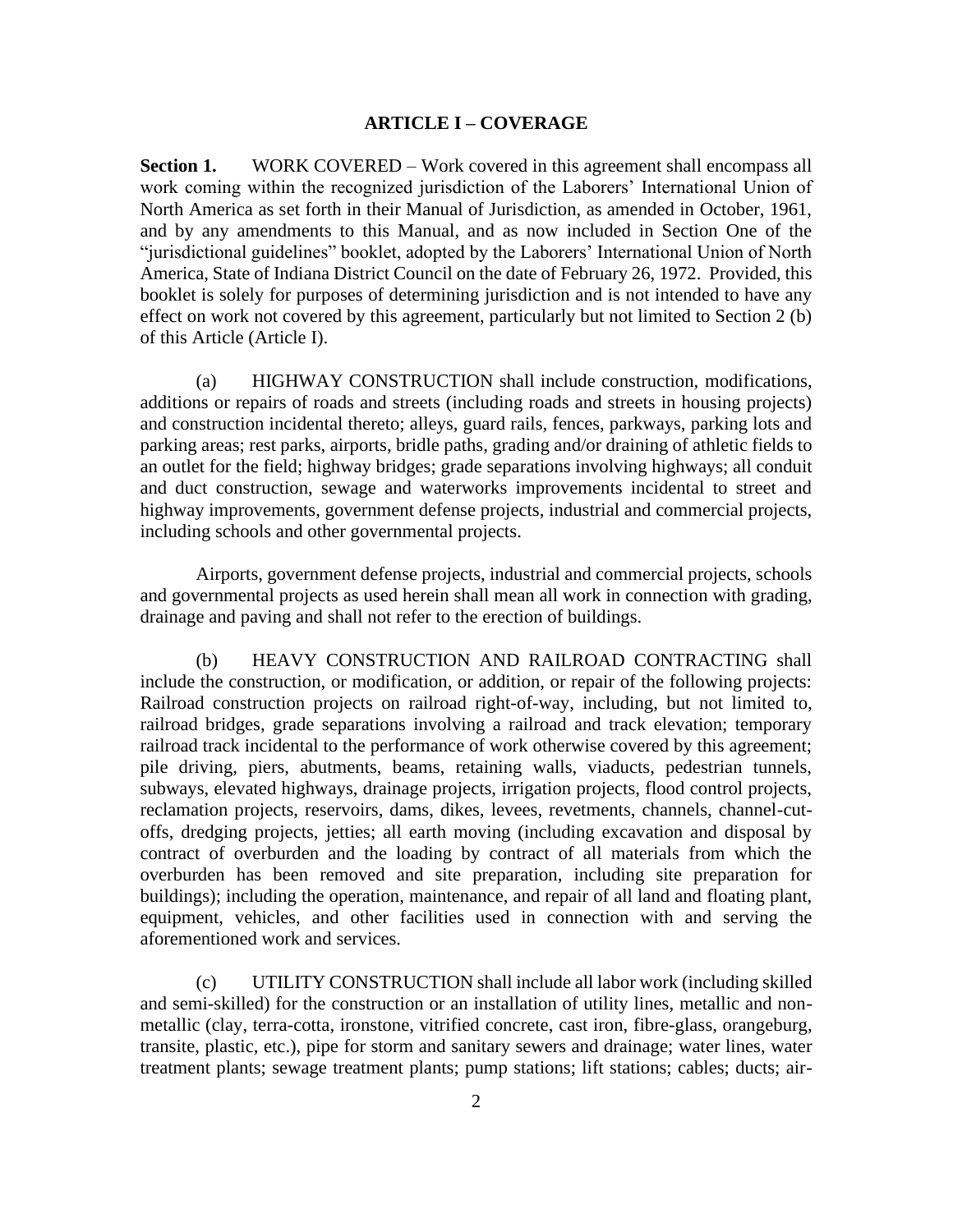lines; gas lines; steam lines; conduit lines; making of joints; sheeting; trenching; manhole erectors; digging and backfilling of all ditches; cutting of streets and surfaces and refinishing of same; in free air or tunnel projects.

The loading, unloading and distribution of all pipe and material used in the performance of work as set forth above.

The connections of utilities to the point of first connection outside the building foundation not to exceed 3 feet from the foundation.

The laying of pipe and making of all connections and/or joints on any and all types of utilities. TV'ing and associated grouting of utility lines.

(d) RELATED WORK – In addition, all other construction work and projects related to drainage, grading, sanitation, sewage disposal, irrigation, flood control, water supply, and similar utility construction work, whether such work is or is not part of, or incidental to building construction and/or improvement, and whether such work is inside or outside of property lines on public or private property, or on or off streets or highways, or on or off building or other construction sites.

In regards to buildings, all work as described above shall be performed from the point outside the building walls.

(e) LOCAL PRODUCTION OF MATERIALS – The local production of materials whether such materials are produced by the contractor, himself, for his own use or for him by contract with another shall include the production of crushed stone, gravel and/or other materials with portable or semi-portable crushing, screening or washing plants established, or reopened or to be established in the vicinity of the work for the purpose of supplying materials to be incorporated into the work on a designated project or projects.

(f) EXCEPTIONS – This agreement shall not apply to employees erecting buildings.

**Section 2.** EMPLOYEES COVERED

(a) This agreement shall have effect on and cover construction labor working for the party of the first part on the aforesaid classes of work in the State of Indiana, subject to the provisions of Articles III, IV and XXX hereof.

(b) EXCEPTIONS – This agreement shall not apply to, or have effect on, construction labor employed by the Employer at his general warehouse or permanent yard, nor shall it apply to superintendents, master mechanics, mechanics, job foremen, civil engineers or clerks.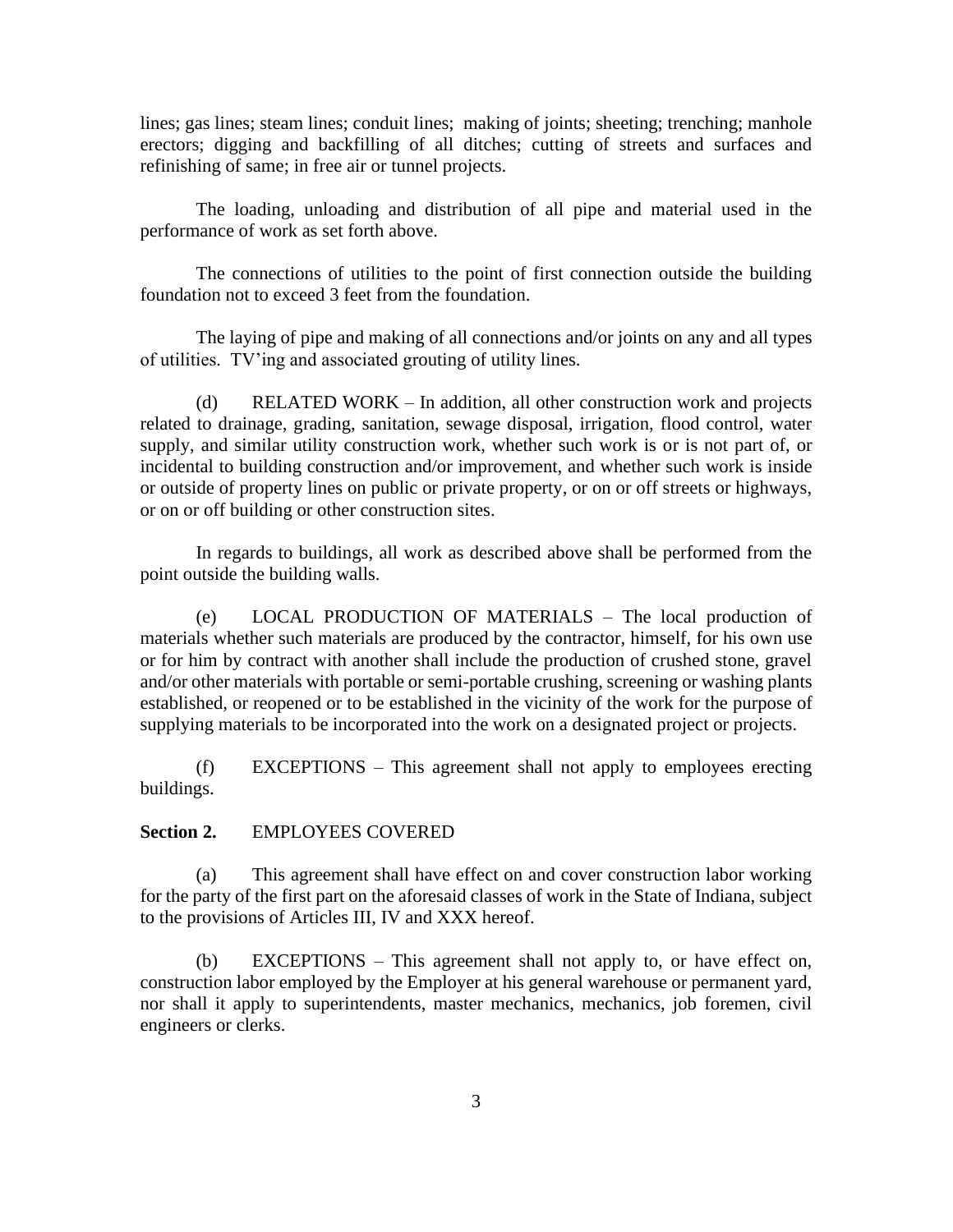This agreement shall not apply to those persons furnished to the Employer by the owner of specialized equipment leased, rented, borrowed or on trial by the Employer, provided the equipment is not customarily used by the Employer and said persons are used solely to operate said equipment. This shall apply only for a reasonable trial period.

Tasks performed by supervisory employees which are incidental to their supervisory duties and which do not interfere with the earnings of employees covered by this Agreement, are not in violation of this Agreement.

## **Section 3.** DEFINITIONS

(a) The term "job foreman" is defined to mean one whose principal duty is to direct or supervise the work of others. A job foreman, except in case of emergency, or in an instructional nature, will not be permitted to perform manual labor.

(b) The term "concrete puddler" is defined to mean one who is working between forms puddling concrete.

(c) The term "flag person" is defined to mean one who handles a flag to direct traffic through a construction project.

(d) The term "watchman" is defined to mean one who guards, protects or attends on a job or project.

(e) The term "laborer leadman" is defined to mean one whose principal duty is to direct or supervise the work of laborers.

(f) The term "sewer pipe layer/stormwater pipe layer" is defined to mean one who coordinates *and physically performs* the laying of pipe for storm or sanitation sewers or drains and performs one or a combination of the following tasks (but not limited to):

- 1. Installs and uses instruments such as lasers, grade rods and/or transits for conformance of grade or slope requirements.
- 2. Lays out pipe routes following instructions or blue prints and coordinates layout with supervisors.

(g) Whenever the singular or plural number, or masculine, feminine or neuter gender, is used herein it shall equally include the other, and the terms and provisions of this agreement shall be construed accordingly.

## **ARTICLE II - LABORER LEADMAN**

<span id="page-6-0"></span>**Section 1.** All Laborer Leadmen are included in the Bargaining Unit.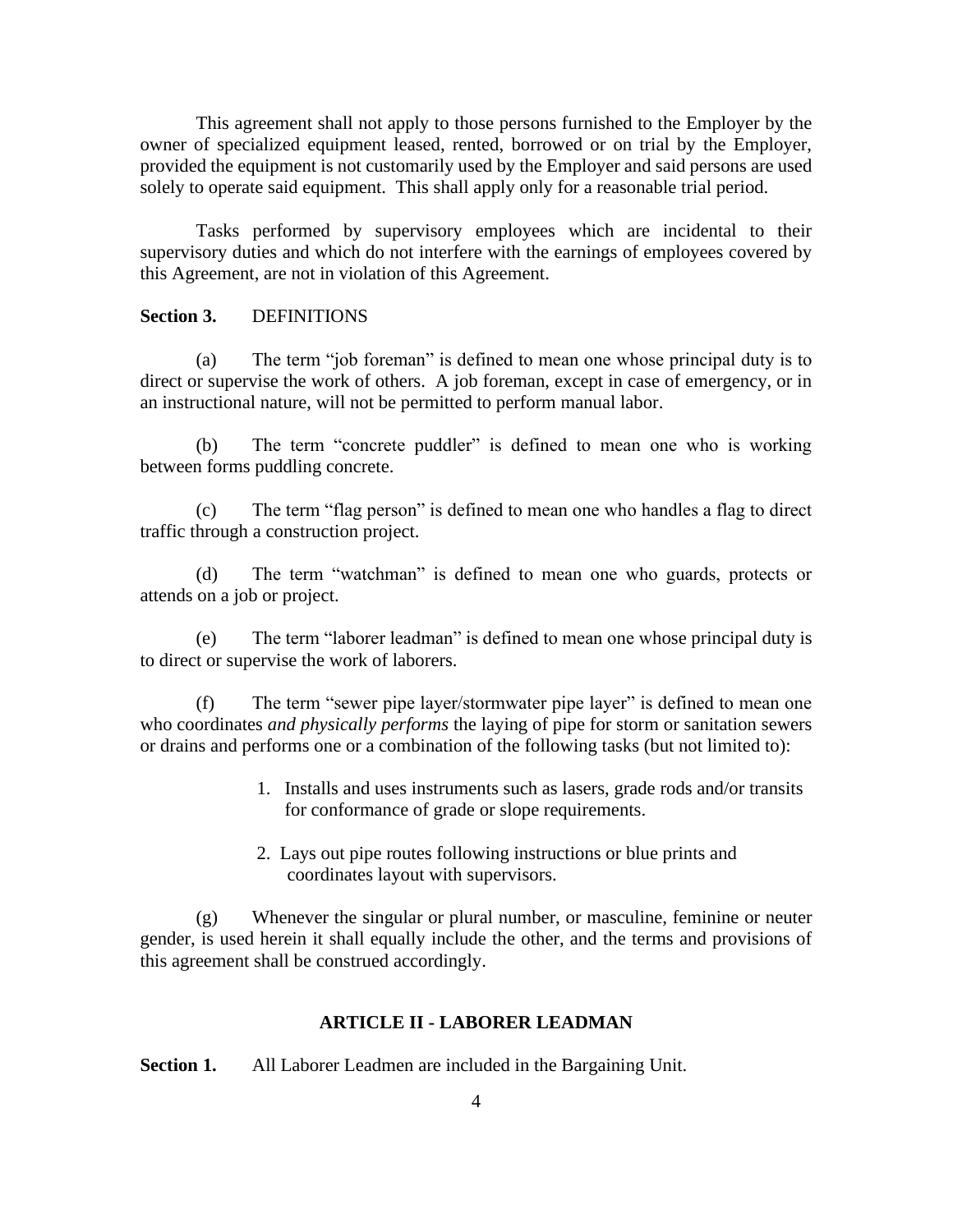**Section 2.** When six (6) or more Laborers are employed by the Employer on a crew, or when three (3) or more crews that include at least twelve (12) employees are employed by the Employer on any one project, then one employee will be designated as the Laborer Leadman by the Employer. Said Laborer Leadman may perform manual labor but he shall receive the Laborer Leadman rate as stipulated herein.

When sixteen (16) or more Laborers are employed on a crew, the Laborer Leadman shall be a non-working Leadman. At no time shall one (1) Laborer Leadman have more than twenty (20) Laborers under his leadership.

**Section 3.** When there are three (3) or more non-working Leadmen on a project one (1) shall be assigned as General Laborer Leadman.

<span id="page-7-0"></span>**Section 4.** In no case shall a Laborer Leadman have the authority to hire or discharge Employees. All hiring and discharging will be done by the Party of the First Part or his authorized representative.

#### **ARTICLE III - BARGAINING AGENT**

For the purpose of collective bargaining with respect to wages, hours, and other conditions of employment, the Employer recognizes the Union as the sole and exclusive bargaining agent of all his Employees in a unit consisting of construction laborers who are employed by the Employer on all work and classifications set forth in this Agreement.

#### **ARTICLE IV - UNION SECURITY**

<span id="page-7-1"></span>**Section 1.** The Contractor, or Employer, recognizes and acknowledges that the Laborers' International Union of North America, State of Indiana District Council, is the sole representative of all Employees in the classification of all work under its jurisdiction covered by this Agreement, for the purposes of collective bargaining. The State of Indiana District Council likewise recognizes the ICI-LRD as the sole bargaining agent for work as defined herein and recognizes the ICI-LRD as negotiating agent for its members for all work set forth in Article I for the area outlined in this Agreement.

**Section 2.** Subject to the provisions and limitations of the National Labor Relations Act, as amended, all present Employees, who are members of the Union on the effective date of this Agreement may continue their membership in the Union for the duration of this Agreement to the extent of paying an initiation fee and membership dues and working dues uniformly required as a condition of acquiring or retaining membership in the Union. All Employees, who are not members of the Union, and all persons who hereafter become Employees, shall become members of the Union on the eighth  $(8<sup>th</sup>)$  day following the beginning of their employment or on the eighth  $(8<sup>th</sup>)$  day following the effective date of this Agreement, whichever is later, and shall remain members of the Union to the extent of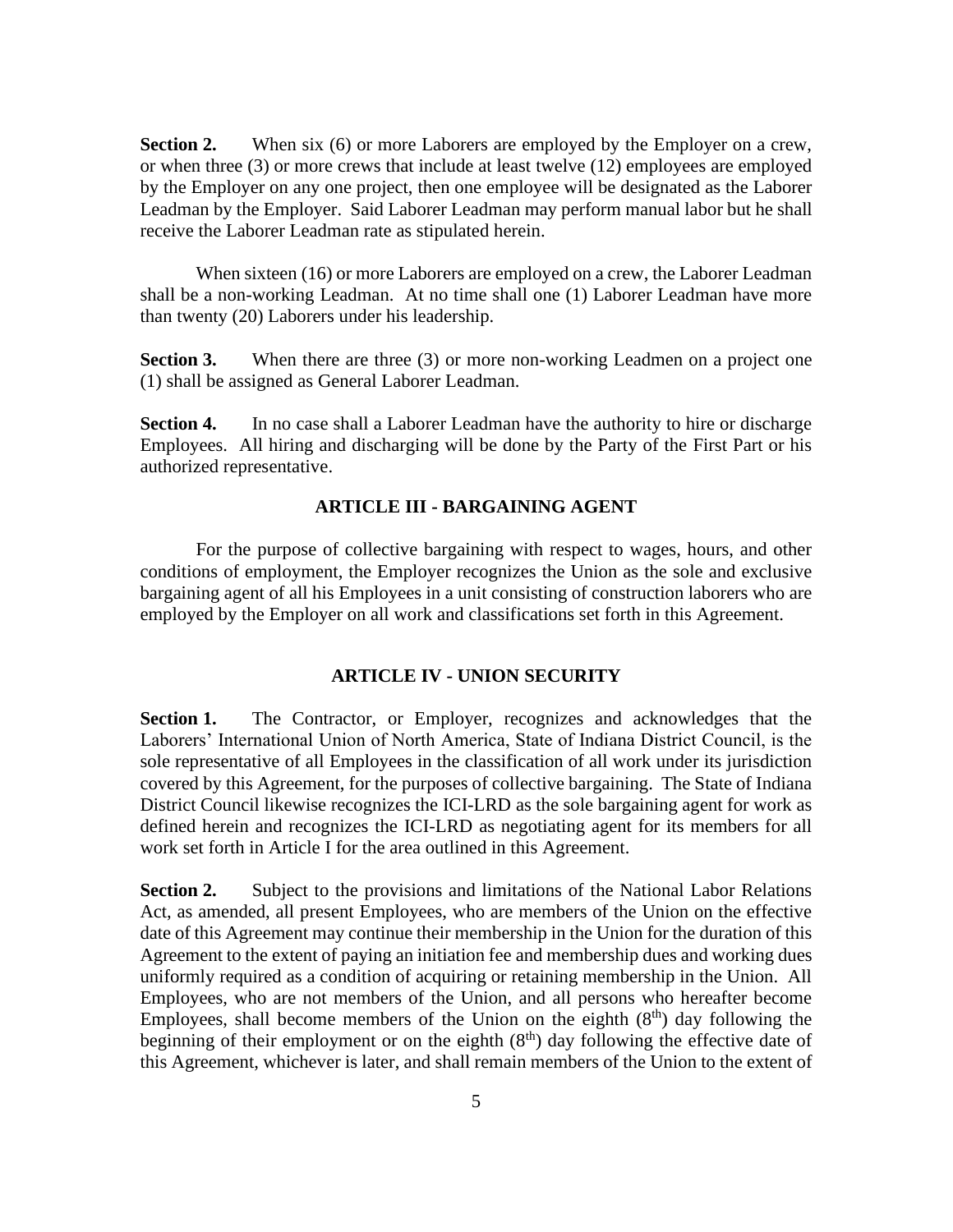paying an initiation fee and the membership dues and working dues uniformly required as a condition of acquiring or retaining membership in the Union, whenever employed under and for the duration of this Agreement. The provisions of this Section shall be deemed to be of no force and effect in any state to the extent to which the making or enforcement of such provision is contrary to law.

**Section 3.** The Union shall notify the Employer by Certified Mail, directed to the main office of the Employer, of any default on the part of an Employee to pay his initiation fee and membership dues and/or working dues pursuant to this Article, with a copy of said communication being hand delivered to both the Job Superintendent and the Employee involved. Such communication shall be by an authorized representative of the Union. Such communication shall: identify the name and address of the delinquent employee; state that Union Membership was available to such Employee under the same terms and conditions generally applicable to other members; state that despite notice, such Employee has defaulted on his obligation to pay his initiation fee and membership dues and working dues; and, shall instruct the Employer to discharge such Employee. Within 24 hours (Saturday and Sunday excluded) from receipt of such written notice, the Employer shall discharge such Employee. The Parties agree that such discharge shall be based upon the information supplied and representations made by the Union. The provisions of this Section shall be deemed to be of no force and effect in any state to the extent to which the making or enforcement of such provision is contrary to law.

**Section 4.** The Union shall defend, indemnify and save the Employer harmless against any and all claims, demands, suits or other form of liability including, without limitations, attorneys' fee, judgments, fines, excise taxes, penalties and settlement payments, that shall arise out of or by reason of any action or request made by the Union under this Article IV and the Union shall be presented with the claims if one were to arise.

### **ARTICLE V - WORKING DUES CHECK-OFF**

<span id="page-8-0"></span>**Section 1.** Each Employer signatory to this Agreement agrees to deduct from the pay of Employees covered by this Agreement regular and uniform Working Dues, in an amount designated by the Union, provided, before any such deduction is made, the Union shall secure and furnish to the Employer a properly signed Authorization Form from each Employee permitting such deductions. Such deductions shall be remitted by the  $10<sup>th</sup>$  of each month, following the end of the month for which deductions are made, to the designated depository at the same time and accompanying Health & Welfare, Pension and Training contributions submitted electronically or by separate check and report of gross wages. The designated depository shall be called the State of Indiana District Council of Laborers Working Dues Fund.

**Section 2.** The Authorization and Assignment of Working Dues shall be irrevocable for the period of one (1) year or until the termination of this Collective Bargaining Agreement, whichever period is less, unless written notice is given by the Employee to the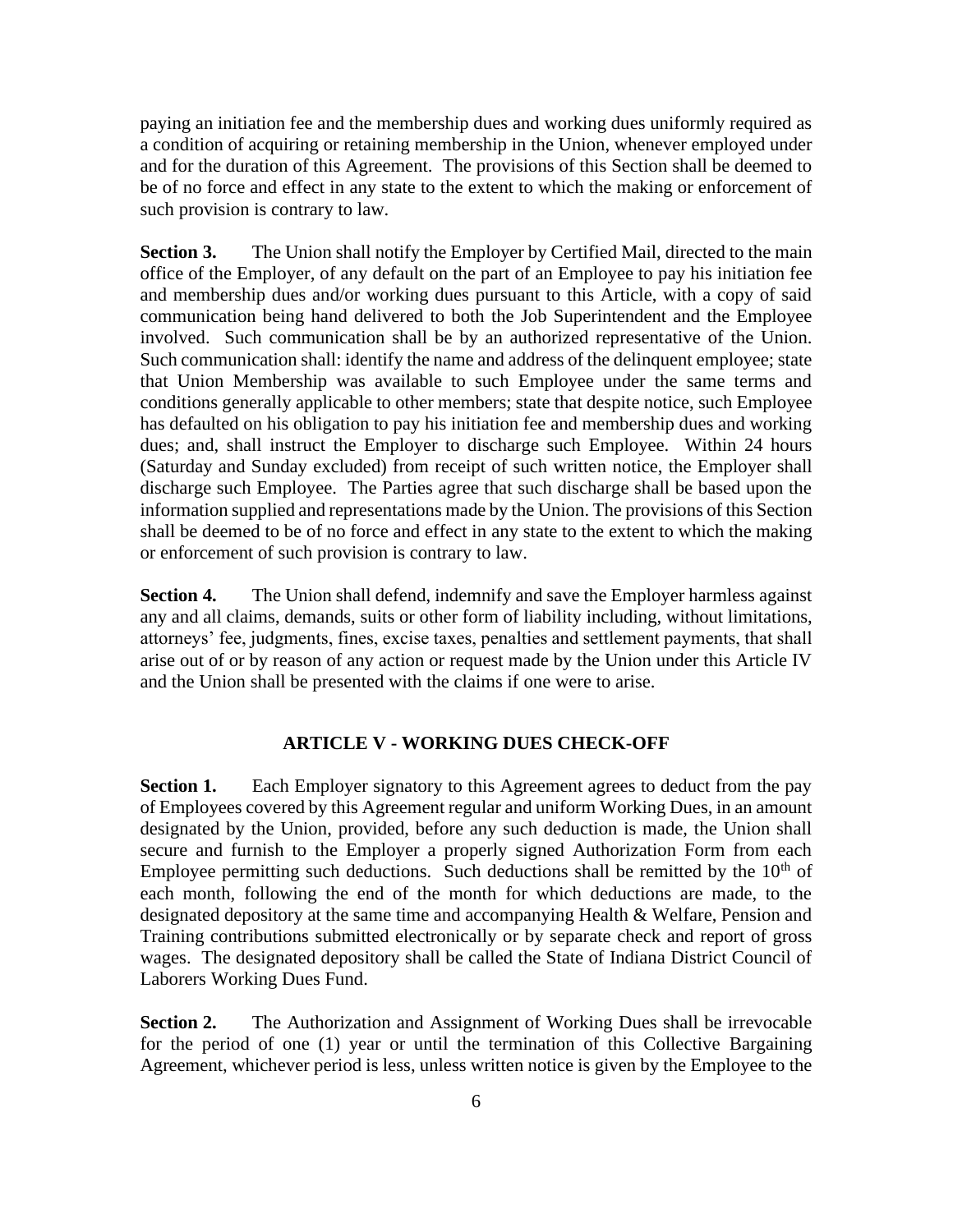Employer and to the Union, not more than sixty (60) days and not less than thirty (30) days before any periodic renewal date. In case no such notice is given, the Authorization shall continue in effect from year to year until such notice is given.

**Section 3.** Violation of the Dues Check-Off Clause of this Agreement is specifically exempted from the application of the grievance and arbitration procedure. (If the Employer violates the provisions of the dues check-off clause of this Agreement, the Union, without violation of this Agreement, shall be permitted to strike the Employer to remedy such violation, provided the Employer is given a certified written notice by the Union of its violation and is further allowed a period of fifteen (15) days to remedy said violation).

**Section 4.** The Employer, or his authorized representative shall notify the Local Union of the Party of the Second Part of all Employees given employment covered by this Agreement, by submitting on the first fringe benefit report after hire in, in order that the Union may obtain the required and necessary information from the aforesaid individuals to properly register them in the Working Dues Check-Off.

### **ARTICLE VI - EQUAL EMPLOYMENT OPPORTUNITY**

<span id="page-9-0"></span>**Section 1.** The Employer will not discriminate in hiring or during employment because of race, religion, color, sex, national origin, sexual orientation, gender identity, ancestry, age, veteran's status, handicap or a qualified individual with a disability.

**Section 2.** The Union will not discriminate in any respect including membership, training opportunities, or referrals because of race, religion, color, sex, national origin, sexual orientation, gender identity, ancestry, age, veteran's status, handicap or a qualified individual with a disability.

**Section 3.** It is also agreed that both the Union and the Employer will fully comply with all Federal and State requirements as they pertain to equality and opportunity for employment in the construction industry. In addition to equal employment opportunities, the Employer and Union fully support affirmative action in construction.

#### **ARTICLE VII - WELFARE FUND**

<span id="page-9-1"></span>**Section 1.** On work covered by this Agreement, the Employer agrees to pay into the Indiana Laborers Welfare Fund an amount set forth on the wage schedule which is attached hereto and made a part hereof for each hour worked by Employees covered by this Agreement in addition to wages herein set out. Payment shall be made on the dates, in the manner, form and in accordance with the rules and regulations, as adopted by the Trustees of the herein mentioned Welfare Fund. The Employer may submit funds electronically.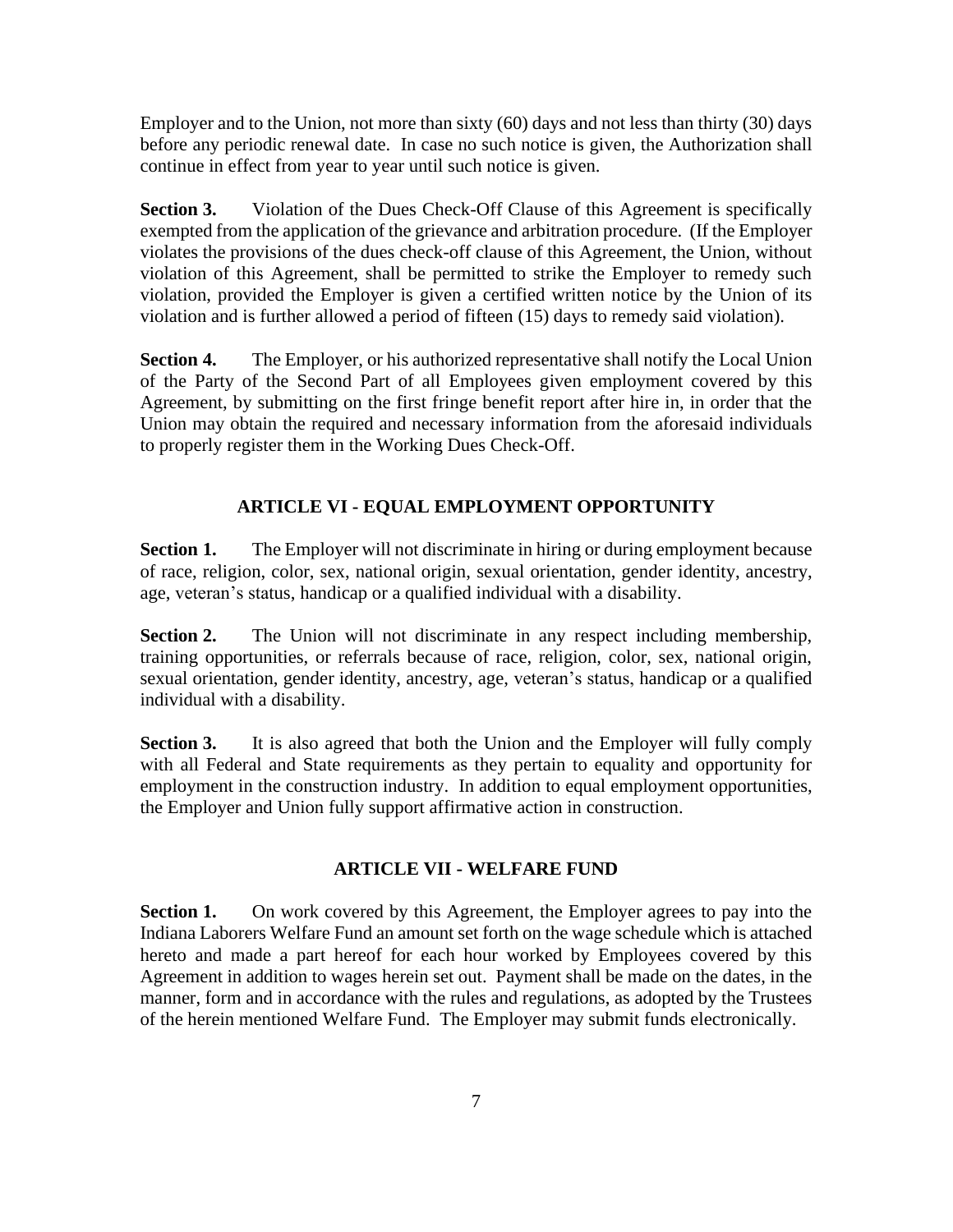**Section 2.** The Employer agrees to be bound by the Agreement and Declaration of Trust entered into and dated May 25, 1953, establishing the Indiana State District Council of Laborers and Hod Carriers Welfare Fund and Participating Employers and by any amendments to said Trust Agreement.

**Section 3.** The Welfare Trust Fund shall be administered in accordance with all provisions of applicable law.

**Section 4.** The Employer, Employee and Union recognize and accept their joint responsibility to comply with the health insurance continuation provisions of the COBRA Act of 1986 and shall cooperate so that all parties are in compliance.

#### **ARTICLE VIII - PENSION FUND**

<span id="page-10-0"></span>**Section 1.** On work covered by this Agreement, the Employer agrees to pay into the Indiana Laborers Pension Fund an amount set forth in the wage schedule, which is attached hereto and made a part hereof for each hour worked by Employees covered by this Agreement, in addition to the wages set forth herein. Payment shall be made on the dates, in the manner, form and in accordance with the rules and regulations as adopted by the Trustees of the herein named Pension Fund. The Employer may submit funds electronically.

**Section 2.** The Employer agrees to be bound by the Agreement and Declaration of Trust entered into and dated June 1, 1962, establishing the Indiana State District Council of Laborers and Hod Carriers Pension Fund and Participating Employers and by any amendments to said Trust Agreement.

<span id="page-10-1"></span>**Section 3.** The Pension Trust Fund shall be administered in accordance with all provisions of applicable law.

## **ARTICLE IX - TRAINING TRUST FUND**

**Section 1.** On work covered by this Agreement all Employers, Party to this Agreement, agree to pay into the Indiana Laborers Training Trust Fund an amount set forth on the wage schedule which is attached hereto and made a part hereof for each hour worked by Employees covered by this Agreement. Payments shall be made on the dates, in the manner, form and in accordance with the rules and regulations as adopted by the Trustees of the herein mentioned Trust Fund. The Employer may submit funds electronically.

**Section 2.** The Employer agrees to be bound by the Agreement and Declaration of Trust establishing the Indiana Laborers Training Trust Fund.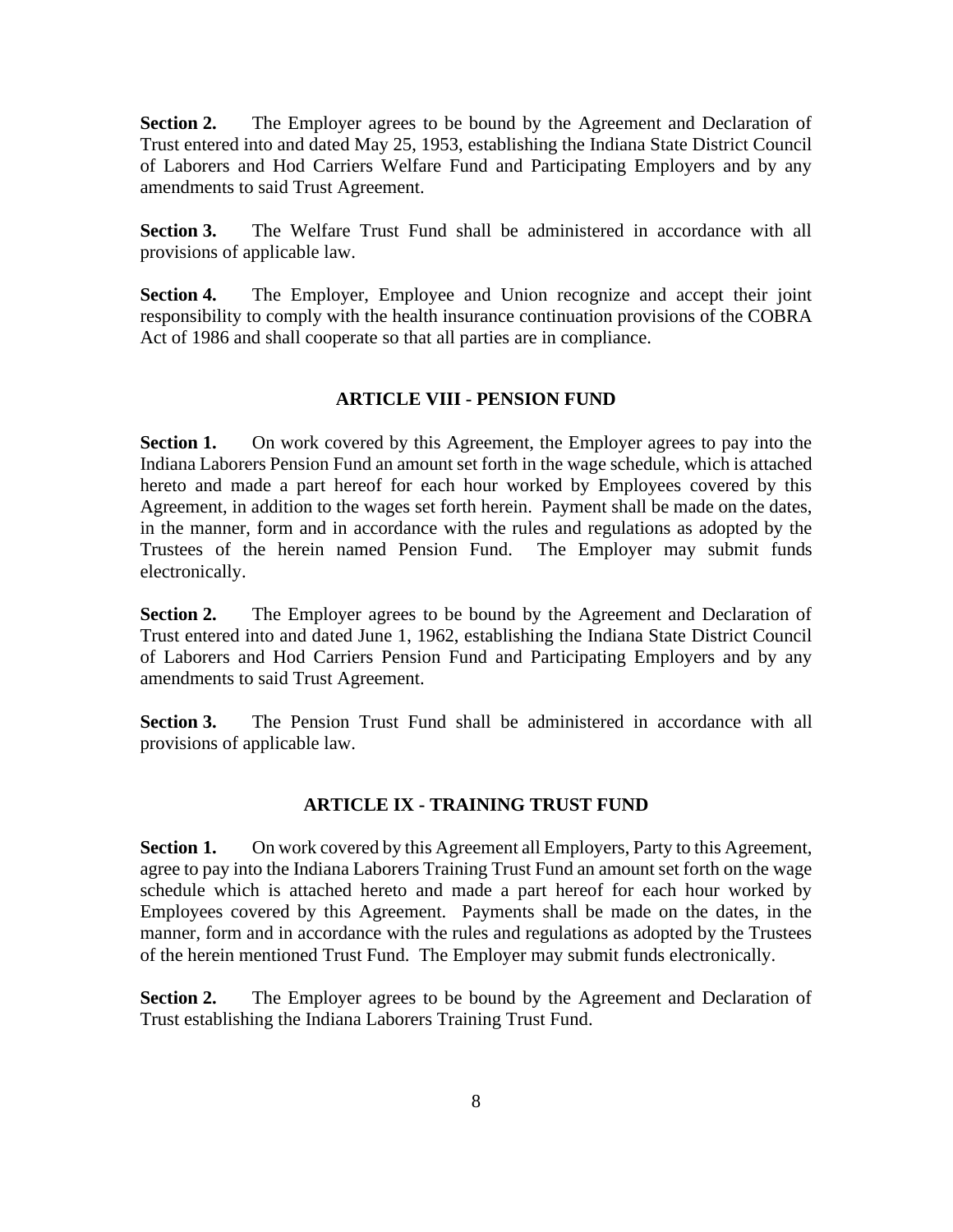<span id="page-11-0"></span>**Section 3.** The Training Trust Fund shall be administered in accordance with all provisions of applicable law.

### **ARTICLE X - DEFINED CONTRIBUTION TRUST FUND**

**Section 1.** On work covered by this Agreement, the Employer agrees to pay into the Indiana Laborers Defined Contribution Trust Fund the amount in cents per hour as shown in Article XXX. Payment shall be made on the dates, in the manner, form and in accordance with the rules and regulations as adopted by the Trustees of the herein mentioned Defined Contribution Trust Fund. The Employer may submit funds electronically.

**Section 2.** The Employer agrees to be bound by the Agreement and Declaration of Trust entered into and dated May 1, 2014, establishing the Indiana Laborers Defined Contribution Trust Fund and Participating Employers and by any amendments to said Trust Agreement.

<span id="page-11-1"></span>**Section 3.** The Indiana Laborers Defined Contribution Trust Fund shall be administered in accordance with all provisions of applicable law, and will be domiciled in Indiana.

# **ARTICLE XI - POLITICAL ACTION COMMITTEE CHECK-OFF**

**Section 1.** Each Employer signatory to this Agreement agrees to deduct from the pay of Employees covered by this Agreement a voluntary contribution, in the amount designated by the Union, to the Indiana Laborers District Council Political Action Committee (ILDCPAC), or other political action committee as determined by Union, provided, before such deduction is made, the Union shall secure and furnish to the Employer a properly signed Authorization Form from each Employee permitting such deductions. The Union agrees to indemnify and hold the Employers harmless for any actions taken by the Employer in reliance upon the information supplied and representations made by the Union in the event that such information and representations turn out to be incorrect. Such deductions shall be remitted to the ILDCPAC by the  $10<sup>th</sup>$  of each month accompanied by a report listing the name, contribution amount and rate of deduction for each Employee for whom such deductions have been made. The PAC Authorization Form shall remain in effect until revoked by an Employee in writing.

## **ARTICLE XII - INDUSTRY ADVANCEMENT FUND**

<span id="page-11-2"></span>**Section 1.** Each Employer is to contribute to the Indiana Constructors Industry Advancement Fund ("ICIAF"), or to a successor fund approved by the ICIAF Committee, THIRTEEN CENTS (\$0.13) per hour, or whatever amount the ICIAF Committee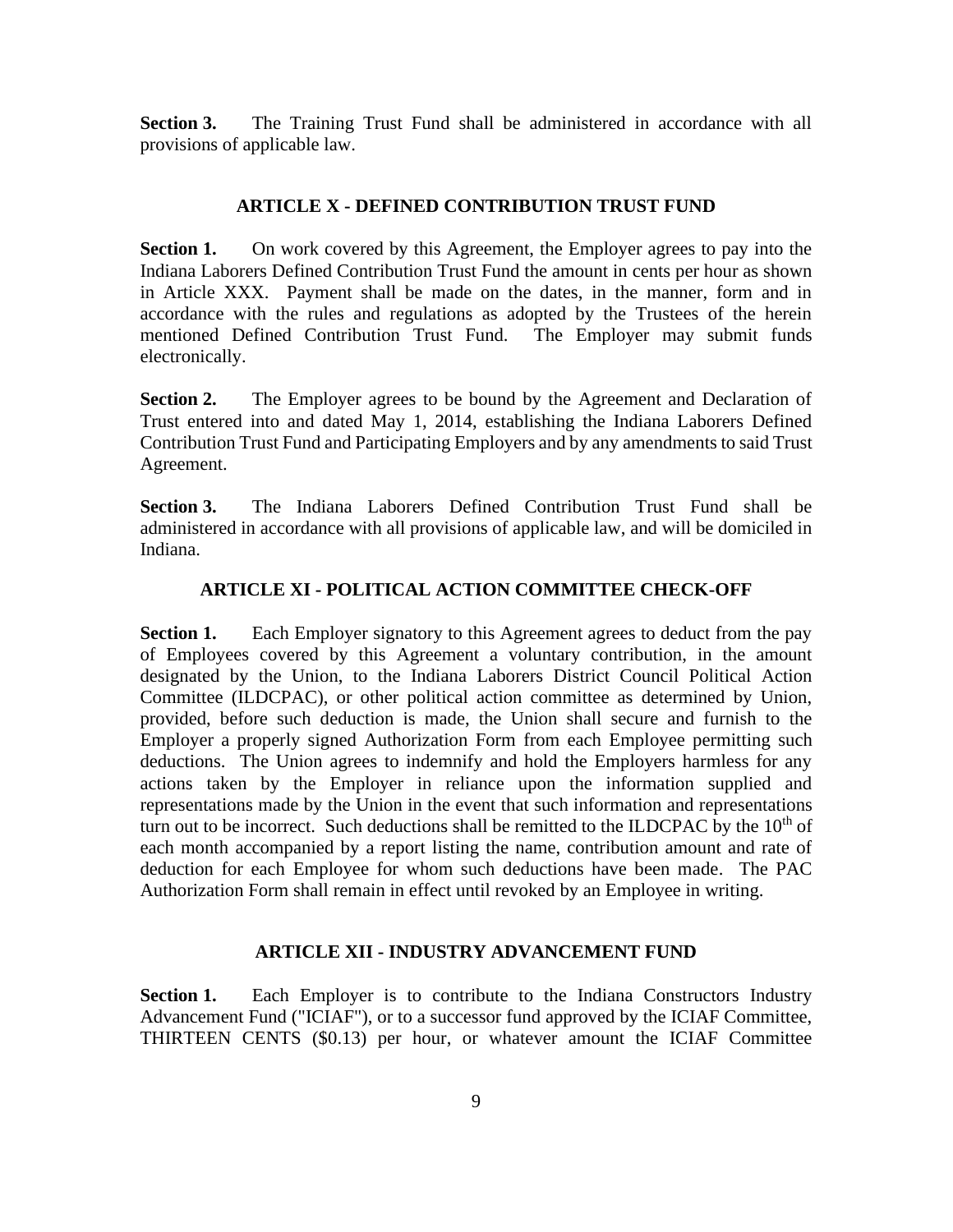determines is appropriate from time to time, for each hour worked by each Employee working under this Agreement.

**Section 2.** The contribution to ICIAF shall be deposited each month, or at such other regular intervals as may be determined by the ICIAF Committee to the depository designated by the ICIAF Committee and such contributions shall be reported on such forms as may be designated by the ICIAF Committee.

**Section 3.** The activities of ICIAF shall be determined by the ICIAF Committee and shall be financed from the payments herein provided for. The Employer expressly ratifies and adopts the ICIAF Policy Statement. The Employer expressly hereby acknowledges the substantial benefits that are rendered to it as a result of ICIAF. By execution of this Agreement, the Employer ratifies all actions taken or to be taken by the ICIAF Committee within the scope of its authority.

**Section 4.** The Employer hereby agrees that the designated representative of the ICI-LRD or the ICIAF Committee, shall be permitted, upon request, to audit the payroll records of the Employer to determine compliance with this Article. In the event of an audit, or if a lawsuit is commenced to collect any apparent delinquencies, the Employer agrees to be responsible for, and to pay, all expenses and costs of the audit and/or collection, including reasonable attorney's fees, incurred by the ICI-LRD and/or ICIAF. It is further understood that such Employer shall be obligated to pay any delinquent contributions to ICIAF with interest charged at the rate then applicable to Internal Revenue Service collection of delinquent and/or unpaid taxes.

<span id="page-12-0"></span>**Section 5.** It is expressly agreed and understood that no Employee, Employer or Union has any vested or proprietary interest in, or right to, any sum constituting a part of ICIAF.

### **ARTICLE XIII - NOTIFICATION**

**Section 1.** The Employer or his authorized representative shall notify the applicable Local Union of the Party of the Second Part of all Employees given employment covered by this Agreement, within six (6) days after the closing date of the payroll week in which the new Employee was hired in order that the Union may obtain the required and necessary information from the aforesaid individuals to properly register them in the Pension, Welfare and Training Trust Funds. On the first fringe benefit report after hire in, the Employer will submit name, social security number and current known address of new Employees.

In the event an Employer signatory hereto violates this Article, the Union shall have the right to file a grievance under this Agreement or commence a lawsuit against the Employer, or both.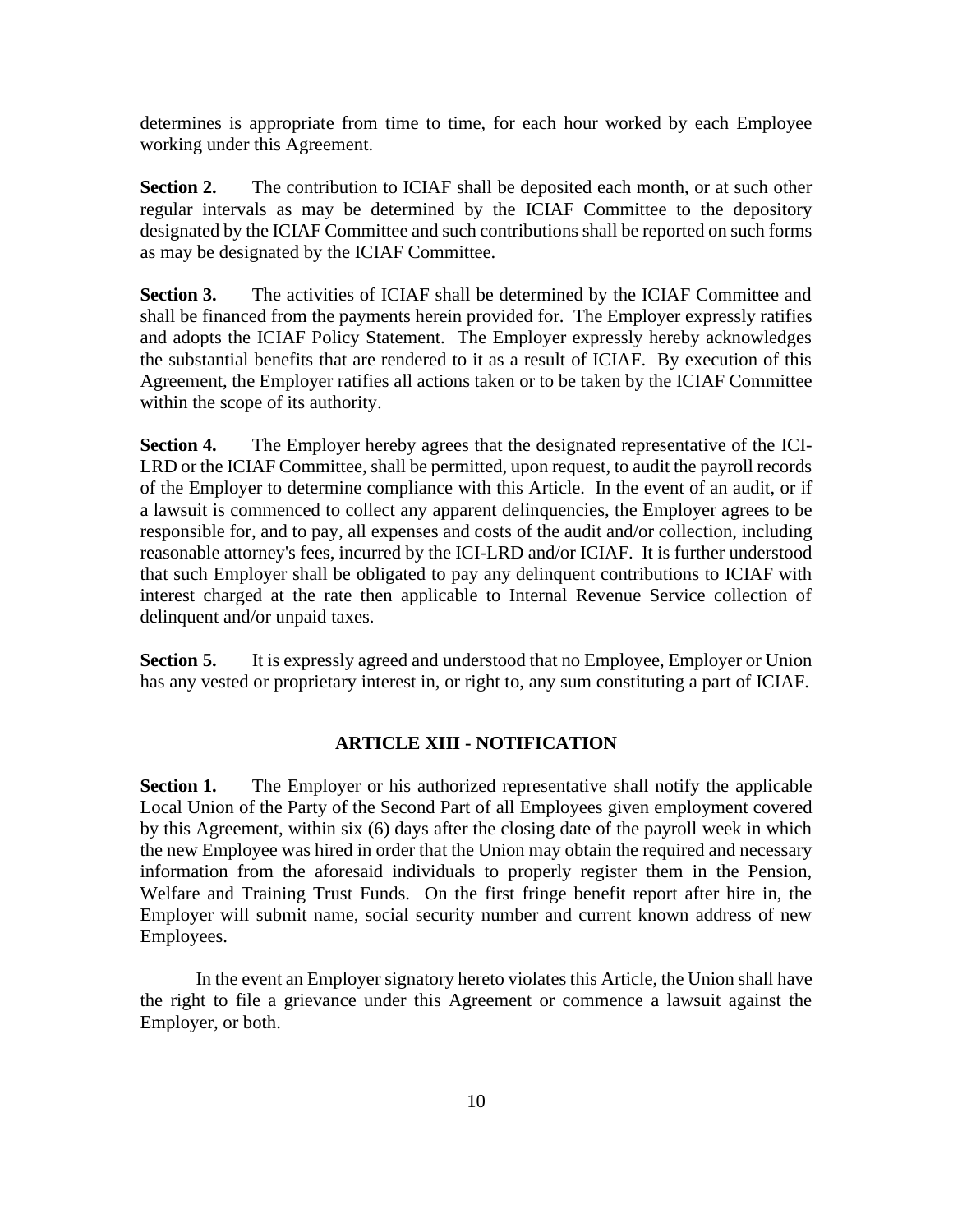#### **ARTICLE XIV - WORKING HOURS AND OVERTIME AND PAY**

<span id="page-13-0"></span>**Section 1.** (a) The regular work week shall be a forty (40) hour week Monday a.m. through Sunday p.m. The project starting time shall be established in the pre-job conference. Once established, the project starting time shall not be changed without mutual consent of both Parties.

(b) If an Employee is required to start work prior to the regular starting time established in the pre-job conference, said Employee shall receive one and one-half  $(1 \frac{1}{2})$  times the regular rate of pay for each hour worked prior to the regular starting time.

(c) At the pre-job conference, the Contractor shall be entitled to elect working his Employees under one of two options.

- 1. On the basis of five (5) consecutive work days, Monday through Friday, eight (8) hours per day, or;
- 2. On the basis of four (4) consecutive work days, Monday through Thursday, ten (10) hours per day.

(d) The option selected during the pre-job conference must be mutually agreed to and may be changed only by the Contractor giving notification to the Union five (5) days in advance of such change.

(e) If the Contractor elects Option 1, all hours worked by the Employee in excess of eight (8) hours in any one day (exclusive of lunch period) or over forty (40) hours in one work week (Monday through Saturday) shall be paid at the rate of one and one-half  $(1 \frac{1}{2})$  times the regular rate of pay. Saturday shall be treated as a make-up day if, due to inclement weather, the Contractor has not worked the regular work days and hours Monday through Friday. If Saturday is scheduled as a make-up day, no less than eight (8) hours of work will be scheduled. Overtime pay will be determined by the regular crew overtime. (Make-up day may not be utilized on an individual Employees basis or to make up holidays). In the event any other craft receives overtime at one and one-half  $(1 \frac{1}{2})$ times the regular rate of pay because Saturday is not a make-up day for the other craft, the Laborers will receive the same.

(f) If the Contractor elects Option 2, all hours worked by the Employee in excess of ten (10) hours in any one day (exclusive of lunch period) or over forty (40) hours in any one work week (Monday through Friday) shall be paid at the rate of one and one-half (1 ½) times the regular rate of pay. Friday shall be treated as a make-up day if due to inclement weather, the Contractor has not worked the regular work days or hours Monday through Thursday. If Friday is scheduled as a make-up day no less than ten (10) hours will be scheduled. Saturday will be worked at the rate of one and one-half  $(1 \frac{1}{2})$ times the regular rate of pay. Overtime pay will be determined by the regular crew overtime. (Make-up day may not be utilized on an individual Employees basis or to make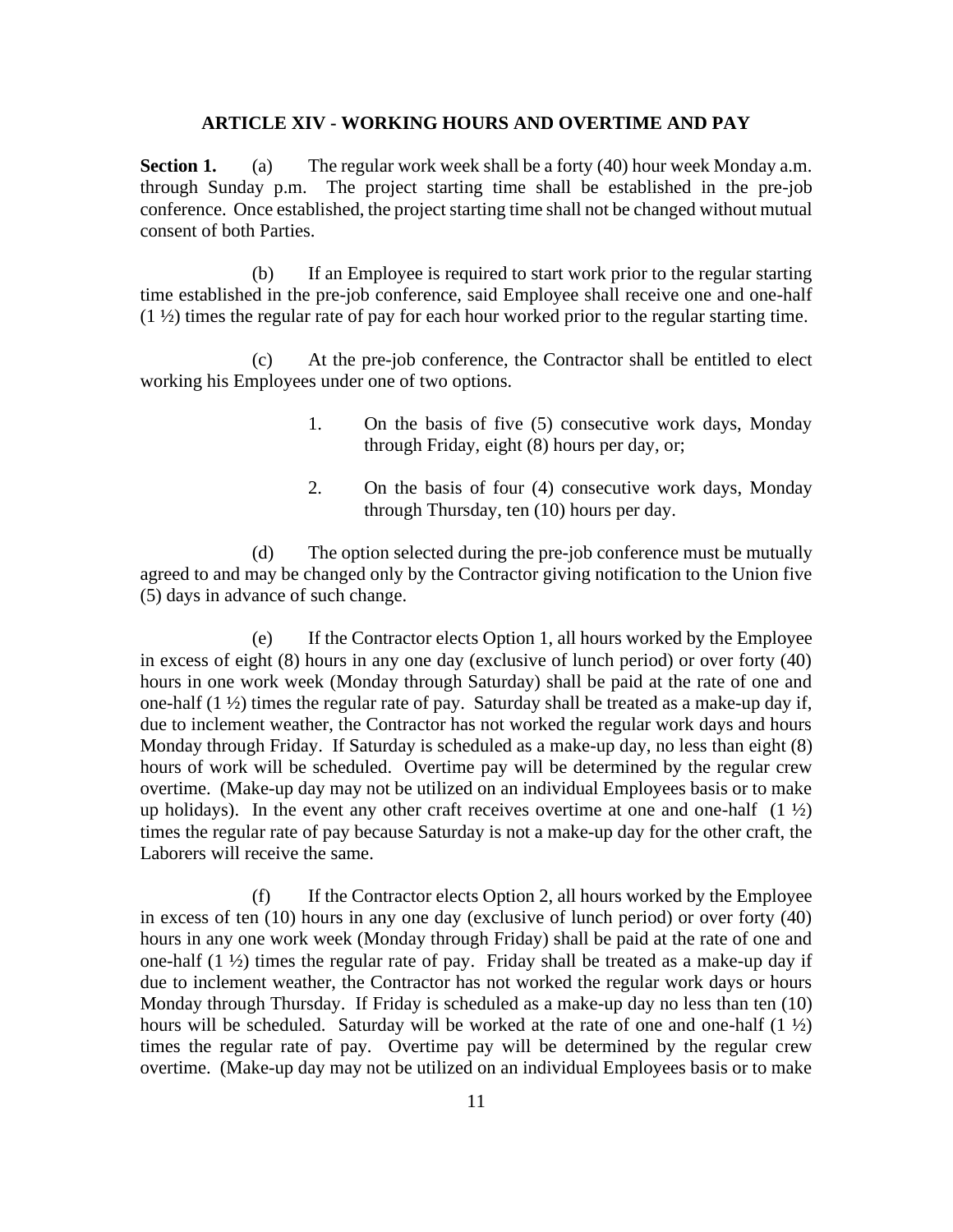up holidays). In the event any other craft receives overtime at one and one-half  $(1 \frac{1}{2})$ times the regular rate of pay because Friday is not a make-up day for the other craft, the Laborers will receive the same.

(g) Should some unforeseen stoppage or accident occur to a machine near the end of the working day, and it can be repaired and put in operation again by or before the ordinary quitting time and the workmen required are held on pay during the stoppage, then all truck loads of material waiting at that time shall be run through the machine and finished at the regular rates of pay.

(h) The Employee shall be advised in the evening before leaving the job whether there will be work the following day. Except for inclement weather or any other conditions beyond the Employer's control*,* any Employee who reports to work shall be paid in accordance with the following provisions:

Option (a): 2 hours shall be paid to an Employee for reporting; however, an Employee may be required to remain on the job to perform whatever non-productive work may be assigned for such 2 hour period.

> 4 hours shall be paid to an Employee if an Employee actually starts productive work.

If an Employee works over 4 hours, he shall be paid for 8 hours.

Option (b): 2 hours shall be paid to an Employee for reporting, however, an Employee may be required to remain on the job to perform whatever non-productive work may be assigned for such 2 hour period.

> 5 hours shall be paid to an Employee if an Employee actually starts productive work.

If an Employee works over 5 hours, he shall be paid for 10 hours.

**Inclement Weather** – When an Employee reports to work but is unable to work due to inclement weather or any other condition beyond the Employer's control, the Employee will receive two hours show up pay for reporting unless notified one (1) hour in advance of the regular shift starting time by the Employer not to report. When an Employee starts to work but is unable to continue due to inclement weather or any other conditions beyond the Employer's control, then the Employee will be paid for actual hours worked.

(i) The following holidays together with Sundays shall be considered as legal holidays: Labor Day, New Years Day, Memorial Day, Fourth of July, Thanksgiving Day and the day thereafter, and Christmas Day. Work performed on these days shall be paid for at the rate of double time the regular rate of pay. Should any of the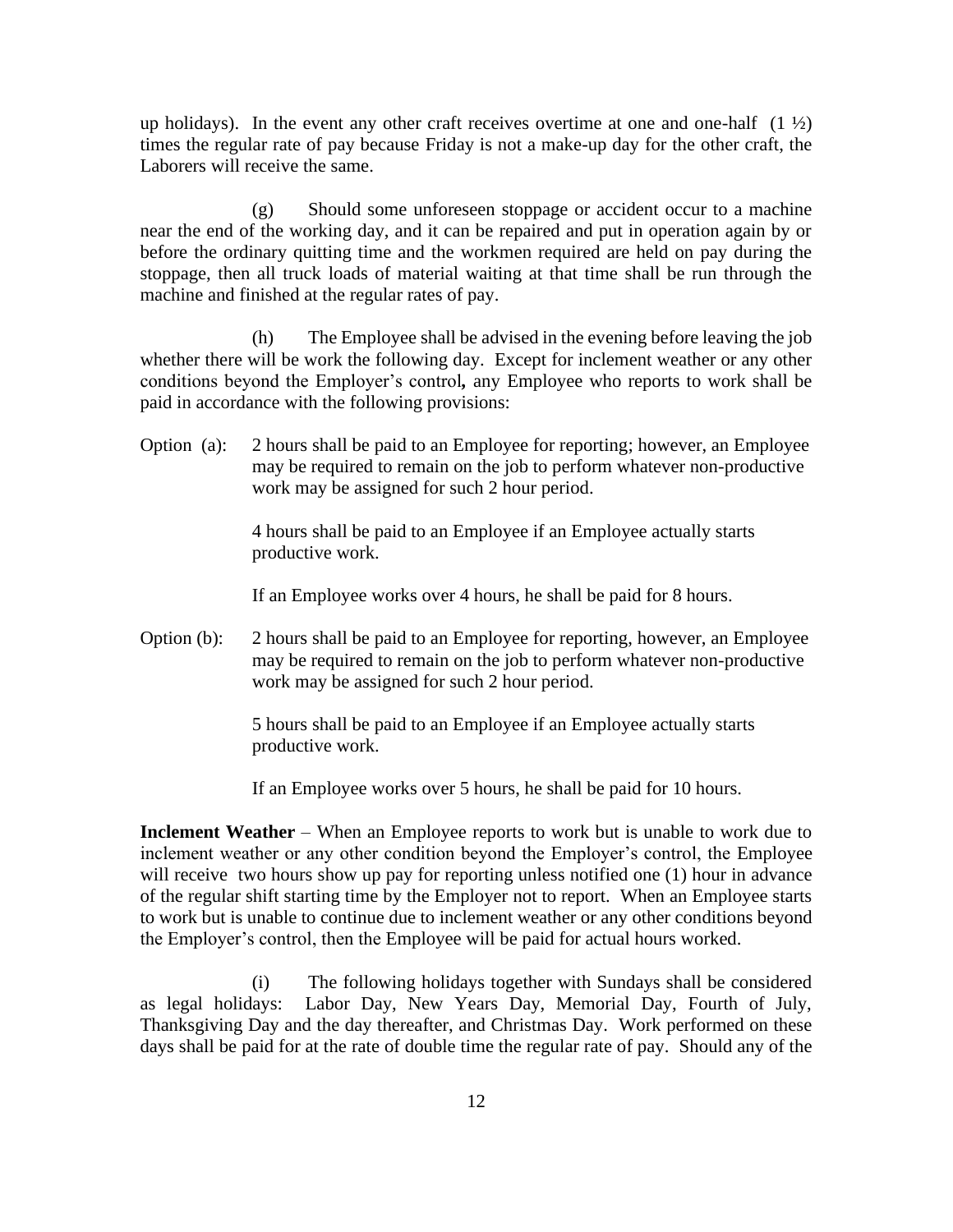herein mentioned Holidays fall on Sunday, the following Monday shall be considered the Holiday.

(j) For the purpose of this Article, the Employer or his authorized representative and the Business Agent of the Local Union within whose area the work is located, upon starting work on a new project, shall establish the seven consecutive calendar days which will constitute the work-week for the project. This workweek shall prevail for the duration of the project.

(k) The Employees covered by this Agreement shall receive a thirty (30) minute uninterrupted lunch period between the hours of 11:00 a.m. and 1:00 p.m. When an Employee is required to work through the lunch period as stated above, the Employee shall be paid one and one-half  $(1 \frac{1}{2})$  times the regular rate of pay for the thirty (30) minutes of work through lunch.

Even when a laborer is required to work through lunch, it is the intent of the parties that he shall at least have the opportunity to eat while working.

#### Examples:

1. Laborers working a total of six (6) hours (stoppage due to inclement weather) including working through lunch period, shall be compensated the amount of five and one-half  $(5 \frac{1}{2})$  hours at straight time rate plus one-half  $(1/2)$  hour at time and one-half  $(1 \frac{1}{2})$  for the lunch period.

2. Laborers working a total of eight (8) hours including working through lunch period, shall be compensated the amount of seven and one-half (7 ½) hours at straight time rate plus one-half  $(1/2)$  hour at time and one-half  $(1\frac{1}{2})$  rate for the lunch period.

3. Laborers working a total of eight and one-half  $(8 \frac{1}{2})$  hours including working through the lunch period, shall be compensated the amount of eight (8) hours at straight time rate plus one-half  $(1/2)$  hour at time and one-half  $(1 \frac{1}{2})$  rate for the lunch period.

Laborers working a total ten (10) hours, including working through lunch period, shall be compensated the amount of eight (8) hours at straight time rate plus one-half (1/2) hour at time and one-half  $(1 \frac{1}{2})$  for the lunch period plus one and one-half  $(1 \frac{1}{2})$  hours at time and one-half (1 ½) rate for overtime.

(l) When any Employee or Employees work in two (2) or more classifications during the period of the first half of the shift, he or they shall receive the wage rate of the highest classification for such period and an Employee or Employees working in two (2) or more classifications during the period of the second half of a shift shall receive the wage rate of the highest classification for such period.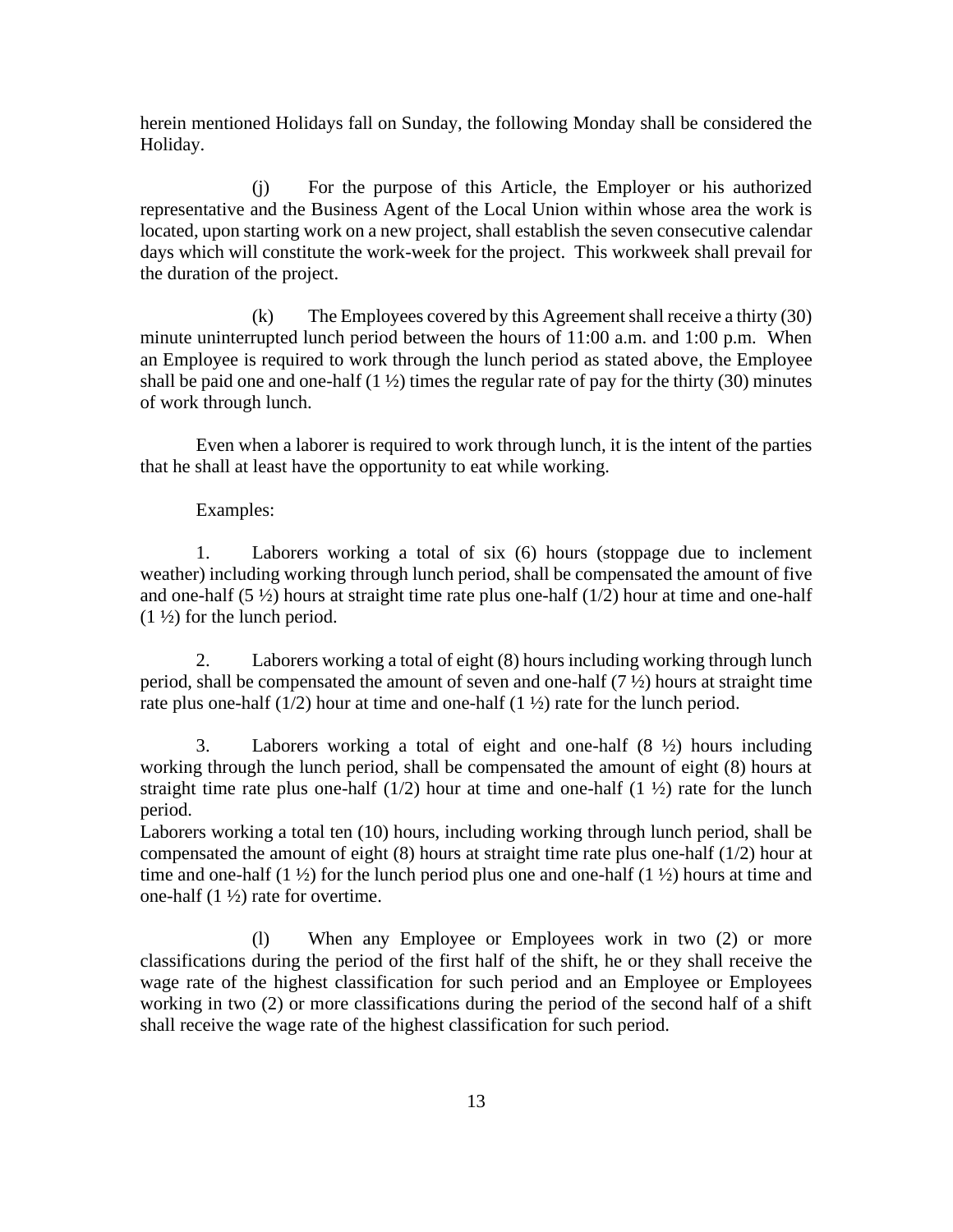**Section 2.** Employees shall be paid weekly and payment shall be in full for the payroll period. Payment shall be paid within six (6) days of the payroll period and shall be in cash or by check or by direct deposit as authorized in writing by each Employee. Each weekly pay shall be accompanied by a statement listing the name of the Employee and Employer, the date, number of hours worked, both straight and overtime, the monies deducted, and for what purpose said deductions were made. When an Employee is discharged or laid off permanently, he shall receive his pay at the time of being discharged or laid off. Should an Employee be required to wait for his pay, he shall receive four (4) hours pay at his regular rate of pay for each day he waits. Any Employee voluntarily quitting shall be paid at the next regular pay day. Provided, that nothing stated herein shall prohibit an Employer upon discharge or lay-off to pay an Employee with a "field" pay check not listing deductions. In such instances when a "field" payroll check is utilized, the Employer shall mail to the Employee at the end of the pay period a statement noting the deductions and reasons therefore.

**Section 3.** An employee shall be paid at the appropriate rate for time worked on Saturday or Sunday based on the clock. For work performed between 12:01am Saturday through 12:00 midnight he shall receive time and  $\frac{1}{2}$  unless it's a holiday or working as a makeup day due to inclement weather. For work performed between 12:01am Sunday through 12:00 midnight he shall receive double time. If a shift starts prior to midnight and extends thru 12:00 midnight he shall be paid at the appropriate rate based on the clock for when the hours are worked.

<span id="page-16-0"></span>Should the aforementioned be violated, then it will not be considered a violation of this Agreement should a work stoppage occur for the purpose of enforcing the provision.

#### **ARTICLE XV - SHIFT WORK**

**Section 1.** The Employer may elect to work not in excess of three (3) shifts in which case the starting and quitting times referred to in Article XIV shall not apply. No work shall be considered shift work under this Article unless two (2) or more shifts are worked for a period of three consecutive days, except when the period required is broken by Saturday, Sundays, holidays, an Act of God, inclement weather or strike. If the shift is broken before such three (3) consecutive days, the applicable overtime rate will apply.

**Section 2.** The first shift shall receive the established hourly wage rate set forth herein for eight (8) hours work. The second shift shall receive one dollar and seventy-five cents (\$1.75) per hour above the regular established rate of pay. The third shift shall receive three dollars and fifty cents (\$3.50) per hour above the regular established rate of pay.

**Section 3.** When Employees are required to work overtime on the first shift, they shall be paid the established overtime rate of pay for all hours worked in excess of eight (8) hours for Option 1 or ten (10) hours for Option 2 on any one (1) shift.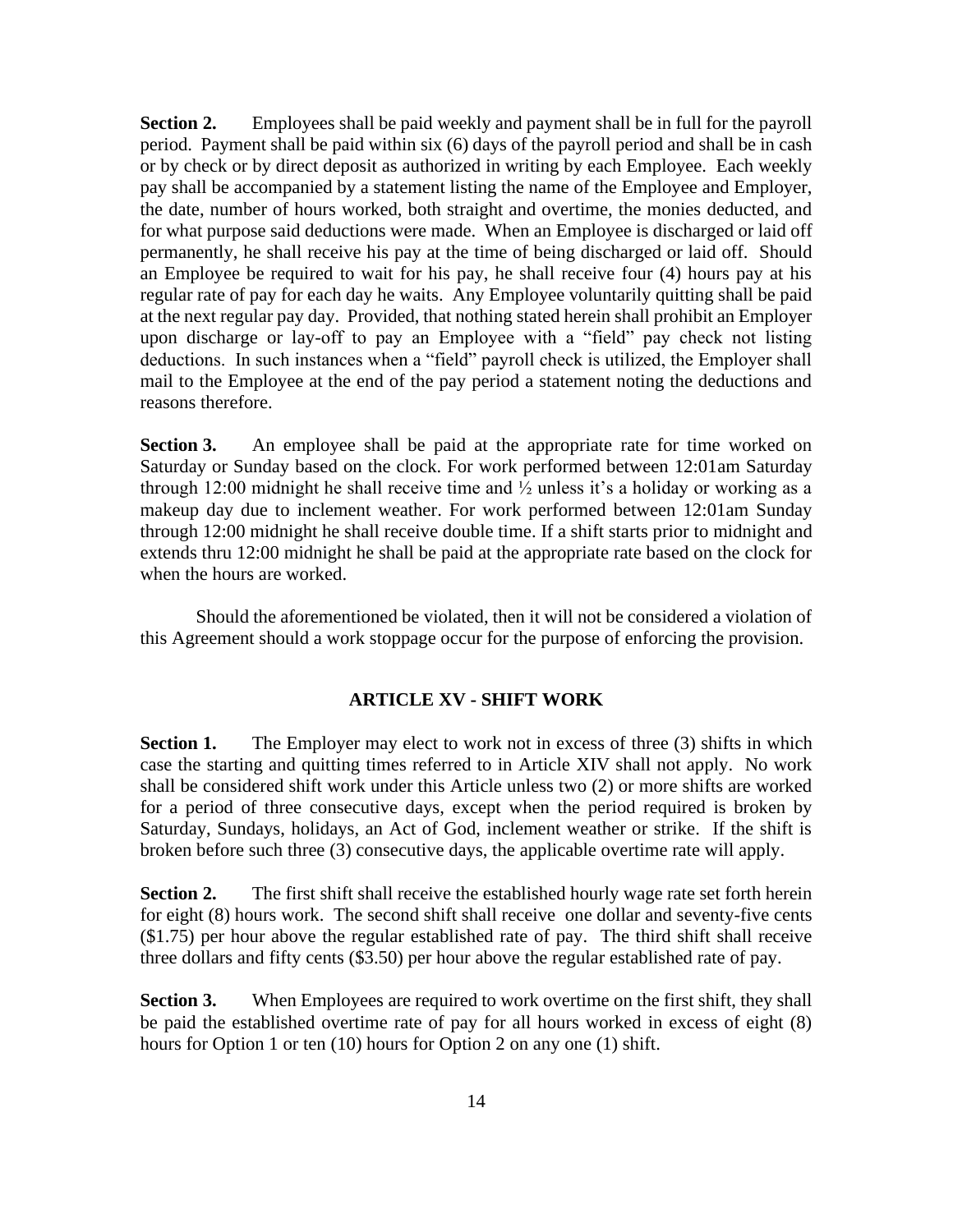**Section 4.** When Employees are required to work overtime on the second shift, they shall be paid the established overtime rate of pay for all hours worked in excess of eight (8) hours for Option 1 or ten (10) hours for Option 2. When Employees are required to work overtime on the third shift, they shall be paid the established overtime rate of pay for all hours worked in excess of eight (8) hours.

**Section 5.** If the first shift is the only shift and starts after 6:00 p.m., Employees will be paid one dollar (\$1.00) per hour over the regular established rate of pay.

<span id="page-17-0"></span>**Section 6.** When an Employee is required to work overtime, the Employer will be obligated to continue paying the applicable overtime rate until the Employee has had an eight (8) hour break.

#### **ARTICLE XVI – UNIFORMITY**

In the event that any other employer or employer group reaches an agreement with the Laborers International Union of North America, State of Indiana District Council covering in any part the same work as this Agreement, that is in the opinion of the ICI-LRD in any respect more favorable than a term of this Agreement, then at the option of ICI-LRD such more favorable provisions shall become a part of this Agreement, as of the effective date of the more favorable provision. The Laborers International Union of North America, State of Indiana District Council shall notify, by certified mail within seven (7) calendar days of entering into any agreement with any other employer or employer group covering any part of the same work as is covered by this Agreement, the ICI-LRD and provide it with a copy of any other labor agreement now or hereafter negotiated with anyone else covering in any part the same work as this Agreement but containing any different terms or conditions.

Within seven (7) calendar days of entering into an "Assent of Participation", "Memorandum of Agreement", or other similar agreement, the Laborers International Union of North America, State of Indiana District Council will notify, by certified mail, the ICI-LRD and provide the name and address of any employer or employer group who signs any such "Assent of Participation", Memorandum of Agreement", or similar agreement or who otherwise becomes bound to an agreement containing the same terms and conditions as this Agreement.

Nothing in this Article applies to agreements entered into by Laborers International Union of North America, State of Indiana District Council and any other employer that are more favorable only by force of law.

#### **ARTICLE XVII - ESCAPE CLAUSE**

<span id="page-17-1"></span>Except as provided in Article XXXVI this Agreement may be opened during the life of said Agreement by mutual agreement signed by the negotiating agents, which Agreement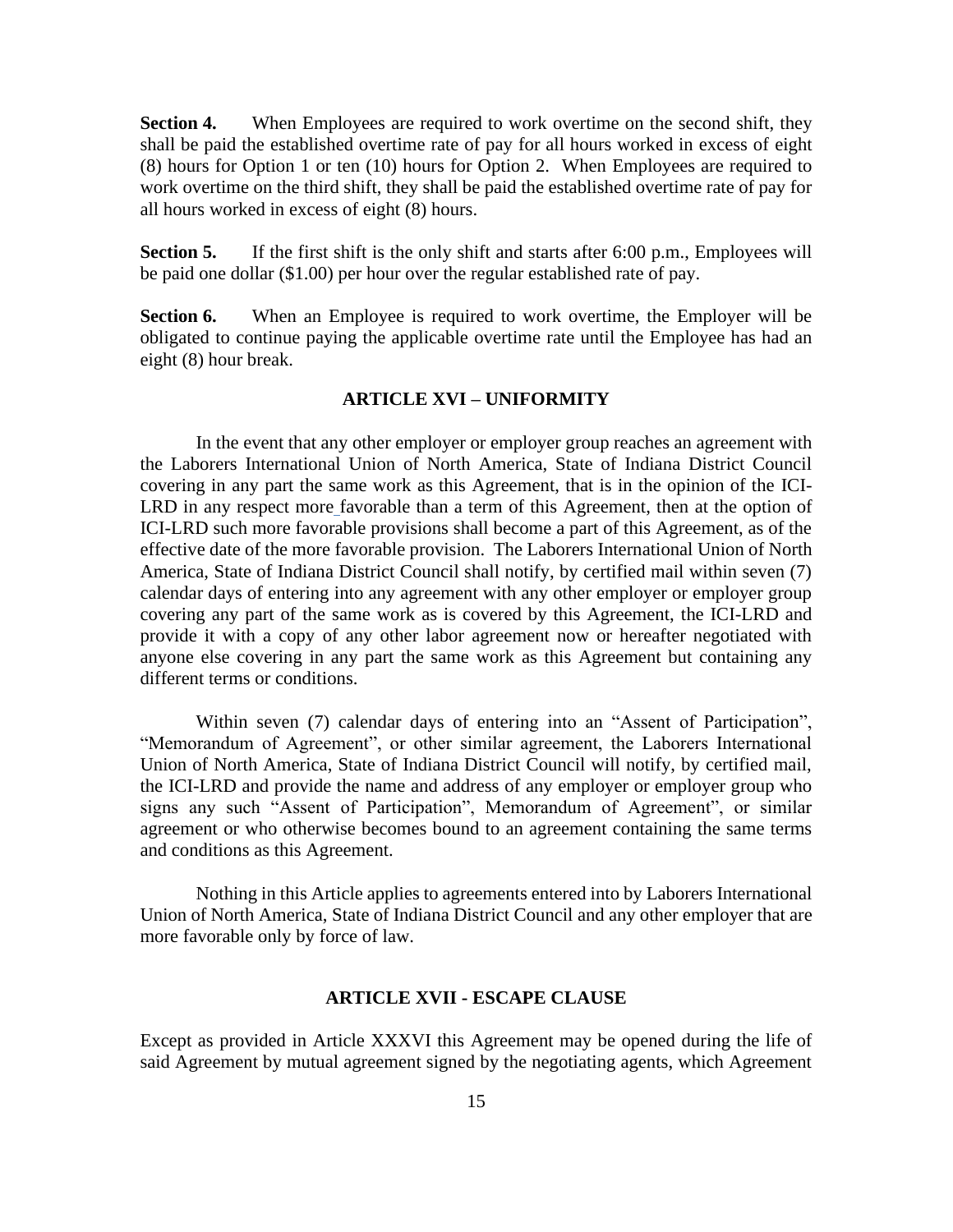shall contain the matters to be considered, it being strictly understood and agreed that this clause will not be invoked to provide for change of wages or for more stringent working conditions to the economic detriment of the Party of the First Part. Neither will this clause be invoked for any purpose deemed detrimental to the State of Indiana District Council or any of its affiliated Local Unions.

## <span id="page-18-0"></span>**ARTICLE XVIII - SELECTION OF LABOR – EMPLOYMENT REGULATIONS**

**Section 1.** (a) In employment, no applicant shall be discriminated against for membership or non-membership in the Union. When the Employer has requested the Union to furnish Employees for a job, such Employees shall be referred by the Union on a non-discriminatory basis.

(b) The Employer retains the right to reject any applicant whether furnished by the Union or not, and further, the Employer shall have the right to determine the competency and qualifications of his Employees and the right to discharge for just cause.

(c) The Employer may call the Union for an individual by name, provided he is not employed by another Employer. Under such circumstances the Union shall refer such individual.

(d) The Union and Employer agree to comply with the Immigration Reform and Control Act of 1986 and rules and regulations promulgated thereunder.

<span id="page-18-1"></span>**Section 2.** The Union will not send an Employee to the Employer who they know does not comply with the Residency Requirements of the Immigration and Reform Act.

#### **ARTICLE XIX - STEWARDS**

**Section 1.** When the Business Manager or his designated representative deems it advisable, he may, upon written notice to the Employer, appoint from the Employer's existing work force a Steward or Stewards on any given project. Said Steward is to be recognized by the Employer and he shall have the right to act on any grievance without discrimination. Said Steward shall be a working Employee and shall be retained on any given project as long as, or when any Employee covered by this Agreement is employed on the project by the Employer, in accordance with Article XVIII Section 1(b).

**Section 2.** In case the Steward cannot settle any dispute or grievance, the Business Manager shall be notified to take up with the Party of the First Part said grievance. For all purposes of this Agreement, it is understood that the duties of the Steward are limited to:

(a) To insist that the provisions of this Agreement be complied with by the First and Second Parties.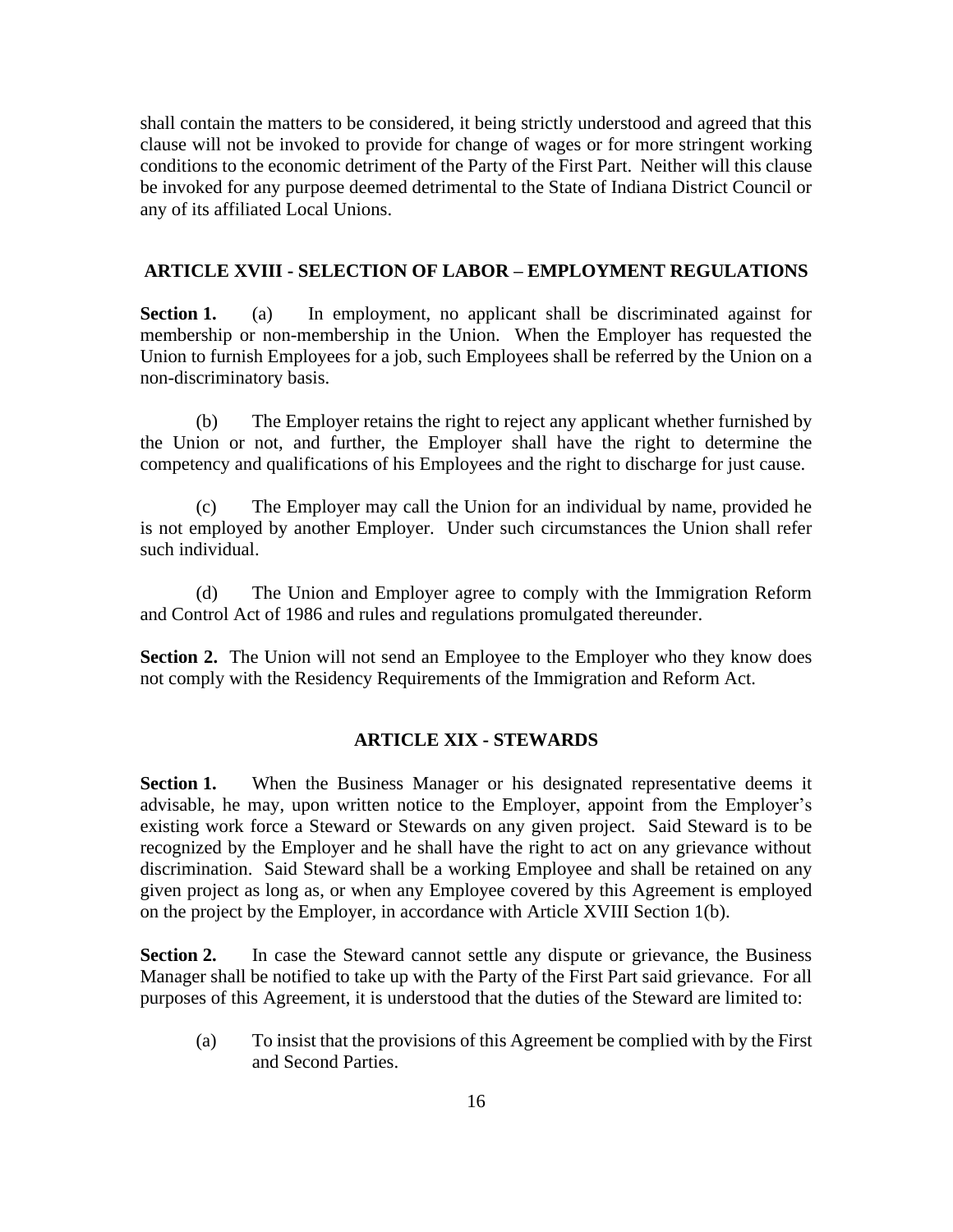- (b) To report to the Business Manager any question that he cannot settle with the Party of the First Part.
- (c) To report unsafe conditions to the Job Superintendent.

**Section 3.** When the Employer starts a special crew or  $2<sup>nd</sup>$  or  $3<sup>rd</sup>$  shift crews, he will not be compelled to use the same Steward on the special or shift work as on the regular work.

**Section 4.** In the event of a general lay-off by the Employer for any reason, the Steward shall be the first Employee recalled, unless the Employer needs an Employee who possesses specific skills that a Steward cannot perform. In that event, the Employer may recall another Employee and the Steward will be the second man recalled.

#### **ARTICLE XX - GRIEVANCE PROCEDURE**

<span id="page-19-0"></span>**Section 1.** (a) There shall be no stoppage of work on account of any difference of opinion, or dispute which may arise between the Parties of the First Part and Second Part. It is agreed by the Parties that all grievances, disputes, or claims, which may arise with respect to the enforcement or interpretation of any of the terms of this agreement are to be resolved in the following manner:

All grievances, disputes, or claims which may arise between Employers signatory to this Agreement or Employees who have accepted this Agreement and thus become parties hereto shall be resolved in the following manner:

(1) The dispute shall first be discussed by the Job Steward or other Union Representative and the Employer's Foreman and/or Superintendent.

(2) If the grievance is not resolved, then the dispute shall be referred to the Business Representative of the Union and the Employer's Representative.

(3) In the event said dispute has not been resolved, the State of Indiana District Council, through its Representative, shall meet with the Employer's Representative, in an attempt to resolve said dispute.

(4) In the event that the dispute is not settled, either Party may, through written notice to the other Party, submit the grievance or dispute to final and binding arbitration.

(5) The Arbitrator shall be selected in the following manner:

The Federal Mediation and Conciliation Service shall be requested to submit a panel of arbitrators of which names are alternately struck until the remaining arbitrator,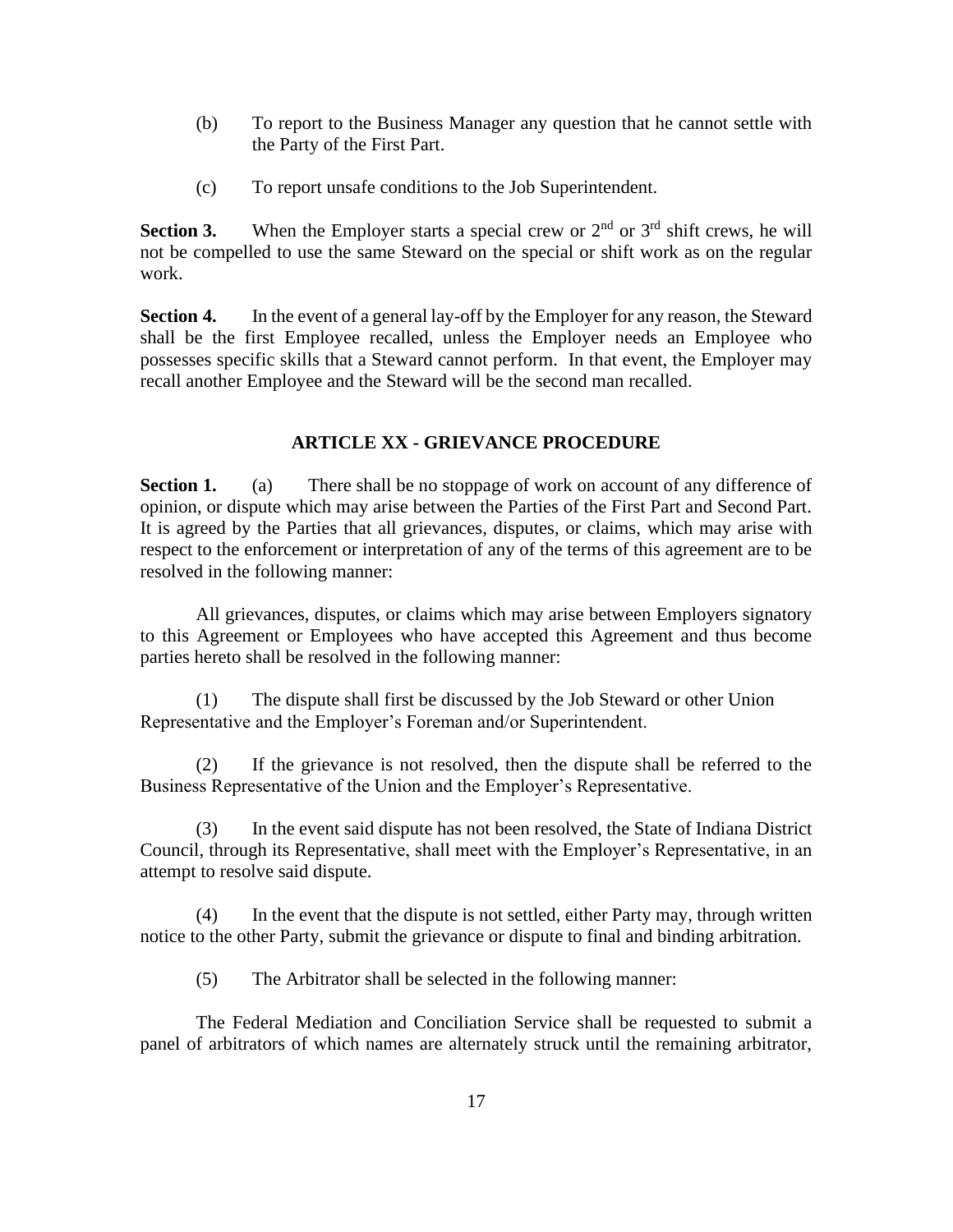whose name remains on the list, shall serve as the arbitrator to hear and decide the dispute and/or grievance. The arbitrator's decision shall be final and binding on both parties.

It is agreed, however, that compliance with a final decision of the arbitrator pending a judicial review of such decision shall not be deemed a waiver of the right to seek judicial review.

The cost of the arbitrator shall be borne equally by both Parties to the grievance and/or dispute.

**Section 2.** Notice of the grievance or dispute shall be made to the Employer and Local Union involved, in writing, by certified mail, within ten (10) days from occurrence of the alleged violation or dispute. The Parties agree that any particular grievance or dispute not called to the attention of the individual Employer and the Local Union within ten (10) days after the alleged violation shall be deemed to have been waived.

**Section 3.** Copies of the decision made by the Grievance Committee and/or the Arbitrator shall be mailed to the Employer and the Union.

**Section 4.** There shall be no stoppage of work on account of any difference of opinion or dispute which may arise between the Parties of the First and Second Part, or between this and any other unit or units of Organized Labor, or between other units of Organized Labor, or between any unit or units of Organized Labor and any other division of the Construction Industry.

**Section 5.** EXCEPTIONS – Notwithstanding the other provisions of this Article, it shall not be a violation of this Agreement if any Employee or Employees of an Employer cease work or picket because of non-payment of wages, dishonored payroll checks, nonpayment of Health and Welfare contributions, Pension contributions, Training contributions, and/or Working Dues deductions by said Employer.

## <span id="page-20-0"></span>**ARTICLE XXI - JURISDICTIONAL DISPUTES – OTHER WORK STOPPAGES**

It is agreed that there shall not be any work stoppages over jurisdictional disputes with any Craft or Crafts employed on any project which have a written Agreement with the Party of the First Part or a declared policy on Heavy and Highway and Utility Construction with the Party of the Second Part. Furthermore, should other disputes or differences arise with other Parties which endanger the continuous progress of a project, which cannot be settled at the Local level, work shall continue in the usual manner until Representatives of the International Unions of all Trades having Agreements with the Party of the First Part or declared policy on Heavy and Highway and Utility Construction with the Party of the Second Part, meet and bring about, or cause to bring about a satisfactory or mutual understanding with the Party of the First Part. Jurisdictional disputes with Crafts not having an Agreement with the Party of the First Part will be resolved pursuant to the procedures of the National Labor Relations Board.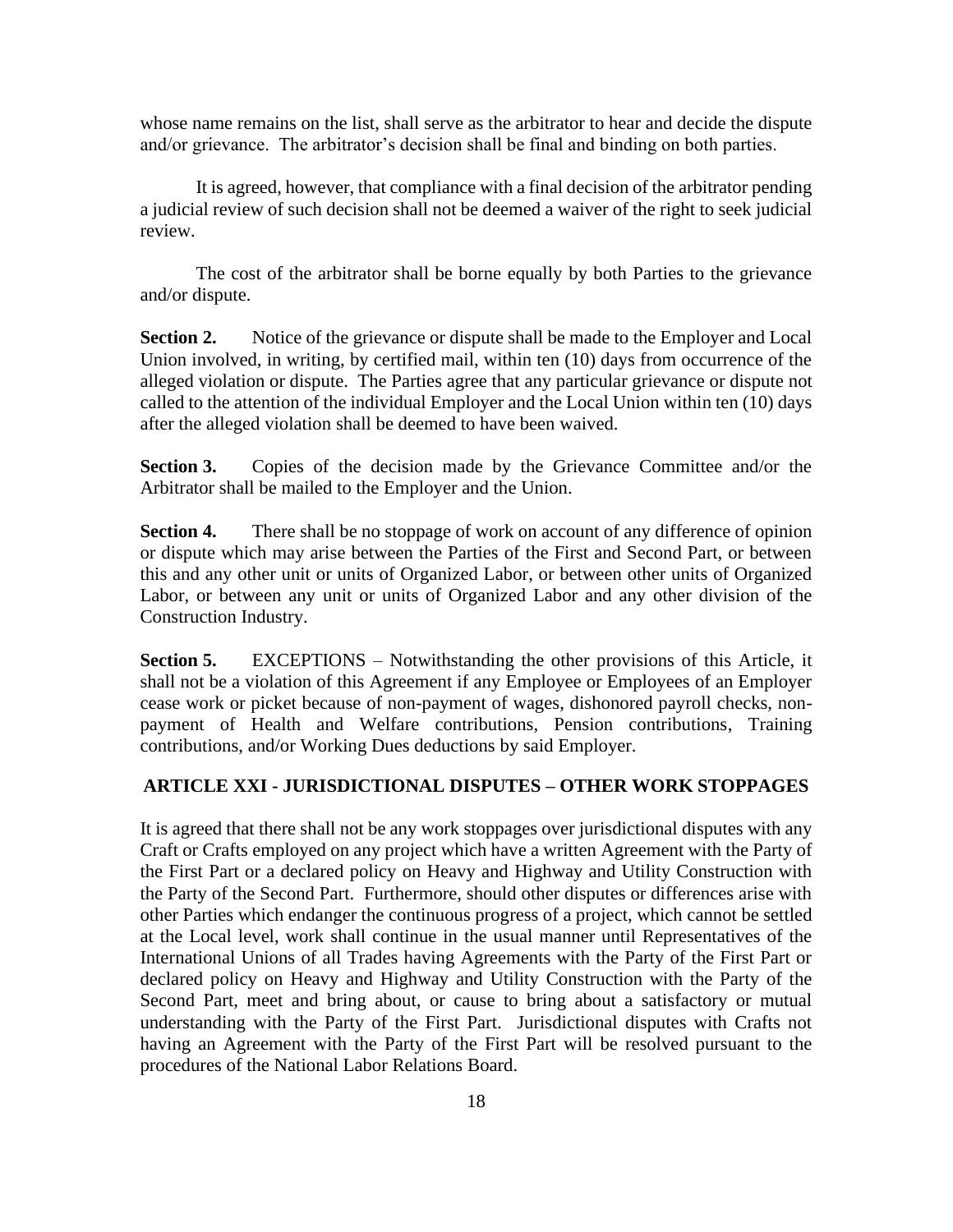## **ARTICLE XXII - SAFETY**

<span id="page-21-0"></span>**Section 1.** The Employer agrees to provide safe working conditions and practices as set forth in current safety standards in the construction industry.

**Section 2.** It is agreed that each Employee covered by this Agreement shall fully comply with all safety directives issued by his Employer and shall properly utilize all safety equipment provided by his Employer when so directed. Failure to comply with these provisions may be cause for discharge.

**Section 3.** Employer shall furnish special wearing apparel, such as rain hats, coats and boots, to protect the Employees when working in inclement weather or adverse conditions. The Employer shall also furnish safety equipment such as hard hats, safety goggles, respirators and protective masks. The Employer shall furnish slip over boots for all Employees working in concrete. It is agreed and understood that the Employer shall be permitted to charge any Employee for such wearing apparel, should the Employee fail to return any item issued to him as mentioned in this section.

# **ARTICLE XXIII - PRE-JOB CONFERENCE**

<span id="page-21-1"></span>**Section 1.** Upon written request by either Party, a pre-job conference will be held prior to the time the Employees of such Employer begin work on the project.

**Section 2.** A written request for a pre-job conference sent by the Local Union to an Employer shall be sent by certified mail. If the Employer refuses to honor the request for a pre-job, or does not abide by a previously agreed and signed pre-job conference on that job, the Local Union has the right to picket, strike, and/or withhold Employees. However, no picketing, striking, withdrawal or withholding of Employees will occur until the State of Indiana District Council has had an opportunity to investigate said violation.

**Section 3.** Likewise, it shall not be in violation of this Agreement for an Employer to commence work without such requested pre-job conference, if the Union fails to meet for a pre-job conference on a date prior to that scheduled by the Employer for the commencement of work.

# **ARTICLE XXIV - WORKER'S COMPENSATION**

<span id="page-21-2"></span>The Employer agrees to insure that all worker's compensation claims will be filed in the most timely and expeditious manner and in any event not later than seven (7) days following the illness or injury. Upon request, the Employer agrees to provide the Employee and/or the Local Union involved the name and address of the Employer's insurance carrier.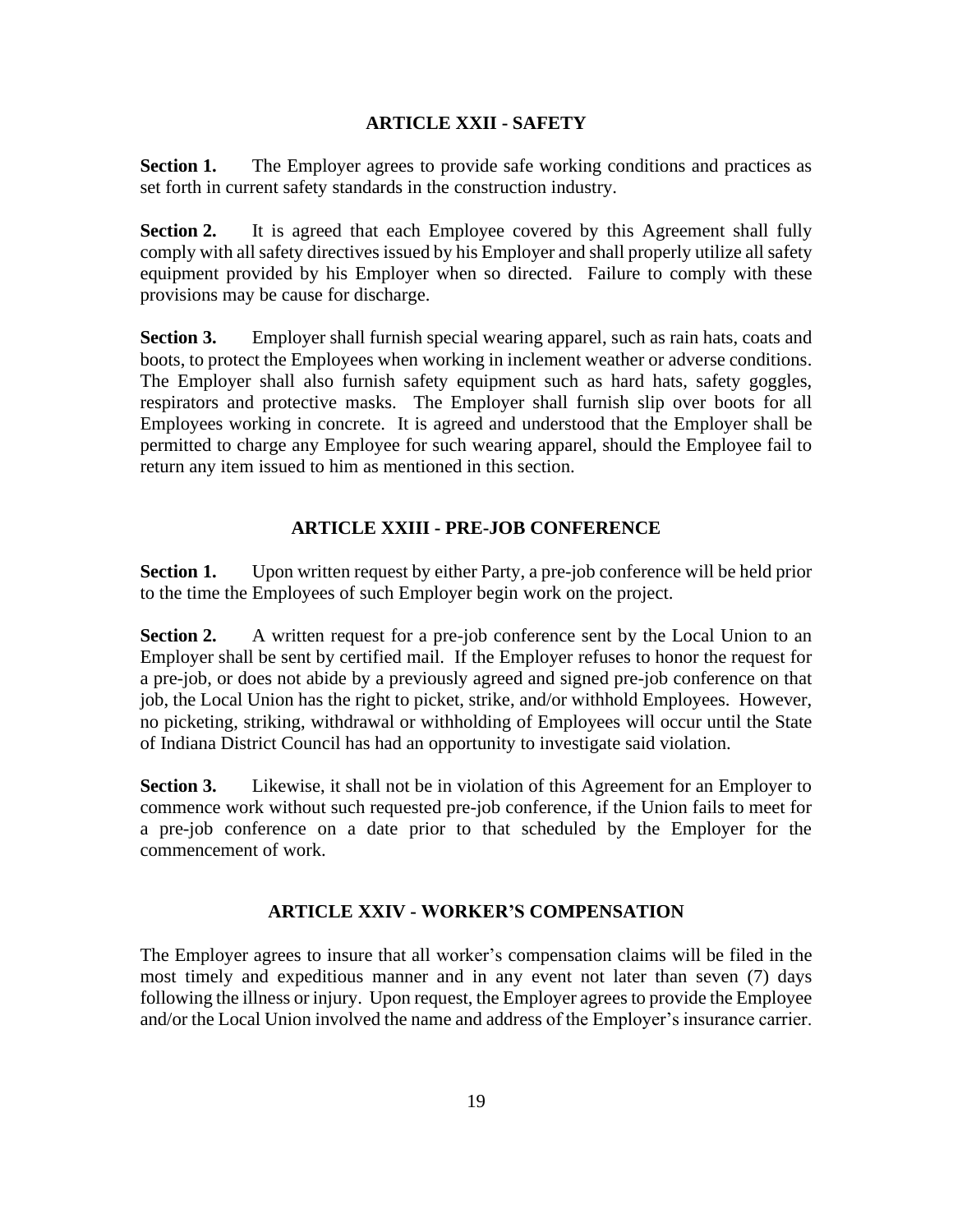### **ARTICLE XXV - RIGHT TO JOB ACCESS**

<span id="page-22-0"></span>**Section 1.** The Employer shall make reasonable efforts to make provisions for permitting access to the job site by the Business Manager or his duly appointed Field Representative. If permission from the Employer is required to obtain job access, it is agreed that such permission shall not be withheld. The Business Manager or said Field Representative shall advise the individual Employer or his Representative of his presence on the project and shall not stop or interfere with the work.

**Section 2.** If access to the job site is denied, and if the Business Manager so requests in writing, the Employer will furnish to the Business Manager a letter stating: (1) That the Employer does not object to the Business Manager's access to the job site; (2) that the Employer has requested that the Business Manager be permitted entrance, but that (3) access has been denied by the Owner, identifying the name of the Owner's representative who has denied access to the job site.

# **ARTICLE XXVI - GENERAL PROVISIONS**

<span id="page-22-1"></span>**Section 1.** This Agreement covers the entire understanding between the Parties hereto. No oral or written rule, regulation or understanding not incorporated herein will be of any force or effect upon any Party hereto.

**Section 2.** The Union will maintain an office or a convenient type of communication for the purpose of conversing with the Parties to this Agreement on any question arising out of the Agreement and/or any question not covered by the Agreement with which the Parties hereto may be confronted.

**Section 3.** The Employer shall at all times provide sanitary drinking water and containers and toilet facilities, same to be stationed conveniently to all Employees.

**Section 4.** Any Employer who signs this Agreement to perform work covered by this Agreement has the option of signing any other Agreement negotiated by any Local Union or the State of Indiana District Council of Laborers and any other Employer or Employer Group covering any and all work of the construction industry covered by the Laborers and pay the applicable wages, fringes and other conditions therein.

**Section 5.** There shall be no limitations on the use of machinery, tools or labor saving devices.

**Section 6.** When the Employer is a sole proprietorship, the proprietor shall be permitted to work on his own job.

**Section 7.** The Union shall notify ICI-LRD of all Employers who become signatory to this Agreement and the ICI-LRD will notify the Union of any new members of the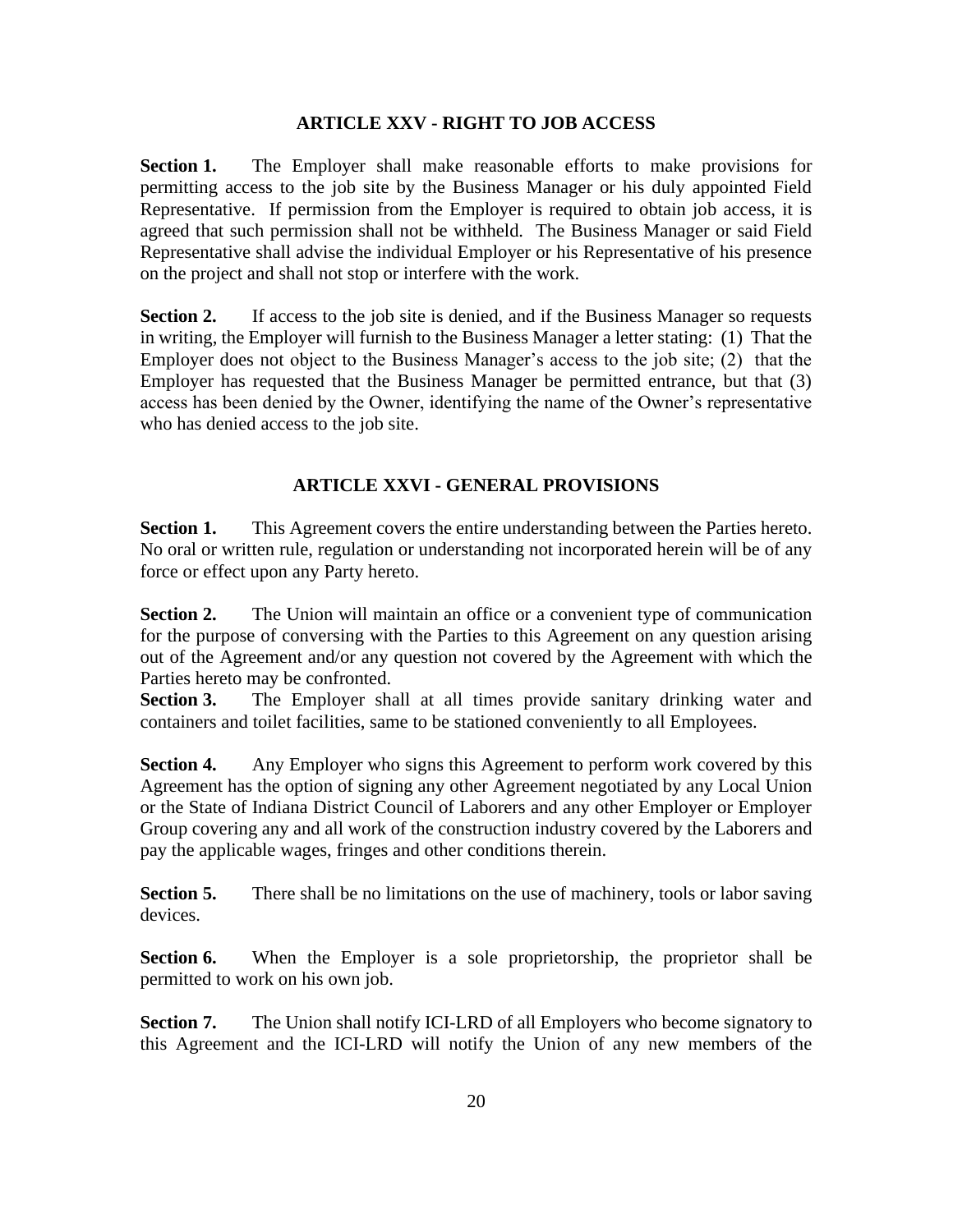<span id="page-23-0"></span>Division, who have given the Division its bargaining rights and of any withdrawal by Division members.

#### **ARTICLE XXVII - SUB-CONTRACTOR**

The Employer shall not contract any work covered by this Agreement to be done at the site of construction, including alterations, repairs or any new construction, to any person, firm or company that does not have an existing labor agreement with the Union, covering work within the scope of this Agreement, or that will not sign this Agreement with the Union.

### **ARTICLE XXVIII - TUNNEL WORK**

<span id="page-23-1"></span>Wage Rates and working conditions for tunnel Employees working under compressed air shall be those set forth in the National Tunnel Agreement, Midwest Region, between the Laborers International Union AFL-CIO, and the Underground Contractors Association of Chicago and Vicinity, Midwest Division.

# **ARTICLE XXIX - SAVINGS CLAUSE**

<span id="page-23-2"></span>Any provision contained herein that is contrary to or held to be in violation of the Labor Management Relations Act of 1947, or of any other law now in force or hereafter enacted, or hereafter becoming effective shall be void and of no force or effect, and this Agreement shall be construed as if said void provision herein were not a part thereof, it being intended, however, that the other provisions of this contract shall not be affected thereby. It is further agreed that should compliance with any law or amendment thereof, or any order or regulation issued thereunder, now or hereafter in force or effect, prohibit the carrying out of any of the provisions of this Agreement, then to the extent of such deviation or prohibition, this Agreement shall be deemed to have been automatically amended, effective on the effective date of such law, order, or regulation. Such amendment to this contract shall remain in effect only so long as said law, amendment, order or regulation continues in force, or until the expiration of this Agreement, whichever event shall first occur.

## <span id="page-23-3"></span>**ARTICLE XXX - WAGES AND FRINGES**

#### **Section 1.** Fringe Benefits. All Locals, all Zones covered by this Agreement.

| <b>Effective</b>       | H &W   | <b>Pension</b> | <b>Training</b>                          | <b>ILDCTF</b> | <b>ICIAF</b> | <b>SAT</b> |
|------------------------|--------|----------------|------------------------------------------|---------------|--------------|------------|
| $4/1/2022 - 3/31/2023$ | \$7.25 | \$8.75         | \$0.45                                   | \$0.77        | \$0.13       | \$0.04     |
| $4/1/2023 - 3/31/2024$ | \$7.50 | \$9.00         | \$0.45                                   | \$0.77        | \$0.13       | \$0.04     |
| $4/1/2024 - 3/31/2025$ |        |                | \$1.60 will be allocated at a later date |               | \$0.13       | \$0.04     |
| $4/1/2025 - 3/31/2026$ |        |                | \$1.60 will be allocated at a later date |               | \$0.13       | \$0.04     |
| $4/1/2026 - 3/31/2027$ |        |                | \$1.50 will be allocated at a later date |               | \$0.13       | \$0.04     |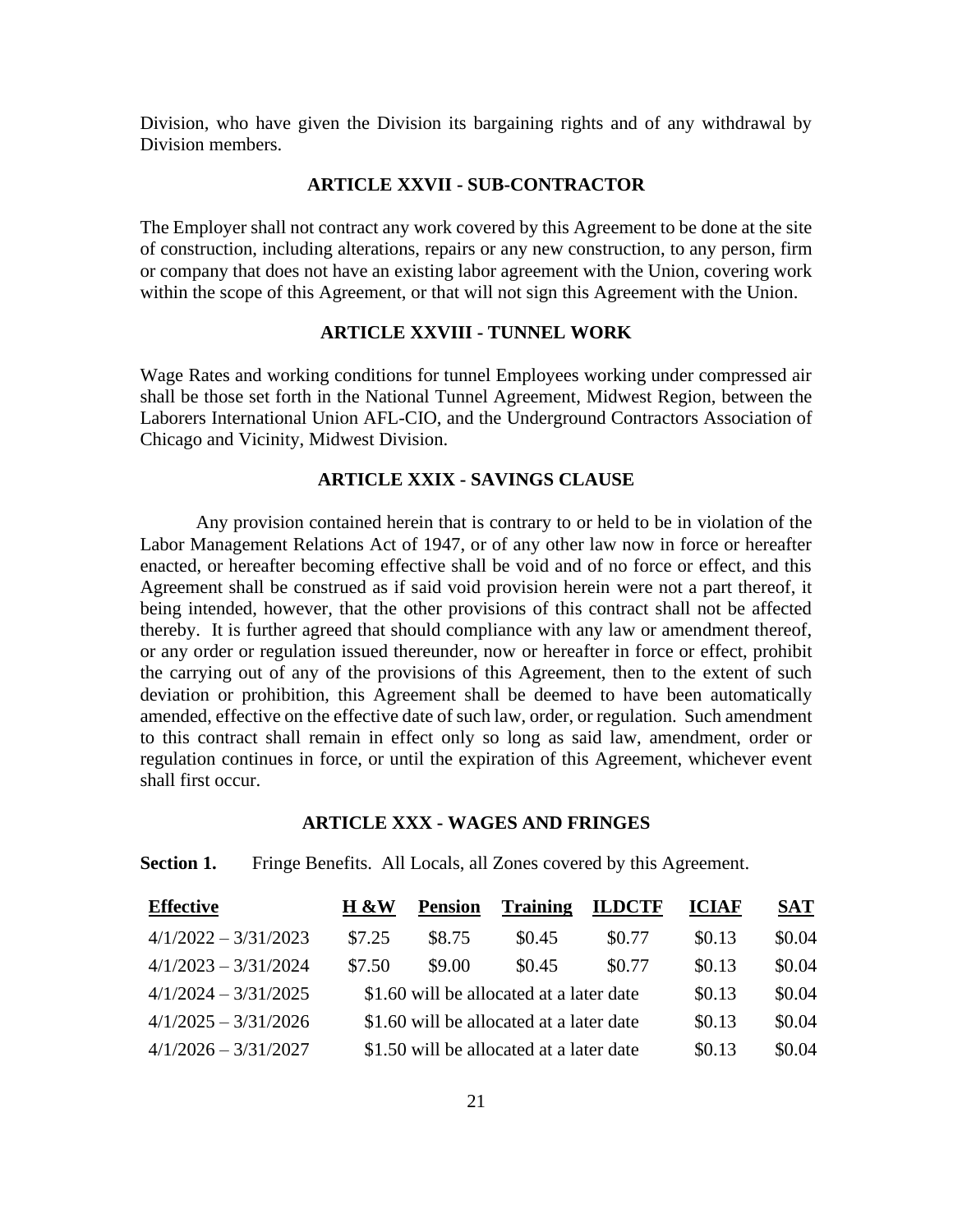#### **Section 2. Wages**

A. Basic wage rates for highway workers shall be as follows:

| <b>Effective</b>       | All Locals covered by this Agreement     |
|------------------------|------------------------------------------|
| $4/1/2022 - 3/31/2023$ | \$27.40                                  |
| $4/1/2023 - 3/31/2024$ | \$28.50                                  |
| $4/1/2024 - 3/31/2025$ | \$1.60 will be allocated at a later date |
| $4/1/2025 - 3/31/2026$ | \$1.60 will be allocated at a later date |
| $4/1/2026 - 3/31/2027$ | \$1.50 will be allocated at a later date |

B. Basic wage rates for utilities shall be as follows:

# **Effective**

| $4/1/2022 - 3/31/2023$ | \$27.90                                  |
|------------------------|------------------------------------------|
| $4/1/2023 - 3/31/2024$ | \$29.00                                  |
| $4/1/2024 - 3/31/2025$ | \$1.60 will be allocated at a later date |
| $4/1/2025 - 3/31/2026$ | \$1.60 will be allocated at a later date |
| $4/1/2026 - 3/31/2027$ | \$1.50 will be allocated at a later date |

**The Union and the Employer agree that all Journeymen will be required to complete a minimum of 10 hours of skills upgrade training every year.**

**Effective January 1, 2023, all Laborers will be required to carry a card with a QR code listing the training received from the Indiana Laborers Training Institute.** 

**CATEGORY I** shall include the following and be paid the basic rate.

Construction Laborer Carpenter Tender Dingos Fence Erector Flagman Guard Rail Erector Continuous Steel Rod or Mat Installer Wire Mesh Layer Joint Man (Mortar, Mastic, and all other types) Lighting Installer (Permanent or Temporary)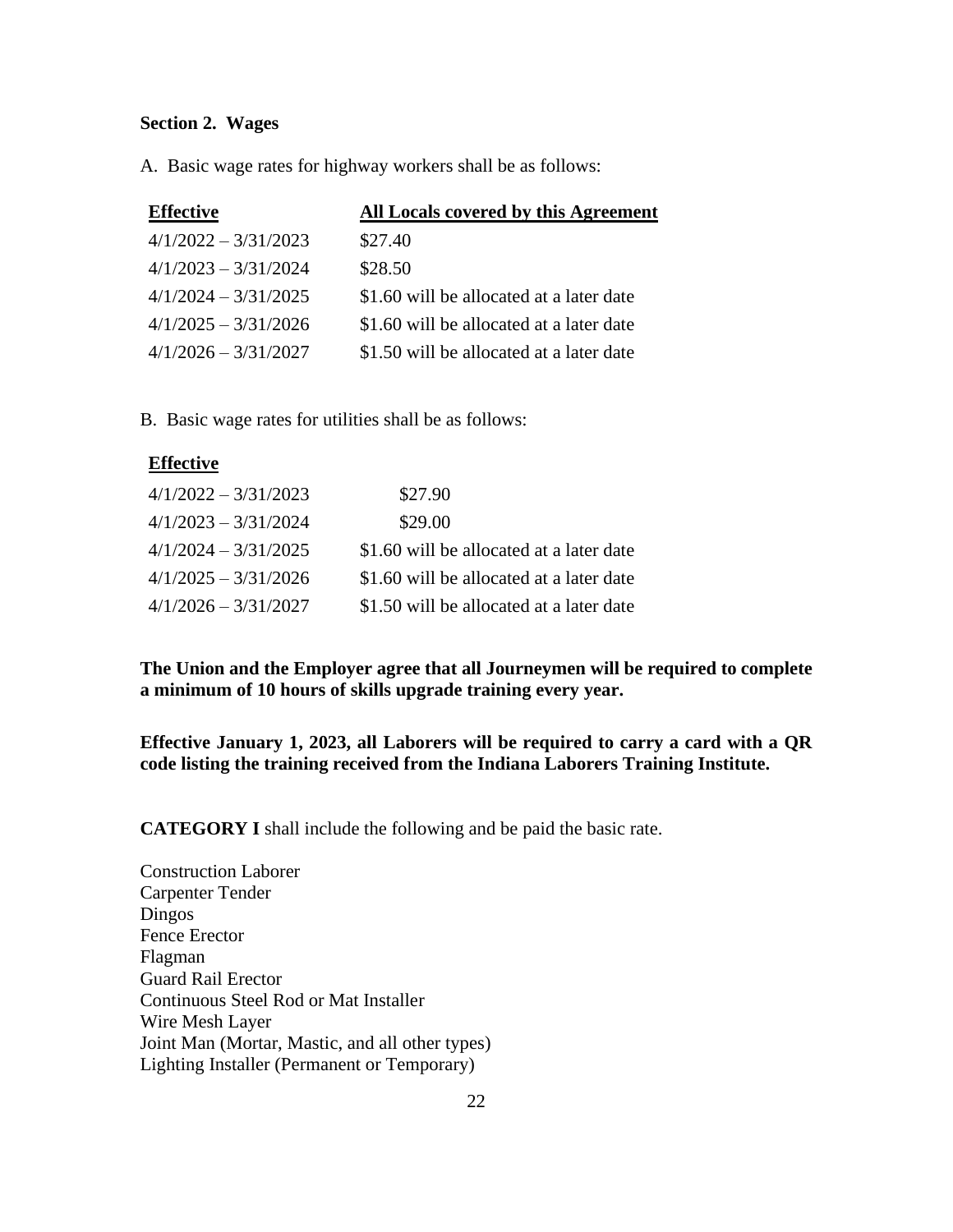Lineman for Automatic Grade Maker on Paving Machine Mortar Man Multi-Plate Erector Remote-controlled Walk Behind Trench Rollers Rip-Rap Installer (All products and materials) Road Marking and Delineation Laborer Rodman and Chainman Setting and Placing of all Precast Concrete Products Sign Installation, including supporting structure Spraying, Rolling, Brushing of all Surface Sealers, Epoxies, Masonry Coatings, Curing Compounds, Cure and Seal products and other like materials on all surfaces, along with the surface preparation required Survey Crew Man Sod Layer Air Tool, Power Tool, and Power Equipment Operator Asphalt Lute Man Asphalt Raker Man Batch Truck Dumper Bridge Hand Rail Erector Handler (Bulk or Bag Cement) Chain Saw Man Concrete Conveyor Assembly Man Concrete Puddler Concrete Rubber Concrete Saw Operator Eye Level Hand Blade Operator Hydro Seeder Man Motor Driven Georgia Buggy Operator Power Driven Compactor or Tamper Operator Power Saw Operator Pumpcrete Assembly Man Rebar Installer Sand Blaster Man Sealer Applicator for asphalt, toxic Setting and Placing Prestressed or Precast Concrete Structural Members Side Rail Setter for Sidewalks, Side Ditches, Radii, and Pavements Spreader Box Tender (Manual or Power Driven) Straw Blower Man Subsurface Drain and Culvert Pipe Layer Horizontal Boring and Jacking Man Jackman and Sheetman Winch and Windlass Operator Conduit Installer Water Pumps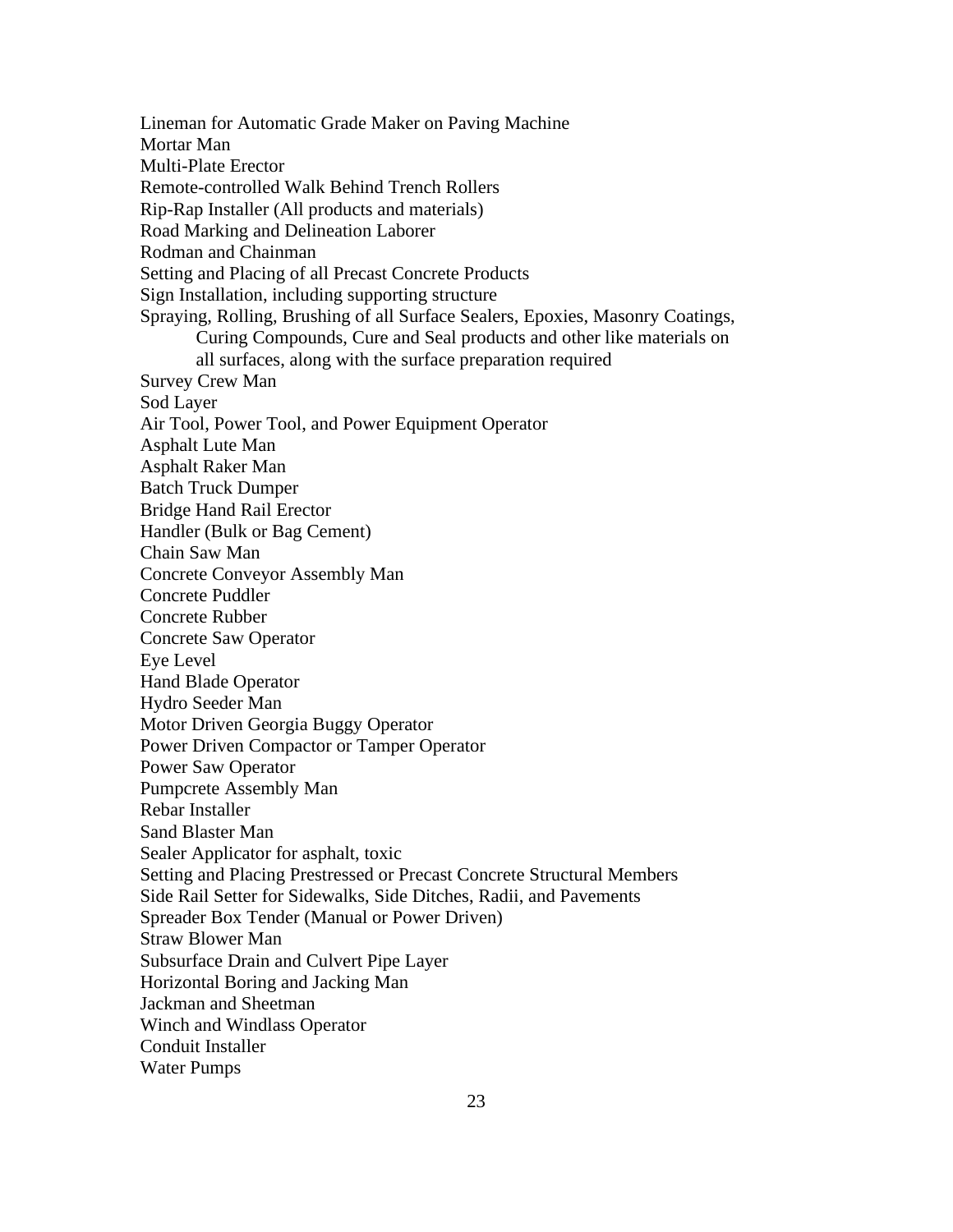Placement of Pavers Uncertified Cutting Torch Burner Uncertified Welders (Electric or Oxy-Acetylene)

**CATEGORY II** shall include the following and shall be paid fifty cents (\$0.50) per hour above the basic rate:

Laser Beam Aligner Manhole Erector Water Line Installer – Temporary or Permanent TV'ing and Associated Grouting of Utility Lines Multi-Gang Drill Grade Checker Laborer Instrument Man Pipe Grade Man

**CATEGORY III** shall include the following and shall be paid one dollar (\$1.00) per hour above the basic rate:

Transverse and Longitudinal Hand Bull Float Man Concrete Saw Joint Control Cutting Core Drill Operator (excluding testing) Air Track and Wagon Drillman Concrete Barrier Rail Form Setter Dynamite and Powder Man Laborer Leadman Manual operation of jack hammer, chipping hammer, rock drill

Mason Tenders (Tending Bricklayers) Certified Cutting Torch Burner AWS Certified Welders (Electric or Oxy-Acetylene)

**CATEGORY IV** shall include the following and shall be paid one dollar and fifty cents (\$1.50) per hour above the basic rate:

Sewer Pipe Layer/Stormwater Pipe Layer Screed Man or Screw Man on Asphalt Paver Concrete Finisher/Form Setter Paving Transverse and Longitudinal Hand Bull Float Man

**CATEGORY V** shall include the following and shall be paid two dollars (\$2.00) per hour above the basic rate:

General Laborer Leadman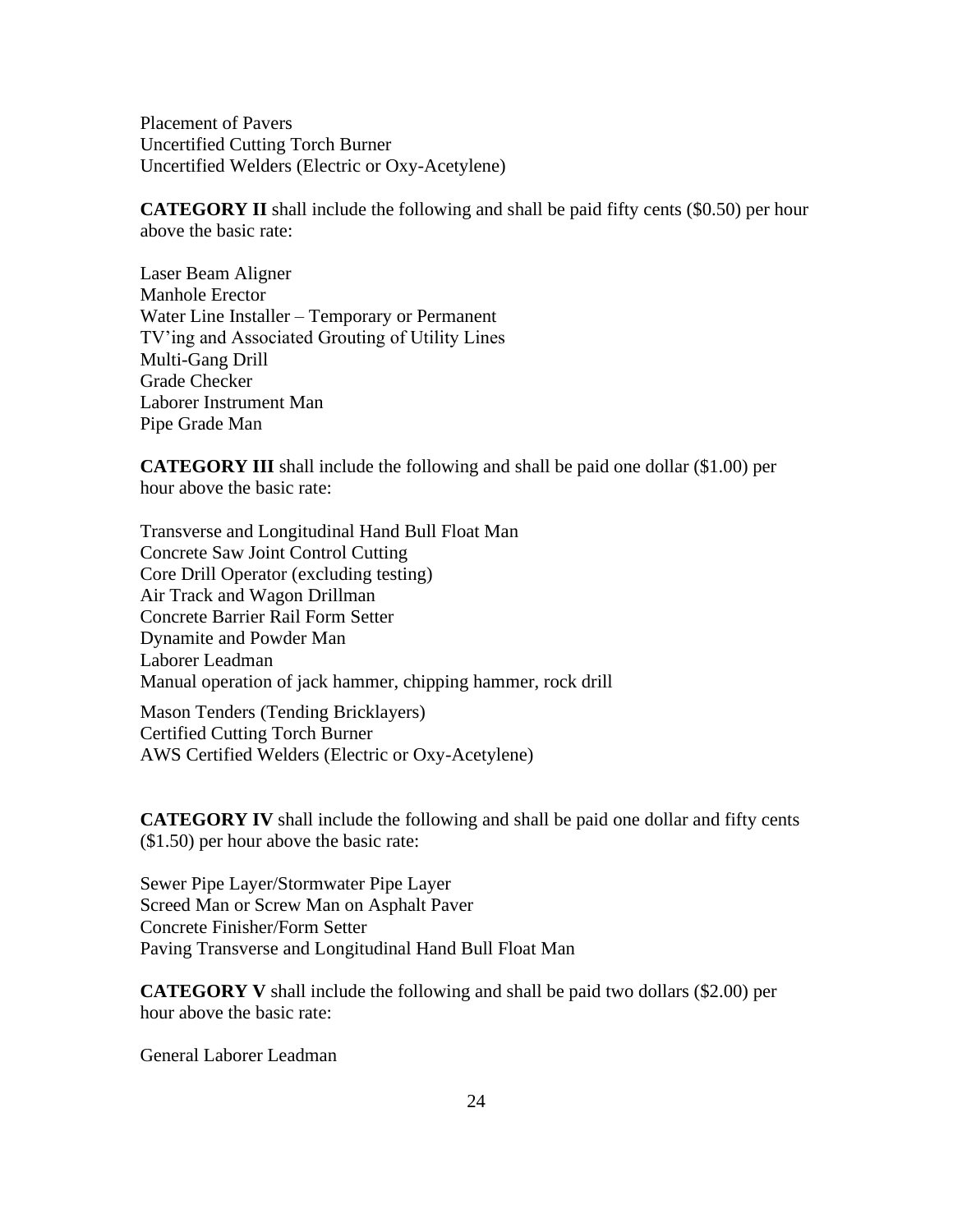## **CATEGORY VI** – Combination Man/Laborer Teamster \$1.50 over tandem axle truck rate in Teamster Agreement

**CATEGORY VII –** shall include the following classifications in Caisson and Tunnel Work in free air:

| Bottom Man – Concrete Man | Basic Rate $+ .50$ |
|---------------------------|--------------------|
| Concrete Headman          | Basic Rate $+ .65$ |
| Miner or Header Man       | Basic Rate $+1.00$ |
| Mucker and Tunnel Laborer | Basic Rate $+ .50$ |

**CATEGORY VIII** shall include Watchman whose wage rates will be 75% of base rate. Fringe benefits will be paid on actual hours worked.

#### **CATEGORY IX** - Railroad Work and Wage Rates

Shall include railroad work on public right-of-way or railroad work incidental thereto will be the highway wage rates contained herein.

New Railroad Work or Maintenance Work performed on an Industrial Project shall not be covered by this Agreement.

# <span id="page-27-0"></span>**ARTICLE XXXI - MEMORANDUM OF UNDERSTANDING - MARKET RECOVERY AGREEMENT**

THIS AGREEMENT is made and entered into by and between LABORERS' INTERNATIONAL UNION OF NORTH AMERICA, STATE OF INDIANA DISTRICT COUNCIL FOR AND ON BEHALF OF ITS AFFILIATED LOCAL UNIONS AND ICI-LRD for the purpose of making the contractors signatory to this Agreement more competitive in a market that is now beyond the realm of possibility and to create added jobs for the unemployed members of Laborers' International Union of North America, State of Indiana District Council for and on behalf of its affiliated Local Unions.

It is agreed the wage rates for work being performed and defined in Article XXX "Wages" of the Collective Bargaining Agreement titled "Heavy and Highway" and hereinafter referred to as "Master Agreement" negotiated by and between Laborers' International Union of North America, State of Indiana District Council for and on behalf of its affiliated Local Unions and ICI-LRD shall be eighty (80%) per cent of the basic wage rate plus one hundred percent (100%) fringe benefit package as defined in the Master Agreement.

This memorandum agreement covers all heavy/highway projects with a bid price less than \$500,000.00. On heavy/highway projects of more than \$500,000.00 which are mutually agreed to by both the Union and the contractor and upon notice of the contractors intention, such heavy/highway projects will be within the scope and intent of this memorandum agreement.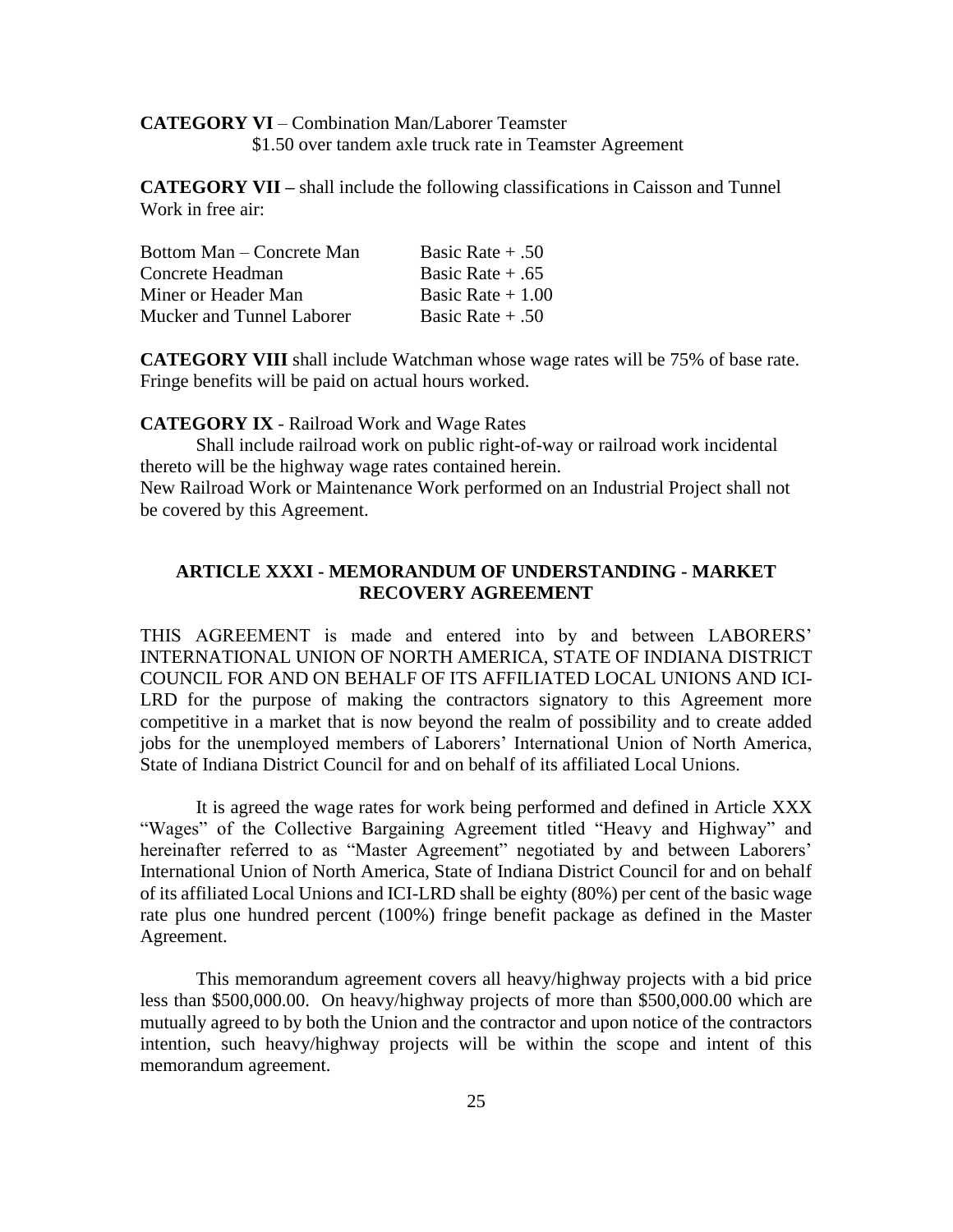Provided that if a Market Recovery Agreement is reached between ICI-LRD and any other craft performing work on said project then the percentage rate paid to the Laborers covered by this memorandum shall be not less than that paid to any other craft. The Union may cancel this Agreement as to a particular contractor if in its sole judgment the Union believes the said contractor has violated or abused this Agreement. Provided further, should difference of opinion arise pertaining to work covered by this Memorandum Agreement, the difference of opinion shall be settled in accordance with Article XX "Grievance Procedure" of the Master Agreement. All other terms and conditions of the Master Agreement shall apply.

This Agreement shall not apply to projects already in progress nor to projects having been bid prior to the signing of same.

It is agreed this Agreement shall be subject to review on or before March 1 of each year by a Committee appointed by the Laborers' International Union of North America, State of Indiana District Council for and on behalf of its affiliated Local Unions and ICI-LRD for the purpose of determining the value and effectiveness of said Agreement. If it is determined by either Party this Agreement has not been effective in making the signatory contractors more competitive in this Market Place and produced more employment for the members of Laborers' International Union of North America, then this Agreement may be revised for the purpose of making it more effective or it may be cancelled March 1 of each year. If proven effective, then these conditions shall be extended from year to year subject to Committee review and recommendation on or before March 1 of each succeeding year. It is also suggested this Committee meet each four (4) months of this Agreement for discussion and evaluation.

#### **ARTICLE XXXII - BONDING**

<span id="page-28-0"></span>**Section 1.** Every Employer who employs members of the Union and agrees to be covered or maintain the provisions of this Agreement may be required by the Union to give a surety bond payable to the Laborers Benefit Funds to insure the payment of fringe benefit obligations accruing under this Agreement. The Employer shall furnish a surety bond as prescribed below within fourteen (14) days after notice from the Laborers' Fringe Benefit Funds that such is required. The amount of the surety bond shall be as follows:

| 1 through 10 men \$20,000.00 |  |
|------------------------------|--|
|                              |  |
|                              |  |
|                              |  |
|                              |  |
|                              |  |

**Section 2.** The Fringe Benefit Funds may require an Employer to give and provide the surety bond provided for herein if at any time: (1) the Employer has been late fifteen (15) days or more in the payment of any of its monetary obligations under this Agreement; or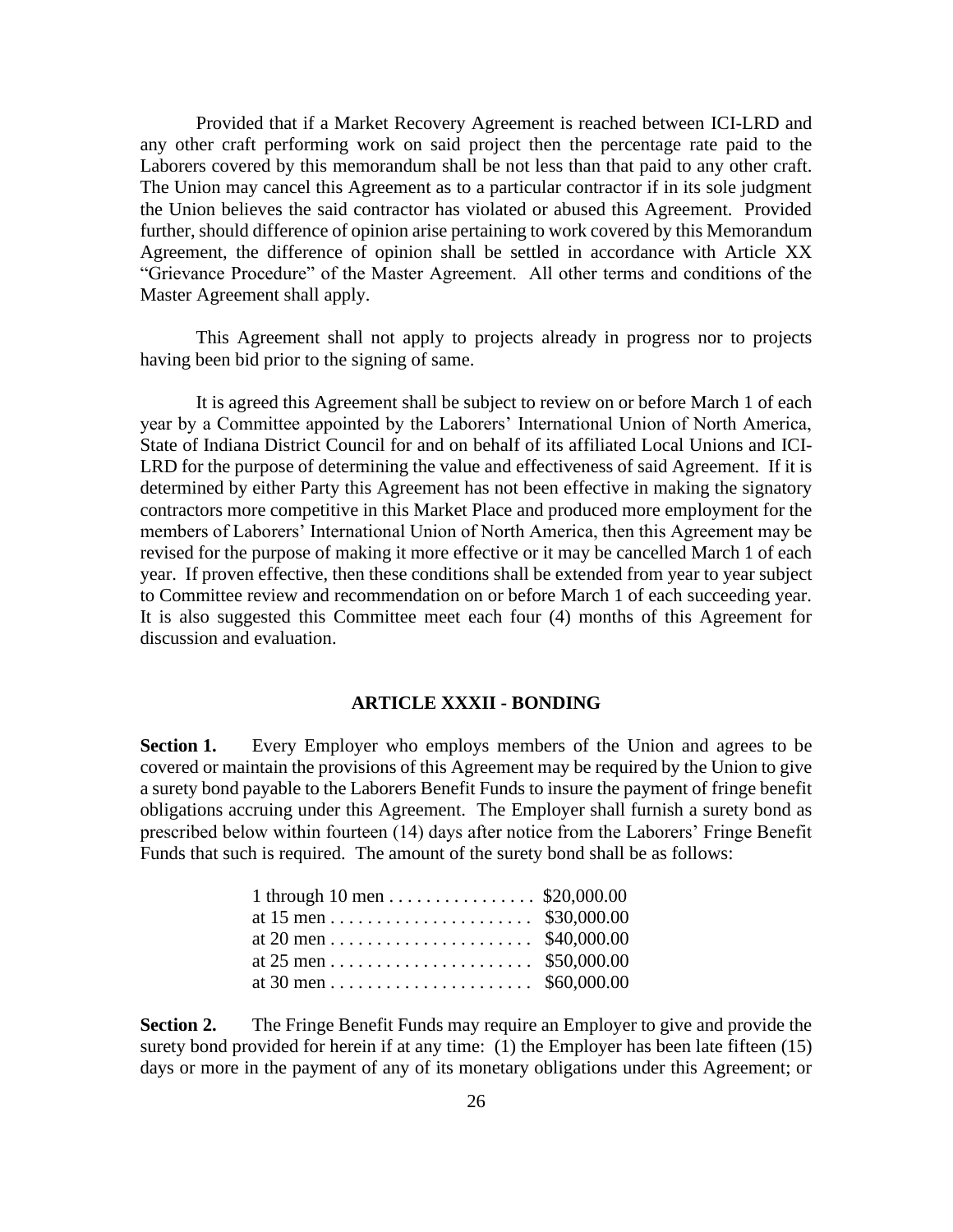(2) the Employer has been late in the payment of any such obligation two (2) consecutive times during the immediately preceding twelve (12) months; or (3) the Employer has not worked within the Union's geographical jurisdiction under this Agreement during any of the immediately preceding twelve (12) months.

If after giving and providing such surety bond the Employer is not late in the payment of its monetary obligations during the next following twelve (12) months, the Employer shall be released from the requirement to provide a surety bond unless the conditions specified in the first sentence of this Section recur.

**Section 3.** When a surety bond is demanded, the Employer will obtain such in the required amount, from a company acceptable to the Fringe Benefit Funds, and the benefit funds specified in this Agreement shall be the sole beneficiaries of the bond. The bond will be given to the Fringe Benefit Funds where it will be kept.

**Section 4.** Should an Employer fail or refuse to provide the required surety bond, when such is demanded by the Union, or should an Employer fail to keep a bond in effect at all times said Employer is required to have one, the Union shall have the right to strike and/or picket, after notice, and use all other legal and/or economic means to cause the Employer to comply with this Article.

### **ARTICLE XXXIII - NO STRIKE CLAUSE**

<span id="page-29-0"></span>During the term of this Agreement, there shall be no lockouts by the Employer and no strikes, picketing, work stoppages, slow downs or other disruptive activity for any reason by the Union or by any Employee. Failure of the Union or Employees to cross any picket line at the Employer's project site is a violation of this Article.

The Union shall not sanction, aid or abet, encourage or continue any work stoppage, strike, picketing or other disruptive activity which violates this Article and shall undertake all reasonable means to prevent or to terminate any such activity. No Employee shall engage in activity which violates this Article. Any Employee who participates in or encourages any activity which violates this Article shall be subject to disciplinary action, subject to the grievance procedure.

The Union and its principal officers will immediately instruct, order and use its best efforts to cause its members to cease any violation of this Article.

If the Union initiates, participates in, or supports a work stoppage, strike, picketing or other disruptive activity in violation of this Article, the Employer may pursue all legal and administrative remedies and any damages available thereto related to the Union's violation of this Article.

This Article does not apply with regards to collection of delinquent fringe benefits.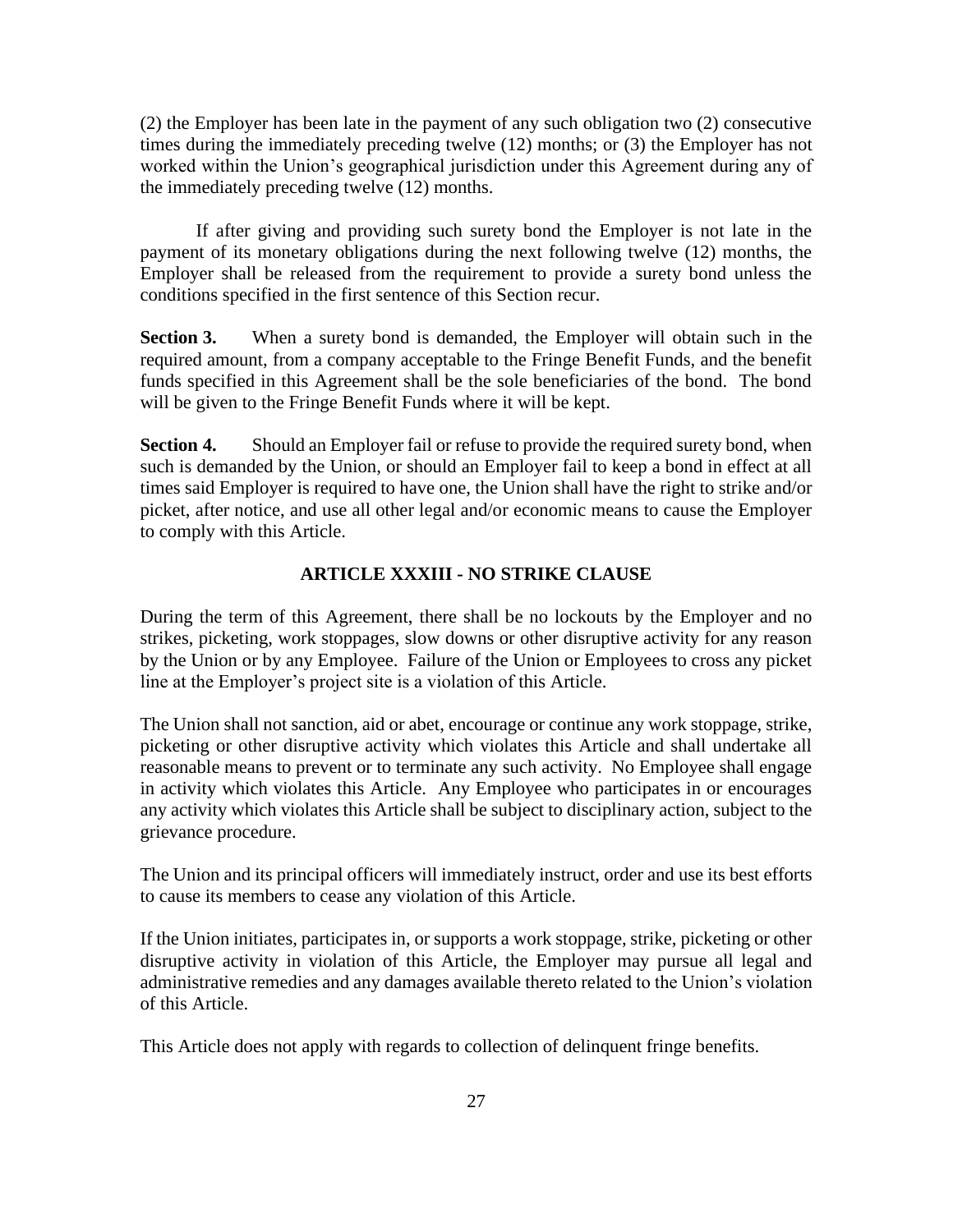### **ARTICLE XXXIV - APPRENTICES**

<span id="page-30-0"></span>**Section 1.** New Applicants for employment with a signatory contractor who have fewer than 4,000 hours of experience as a Construction Craft Laborer (or alternatively, cannot demonstrate equivalent skills by achieving a satisfactory score in a placement examination administered by the Joint Apprenticeship and Training Committee (JATC), shall, whenever practical, enter and be allowed to enter the Apprenticeship program on a non-discriminatory basis in accordance with the terms of the Apprenticeship Program. Any person entering, but failing to maintain and complete his or her apprenticeship, shall not be employed by the Employer as a Journeyworker under this Agreement. The failure of any Apprentice to maintain his or her apprenticeship status shall obligate the Employer to discharge such person upon notice from the Union.

**Section 2.** The Apprenticeship and Training Standards approved by the Federal Bureau of Apprenticeship and Training or State Apprenticeship Committee are hereby incorporated herein by reference and made a part of this Agreement.

**Section 3.** The Apprentice wage rates:

Hours of Credit Wage Rate

1 period  $\vert$  0-1000 hours  $\vert$  75% of journeyworker rate 2 period  $\vert$  1001-2000 hours  $\vert$  85% of journeyworker rate 3<sup>rd</sup> period  $\vert$  2001-3000 hours  $\vert$  90% of journeyworker rate 4 period 3001-4000 hours 95% of journeyworker rate

**Section 4.** The requirements for entry into the Apprenticeship program shall be controlled by the JATC, which shall employ appropriate testing and screening procedures. An Apprentice advances from one hours-of credit and wage-rate category to another only upon determination of satisfactory performance by the JATC, pursuant to requirements specified in the Apprenticeship Program which shall have the authority to grant accelerated credit where warranted by the performance of an individual Apprentice.

**Section 5.** Except as provided in Section 9, the Employer shall participate in the Apprenticeship Program by considering Apprentices for employment upon referral by the Union. The Employer shall have the sole right to reject, at any time, any Apprentice referred to it, or working for it. The Employer is not obligated to accept more than one (1) Apprentice for every five (5) Journeyworkers commencing with the sixth Laborer needed by the Employer. This ratio shall be measured on a company wide basis, and does not require an Employer to have a sixth Laborer, if only five are needed, as determined by the Employer.

**Section 6.** The Employer may not employ an Apprentice until at least one (1) Journeyworker is employed and thereafter may not employ more than one (1) Apprentice for every additional three (3) Journeyworkers.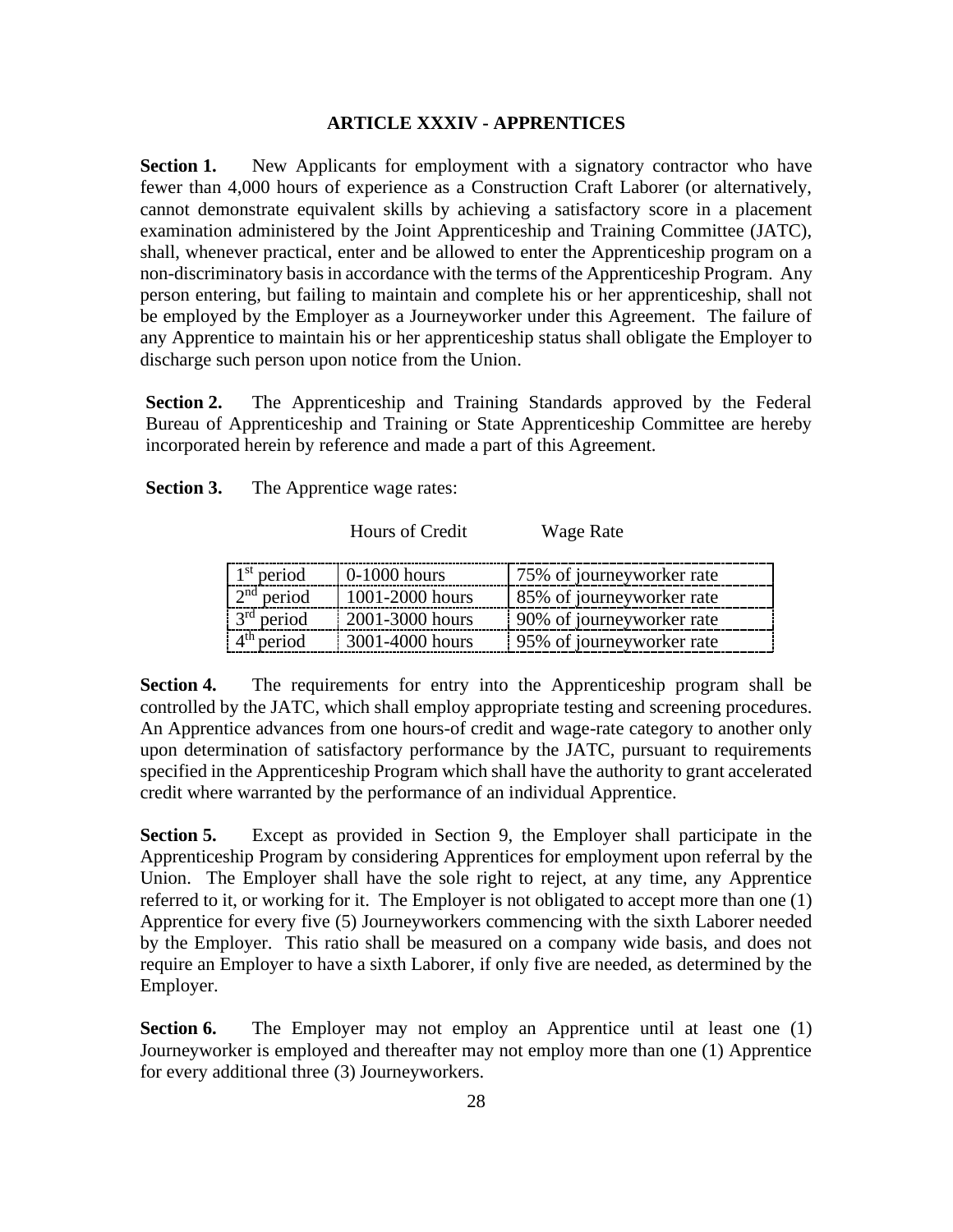**Section 7.** An Apprentice should, whenever practical, be rotated by the Employer through different types of work so as to become trained in a variety of operations and work skills. Where the Employer is unable to provide an Apprentice with experience in the full range of craft skills, the JATC may request the Local Union to reassign the Apprentice to other employment in order to provide that experience. For so long as the Employer is able to provide the necessary range of employment experience, the Employer may choose to retain the Apprentice from job to job. Upon request the Employer will inform the JATC and Local Union of an Apprentice's job reassignments on a project.

**Section 8.** An Apprentice shall not be penalized for taking off from work to attend offsite training (though time off for training is unpaid).

**Section 9.** Notwithstanding the provisions of Section 5, the Employer may call the Union for an individual by name, provided he or she is not then employed by another Employer. If available, the Union shall refer that individual.

**Section 10.** The Union agrees to hold harmless and to indemnify any Employer in any claim arising out of the Union's referral rules/practices or the Union's or JATC's administration of the Apprenticeship Program.

### **ARTICLE XXXV - SUBSTANCE ABUSE TESTING**

<span id="page-31-0"></span>**Section 1.** Recognizing that project owners, government regulations, and other external pressures often necessitate substance abuse testing, the Parties mutually agree to implement the substance abuse program ("SAT Program") and perform substance abuse testing in accordance with the SAT Program attached hereto as Exhibit A. This ICISAT Substance Abuse Testing Program may be amended with mutual agreement.

**Section 2.** Each Employer party to this collective bargaining agreement agrees to pay the SAT Program \$.04/hour (4 cents per hour) for each hour worked by each Employee working under this Agreement. The contributions to the SAT Program will be deposited each month, or at such other regular intervals as may be determined by the ICI-LRD ("Association") to the depository designated by the Association. and such contributions shall be reported on such forms as may be designated by the Association.

**Section 3.** Each Employer party to this collective bargaining agreement agrees that a representative designated by the Association shall be permitted, upon request, to audit the payroll records of the Employer to determine compliance with this Article. In the event a lawsuit is commenced to collect any delinquencies, and a delinquency is determined due then the Employer agrees to be responsible for, and to pay, all expenses and costs of collecting such delinquency including attorney's fees incurred by the Association in pursuit and collection of such delinquency.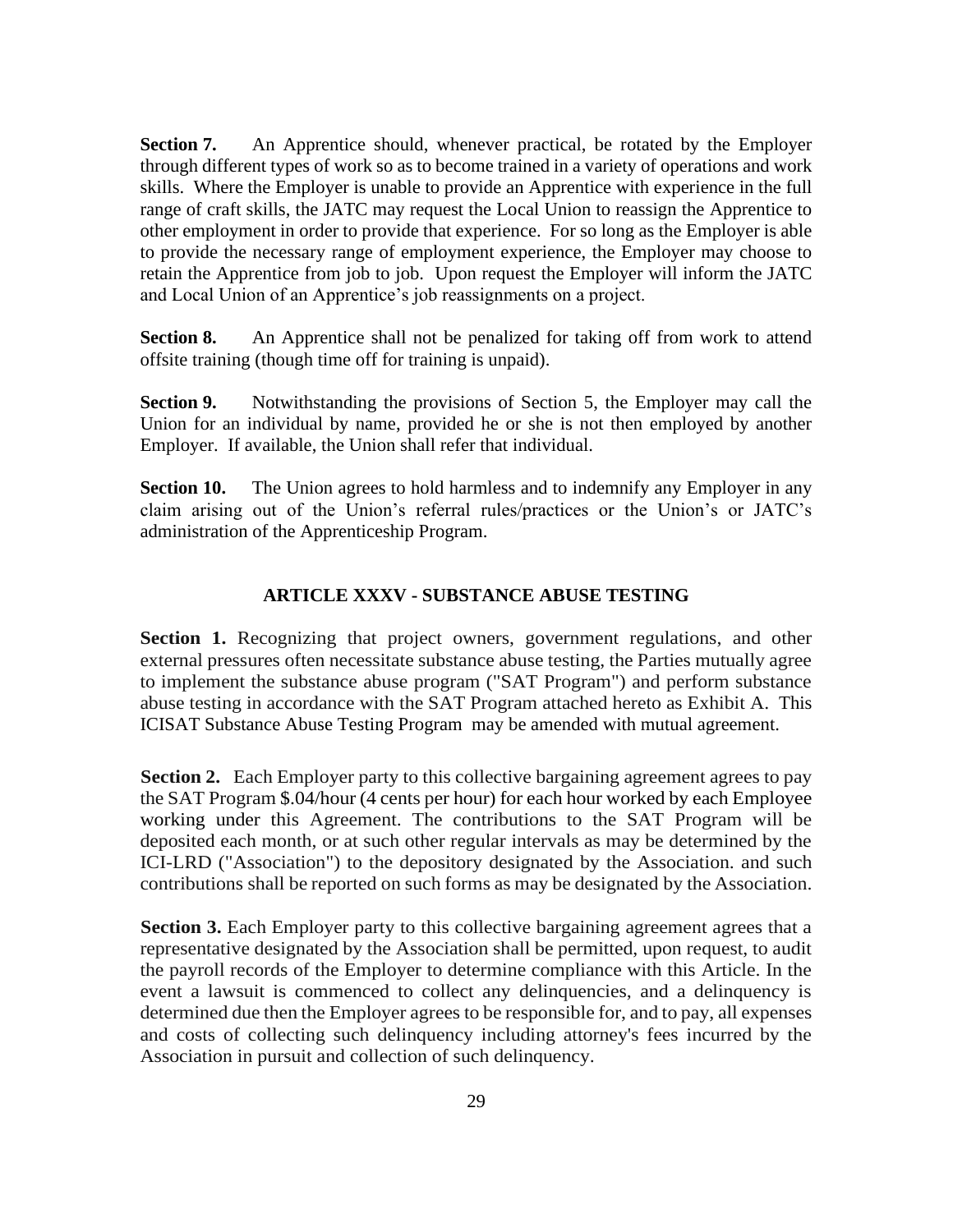**Section 4.** It is expressly agreed and understood that no Employee, Employer, or Union has any vested or proprietary interest in or right to any monies constituting a part of such Substance Abuse Testing Program.

**Section 5.** The costs of the tests associated with this program will be paid from the contributions identified in Section 2 in accordance with the terms of the SAT Program.

# EXHIBIT A

## SUBSTANCE ABUSE TESTING PROGRAM

**I. POLICY STATEMENT.** All signatory Employers to this Agreement and the Union have a commitment to protect people and property, and to provide a safe working environment. The purpose of the following program is to establish and maintain a drug free, alcohol free, safe, healthy work environment for all of its Employees covered by this Agreement.

## **II. DEFINITIONS.**

- a. Accident Any event resulting in injury to a person or property to which an Employee contributed as a direct or indirect cause.
- b. Accredited Laboratory A laboratory certified by the Substance Abuse and Mental Health Services Administration (SAMHSA) for testing of Prohibitive Items & Substances.
- c. Adulteration To degrade a test sample by substitution or addition of other ingredients in an effort to mask the presence of unauthorized drugs. An adulterated test shall be considered a positive test.
- d. **Annual-** Employees are to be tested at least every 12 months. The Indiana Constructors, Inc. Substance Abuse Testing (ICISAT) Program will identify and notify employees when their annual test is due. When an employee exceeds twelve (12) months without a test of any kind (pre-employment, random, etc.) their ICISAT card status will be changed to "expired". Those employees identified by the ICISAT Program as not being tested in the previous 12 months will be instructed to report to an ICISAT approved collection site and provide a urine sample within a time period of three (3) days. The employees card status will be changed back to "valid" if they provide a sample within 3 days, that sample is suitable for testing and the ICISAT test results of their urine sample are negative. Annual test cost will be paid for by the ICISAT Program, provided ICISAT authorized the test and the test was taken at an ICISAT approved clinic. If the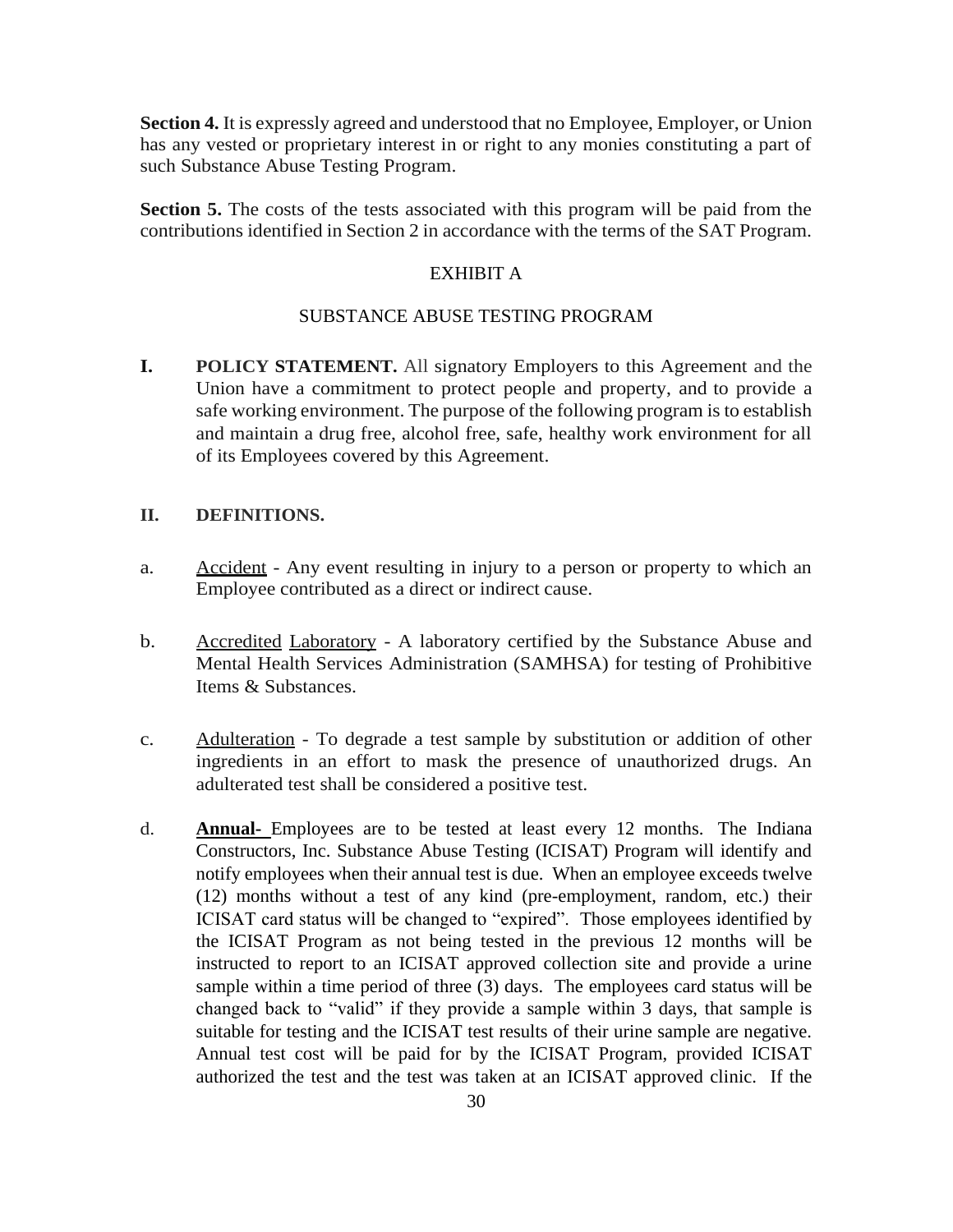employee is laid-off at the time the annual testing is required and the employee was authorized by the ICISAT to take the test and the employee's test results are negative, the ICISAT Program will pay the laid-off employee twenty-five dollars (\$25) for travel time to the ICISAT designated clinic. It is understood that such testing will occur on the laid-off employee's time.

- e. Diluted Sample Urine samples which the laboratory reports as unacceptable with regards to measured levels of creatinine or specific gravity will be considered diluted samples. The Employee shall be required to provide another urine sample for testing.
- f. Employees All individuals who are covered by this Agreement, provided that individuals referred for employment by the Union under the hiring provisions of the Agreement are considered "Applicants" until they are hired and put to work by the Employer.
- g. 10-panel Test Describes a laboratory test conducted by a SAMHSA certified laboratory for the presence of one or more of the ten drugs or classes of drugs described under the definition of "Prohibited Items and/or Substances" and listed in Section IV.1.b. of the Indiana Constructors, Inc. Substance Abuse Testing Program (ICI SAT Program). A 10-panel Test may include more or less than 10-panels based on technology available to the SAMHSA; provided however, the drugs or classes of drugs detected will comply with the ICI SAT Program.
- h. Incident An event which has all the attributes of an accident, except that no harm was caused to person or property.
- i. "Medical Review Officer (MRO)" The MRO is a licensed physician who has knowledge of substance abuse disorders and the appropriate medical training to interpret and evaluate positive substance abuse test results together with the individual's medical history and any other relevant biomedical information. The MRO is the individual responsible for receiving laboratory results.
- j. Not Suitable for Testing A urine sample that the Medical Review Officer (MRO) determines as not meeting the requirements for a valid test. After consultation with the Employee, a retest may be required.
- k. **Pre-employment test-** Participating contractors may require prospective employees to take a test, per paragraph t., to determine if an applicant qualifies per this program for employment.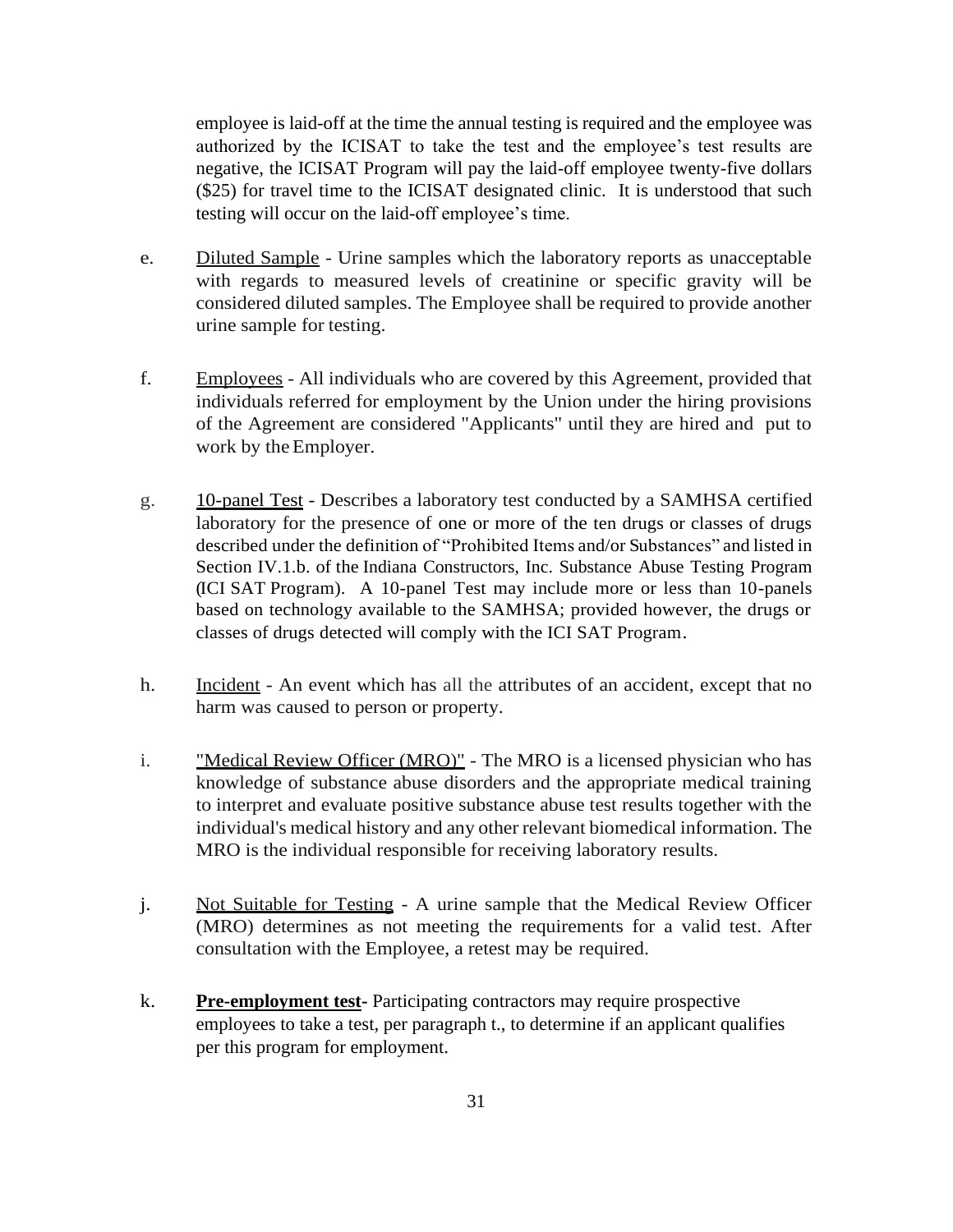- l. Premises All construction job sites for which the Employer has responsibility. This includes all job areas, offices, facilities, land, buildings, structures, and all company vehicles used in the performance of covered work.
- m. Probable Cause Probable cause shall be defined as observable abnormal or erratic behavior such as noticeable imbalance, incoherence, and disorientation.
- n. Prohibited Items and/or Substances Prohibited substances include illegal drugs (including controlled substances, look alike drugs and designer drugs), prescription drugs used by one for whom they were not prescribed, drug paraphernalia in the personal possession of or being used by an Employee on the premises. Also prohibited is alcoholic beverages being consumed by an Employee on the premises.
- o. Random Test An unannounced test pursuant to an objective method for selection. Random test cost will be paid for by the ICI SATProgram.
- p. Rehabilitation Program An Employer approved confidential counseling service, designed to help Employees resolve problems that involve alcohol or drug abuse, staffed by certified and credentialed human services professionals.
- q. Reinstatement Refers to the requirements that a person who tested positive for prohibited items and/or substances under the ICI SAT Program must satisfy before he is eligible to return to work.
- r. Retest A second separate test necessitated by an adulterated or intentionally diluted sample or a test considered not suitable for testing. A retest that is considered as an adulterated or a diluted sample (whether diluted intentionally or unintentionally), or as a test not suitable for testing shall be considered a positive test. Costs of retesting necessitated by an unintentionally diluted and/or a test considered not suitable for testing will be paid for by the ICI SAT Program. Costs of retesting an adulterated or intentionally diluted sample will be paid for by the individual.
- s. Substance Abuse Professional (SAP) A SAP is a licensed physician or a licensed or certified psychologist, social worker, employee assistance professional, or addiction counselor (certified by the National Association of Alcoholism and Drug Abuse Counselors Certification Commission) with knowledge of and clinical experience in the diagnosis and treatment of disorders relating to alcohol and drug abuse.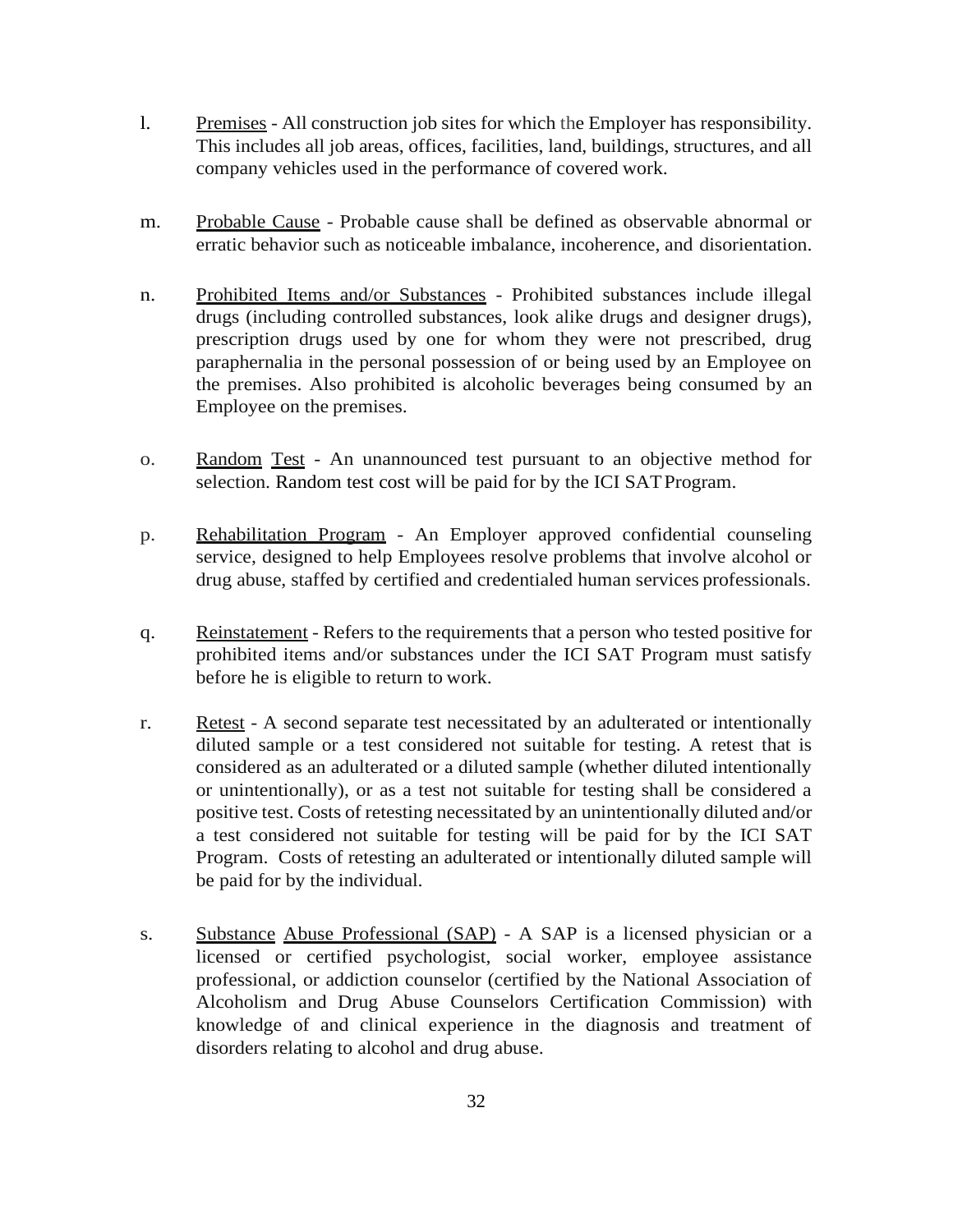t. Test - Is defined as the collection of an individual's urine specimen and the subsequent 10- panel analysis of that specimen, with the testing cutoffs established in accordance with applicable federal standards or workplace industry standards when applicable federal standards are not in place. For alcohol, a test is defined as the collection and analysis of an individual's breath specimen in accordance with testing cutoffs established in accordance with applicable federal standards; most often a specimen analyzed by a breathalyzer listed on the US DOT's Conforming Products List. Specimen collection procedures will be designed to respect employee privacy, while protecting the accuracy and integrity of the specimen provided by each employee. Current collection and testing procedures generally follow those established for federally-mandated DOT testing.

# **III. CONFIDENTIALITY.**

- a. All parties to this program should encourage any Employee with a substance abuse problem to accept assistance in dealing with the problem. All parties will take the necessary actions to assure the problem is handled in a confidential manner.
- b. When a test is required, the specimen will be identified by a code number associated with a Chain of Custody Form to insure confidentiality of the Employee. The Employee must witness this procedure.
- c. Results will be reported to the Employer and the Union by the MRO.

# **IV. RULES - DISCIPLINARY ACTIONS-GRIEVANCE PROCEDURES**

- 1. RULES All Employees must report to work in a physical condition that will enable them to perform their jobs in a safe and efficient manner. Employees shall not:
- a. Use, possess, dispense or receive prohibited substances on or at the job site, or during working hours.
- b. Report to work with above the measurable amount of the following prohibited substances in their system.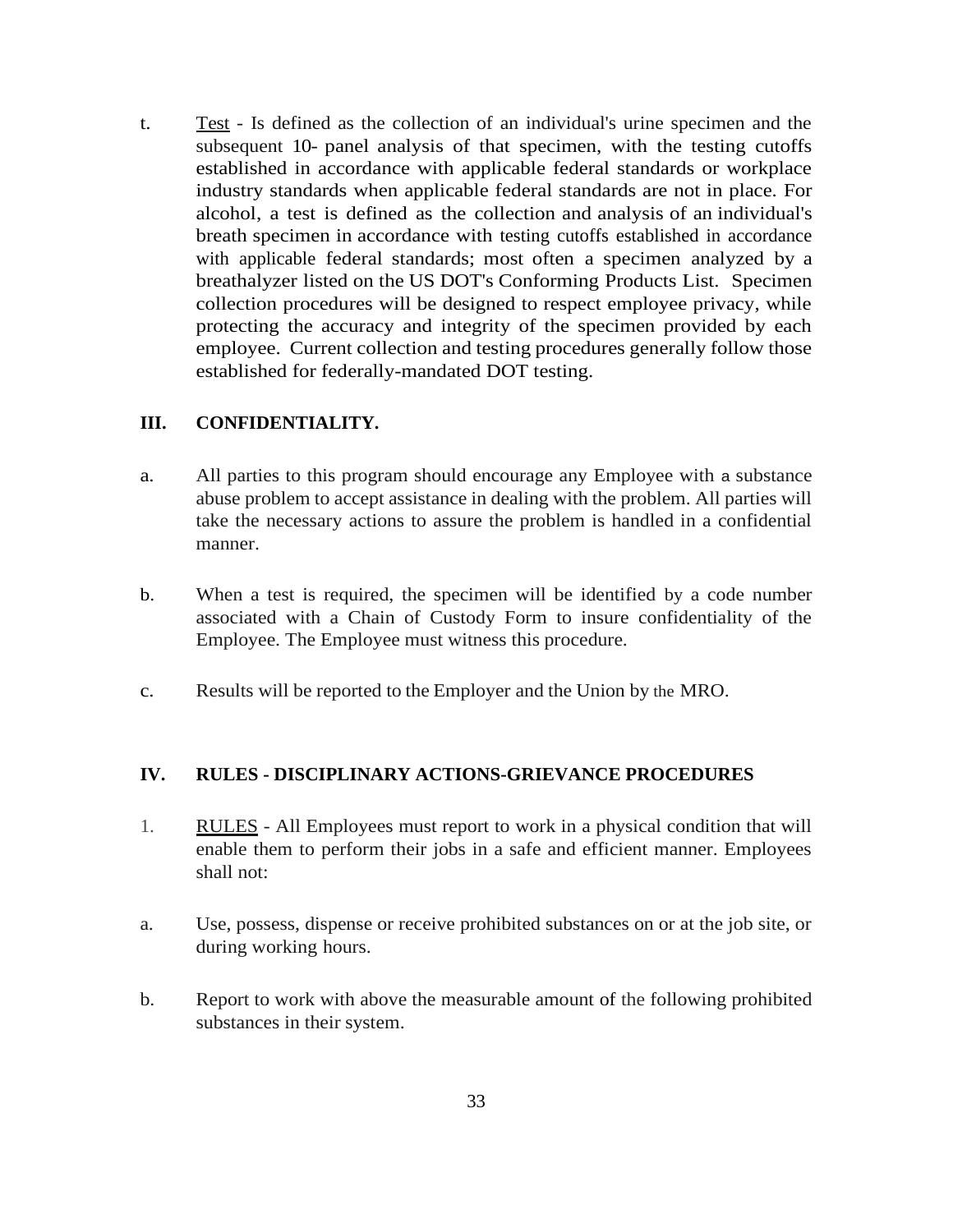|                             |               | Confirmatory test   |
|-----------------------------|---------------|---------------------|
|                             | Initial test  | cutoff              |
| Initial test analyte        | cutoff        | concentration       |
| Marijuana metabolites       | $50$ ng/mL    | $15$ ng/mL          |
| Cocaine metabolite          |               |                     |
| (Benzoylecgonine)           | $150$ ng/mL   | $100 \text{ ng/mL}$ |
| Codeine/Morphine            | $2000$ ng/mL  | $2000$ ng/mL        |
| Hydrocodone & Hydromorphone | $300$ ng/mL   | $100$ ng/mL         |
| Oxycodone & Oxymorphone     | $100$ ng/mL   | $100$ ng/mL         |
| 6-Acetylmorphine            | $10$ ng/mL    | $10$ ng/mL          |
| Phencyclidine (PCP)         | $25$ ng/mL    | $25$ ng/mL          |
| Amphetamines                | $500$ ng/mL   | $250$ ng/mL         |
| Methamphetamine             | $500$ ng/mL   | $250$ ng/mL         |
| MDMA (Ecstasy)              | $500$ ng/mL   | $250$ ng/mL         |
| <b>Barbiturates</b>         | $300$ ng/mL   | $200$ ng/mL         |
| Benzodiazepines             | $300$ ng/mL   | $300$ ng/mL         |
| Methadone                   | $300$ ng/mL   | $300$ ng/mL         |
| Propoxyphene                | $300$ ng/mL   | $300$ ng/mL         |
| Ethanol (Alcohol)           | $.04\%$ w/vol | $.04\%$ w/vol       |

New drugs may be added as they are determined to be illegal or considered to be prohibited items and/or substances by mutual agreement.

2. Discipline - When the Employer has probable cause to believe an Employee is under the influence of a prohibited substance, for reason of safety, the Employee may be suspended until test results are available. If no test results are received after three (3) working days, the Employee, if available, shall be returned to work with back pay subject to the test results.

If the test results prove negative, the Employee shall be returned to work with back pay.

In all other cases:

- a. Applicants testing positive for drug use will not behired.
- b. Employees who refuse to cooperate with testing procedures will be subject to immediate termination. If an individual does not provide a suitable specimen within two hours (2 hours), it will be considered a refusal and treated *as* a positive test result and the individual will be subject to immediate termination.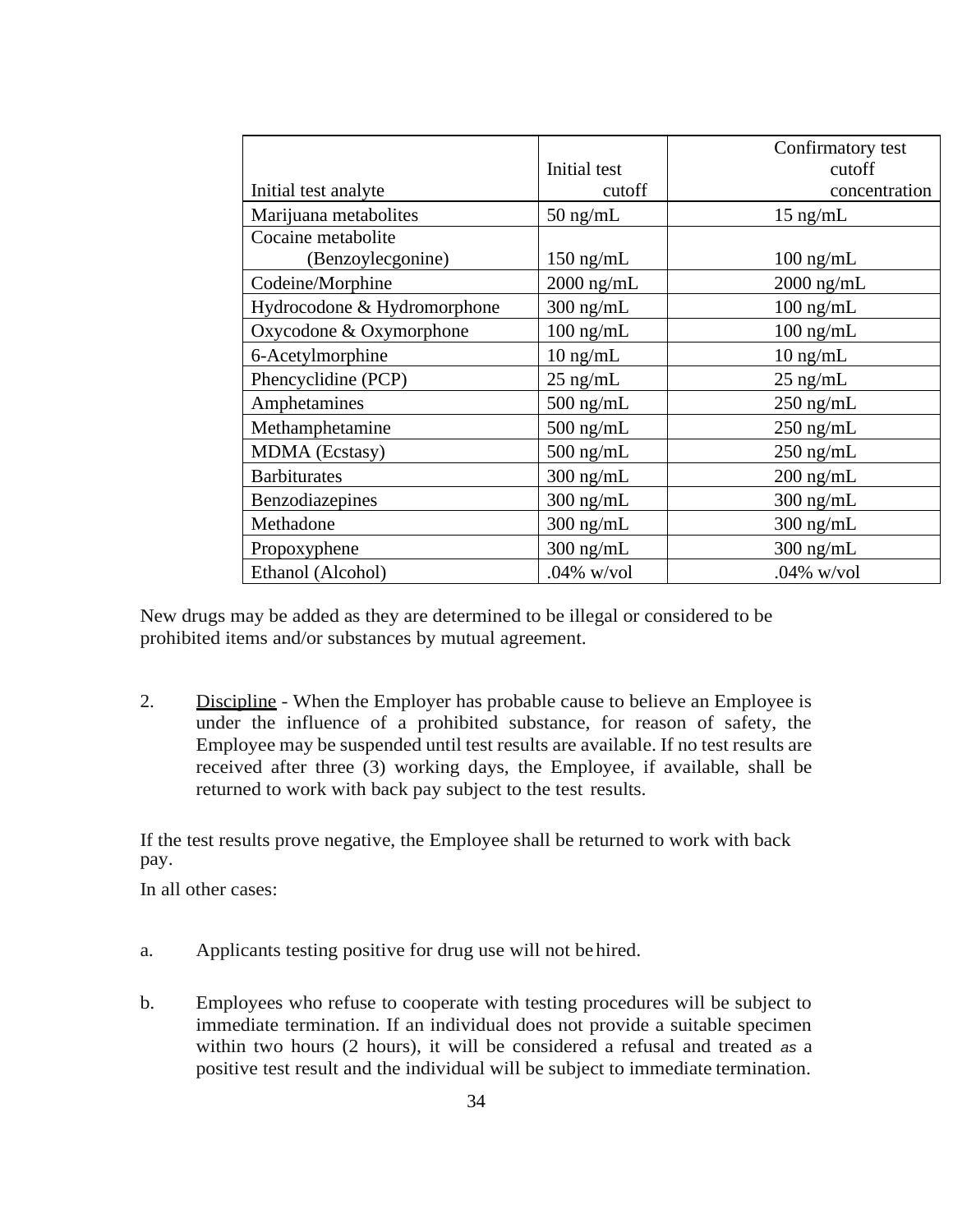- c. Employees found to be in the possession of prohibited items and/or substances will be terminated.
- d. Employees found selling or distributing prohibited items and/or substances will be terminated.
- e. Employees who test above the measured amount of prohibited items and/or substances as provided for in IV.1.b while on duty, or while operating a company vehicle, will be subject to termination.
- f. **First Positive Test Result:** The provisions below apply to an Employee who is tested pursuant to this policy and who receives a positive test result:
	- 1) Consequence for First Positive Test Result: The Employee is subject to immediate termination, upon notice to the Employer by the MRO, of the positive test result.
	- 2) Reinstatement: Employee is not eligible for work until he has taken, at his own expense, a 10-panel test, at an approved clinic and the results of this test have been analyzed by a SAMHSA certified laboratory and the test results must have been reviewed by an MRO and certified as being negative for the prohibited items and/or substances listed in IV.l.b. and the ICI SAT Program, Union and Employer have received the certified negative test results.
	- 3) Sporadic Testing of Reinstated Employees: A reinstated Employee, who has previously tested positive, is subject to unscheduled sporadic testing for one year from the date of reinstatement. Cost of such testing will be paid for by the ICI SAT Program.
- g. **Second Positive Test Result:** The provisions below apply to an Employee who has previously tested positive, and tests positive a second time pursuant to such random testing, sporadic testing or any other testing under this policy:
	- 1) Consequence for Second Positive Test Result: The Employee is subject to immediate termination, upon notice to the Employer by the MRO, of the positive test result.
	- 2) Reinstatement: Employee is not eligible for work until he has, at his own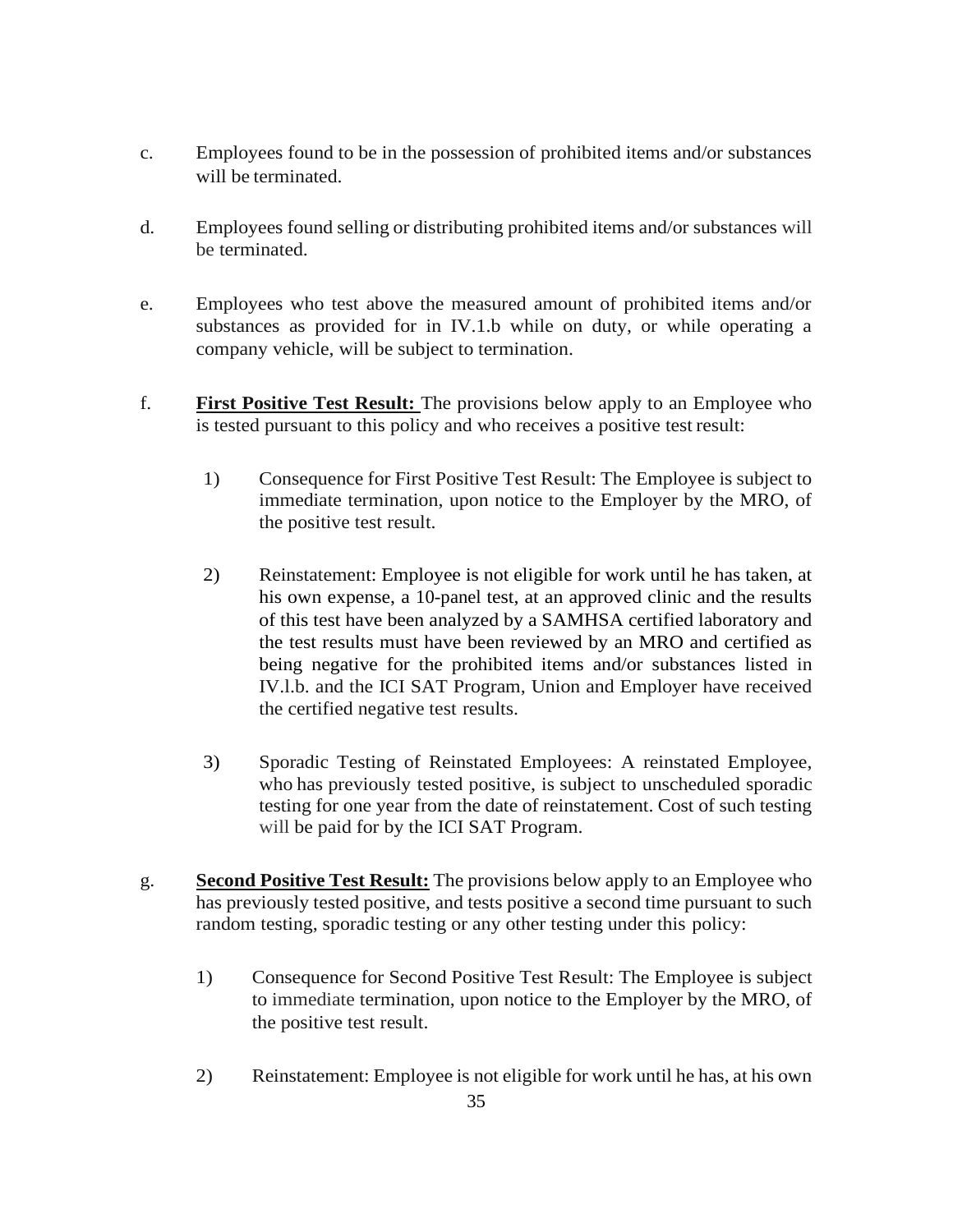expense, been evaluated by an accredited SAP, successfully completed an SAP recommended rehabilitation program and the SAP has written a letter releasing the person to return to work and the ICI SAT Program, Union and Employer have received the results of a 10-panel test, a copy of the letter written by the SAP and a copy of the rehabilitation program successful completion letter, taken at an approved clinic, analyzed by a SAMHSA certified laboratory and the test results must have been reviewed by an MRO and certified as being negative for the prohibited items and/or substances listed in IV.l.b.

- 3) Sporadic Testing of Reinstated Employees: A reinstated Employee, who has previously tested positive, is subject to unscheduled sporadic testing for one year from the date of reinstatement. Cost of such testing will be paid for by the ICI SATProgram.
- h. **Third and Additional Positive Test Results:** The provisions below apply to an Employee, who tests positive three or more times pursuant to such random testing, sporadic testing or any other testing under this policy:
	- 1) Consequence for Third and Additional Positive Test Results: The Employee is subject to immediate termination upon notice to the Employer by the MRO, of the positive test result and he will not be eligible for reinstatement for a period of six (6) months from date of the positive test.
	- 2) Reinstatement: Employee is not eligible for work until he has, at his own expense, been evaluated by an accredited SAP, successfully completed a SAP recommended rehabilitation program and the SAP has written a letter releasing the person to return to work and the ICI SAT program, the Union and Employer have received the results of a 10-panel test, taken at an approved clinic, analyzed by a SAMHSA certified laboratory and the test results must have been reviewed by an MRO and certified as being negative for the prohibited items and/or substances listed in IV.1.b.
	- 3) Sporadic Testing: A reinstated Employee, who has previously tested positive three (3) or more times, is subject to unscheduled sporadic testing for two (2) years from the date of reinstatement. Cost of such testing will be paid for by the ICI SAT Program.
- 3. Prescription Drugs-Employees using a prescribed medication which may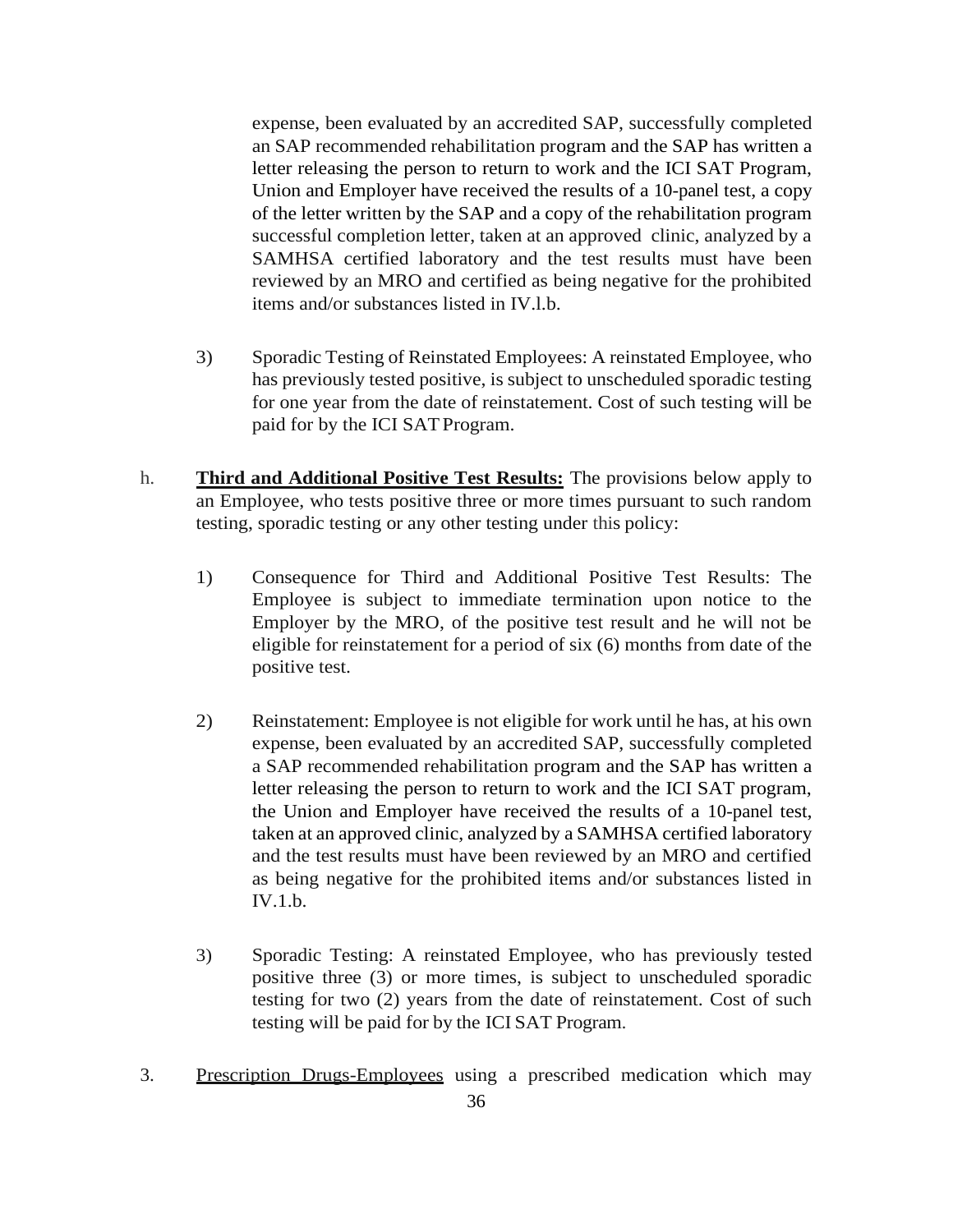impair the performance of job duties, either mental or motor functions, must immediately inform their supervisor of such prescription drug use. For the safety of all Employees, the Employer will consult with the Employee to determine if a reassignment of duties is necessary. If a reassignment is not possible, the Employee will be relieved of duties until released as fit for duty by the prescribing physician, at which time the Employee shall be reinstated to his former employment status if work for which he is qualified is available at that time.

If the Employee is tested and the test is positive, and the Employee has not previously informed the Employer of the use of prescription drugs, the Employee may be suspended for two weeks and is subject to unscheduled sporadic testing for six months.

4. Grievance - All aspects of this program shall be subject to the grievance procedure spelled out in the Collective Bargaining Agreement.

# **V. DRUG/ALCOHOL TESTING.**

The parties to this program agree that under certain circumstances the Employer will find that it is necessary for testing to be conducted for prohibited items and/or substances pursuant to the following procedures.

- a A pre-employment drug and alcohol test may be administered to all Applicants. The Applicant will be placed on the payroll and put to work pending receipt of the drug and alcohol test. Such employment shall be probationary in the sense that continued employment of the individual shall be contingent upon successful passage of the drug and alcohol test.
- b. All Employees shall be subject to random testing.
- c. A test may be administered in the event there is probable cause to believe that the Employee has reported to work under the influence of a prohibited item and/or substance, or is or has been under the influence of a prohibited item and/or substance while on the job; or the Employee has violated this drug program. During the process of establishing probable cause for testing, the Employee has the right to request his on-site steward to be present, if available.
- d. Testing may be required if an Employee is involved in a work place accident/incident or injury.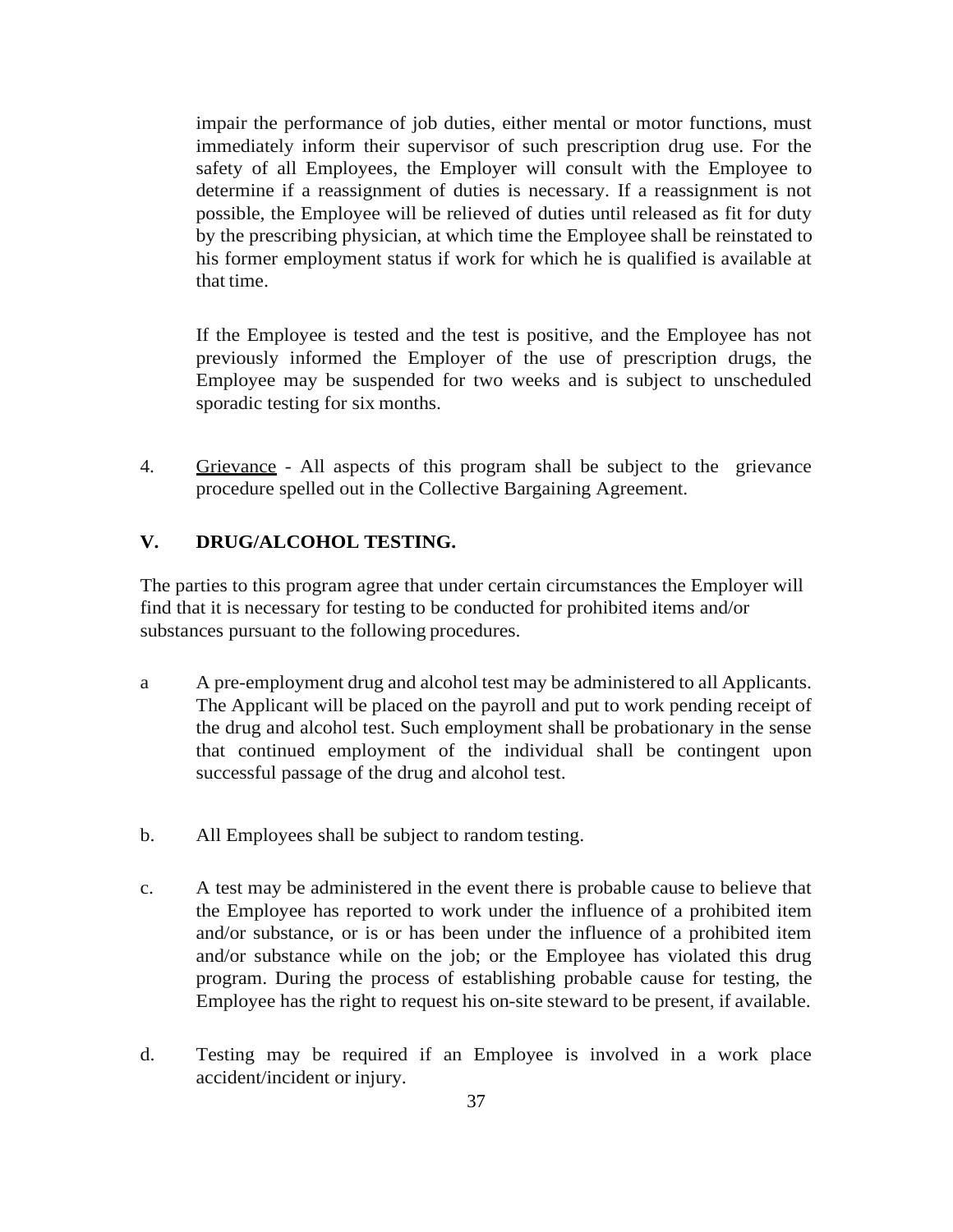- e. Test results from all ICISAT testing will be entered into the ICISAT database. The employee's annual test date will be automatically updated with negative test result entries.
- f. Employees may also be tested on a voluntary basis.
- g. Sporadic testing as provided for in IV.2. may be required as part of a follow-up to counseling or rehabilitation for substance abuse, for up to a two (2) year period. Each Applicant or Employee to be tested will be required to sign a consent and chain of custody form, assuring proper documentation and accuracy. If an Applicant or Employee refuses to sign a consent form authorizing the test, ongoing employment by the Employer will be terminated.

The Employee shall be paid for the time lost for the following tests to be conducted only if the test results are negative, Random, Post Accident, Incident, and Probable Cause.

The Employer will permit the Employee who is required to take a drug test to obtain a "split sample," and the Employee may request the laboratory to send the "split sample" to an accredited laboratory of his choosing, at his own expense, as described in IV.2. The test result of the split sample must be released to the Employer within a maximum of five (5) working days. If the split sample test result is negative, the Employee may be returned to work on the same job site providing work for which he is qualified is still available. Any Employee who successfully challenges the accuracy of a positive test result shall be reimbursed for his cost for the second testing and any time loss from work up to a maximum of five (5) work days. If the split sample tests positive, then the Employee shall be subject to immediate termination.

Drug and alcohol testing will be conducted by an accredited laboratory, and may consist of either blood or urine tests, or both, as required. Blood tests (for drugs and alcohol) will be utilized for post accident investigation only if a urine or breathalyzer test cannot be administered.

# **VI. IDENTIFICATION CARD.**

a. An ICI SAT identification card will be issued to each person who tests negative in a valid test. The card will contain the Applicant's name, photo and a unique ICI SAT database identification number. The ICI SAT card will be valid until the Employee tests positive. The Employee shall carry their valid ICI SAT card whenever they are on a job. Failure to produce the ICI SAT card on request by the Employer or their agent may cause the Employee to be suspended until the card is presented or until it is verified by the testing agency that the Employee's last test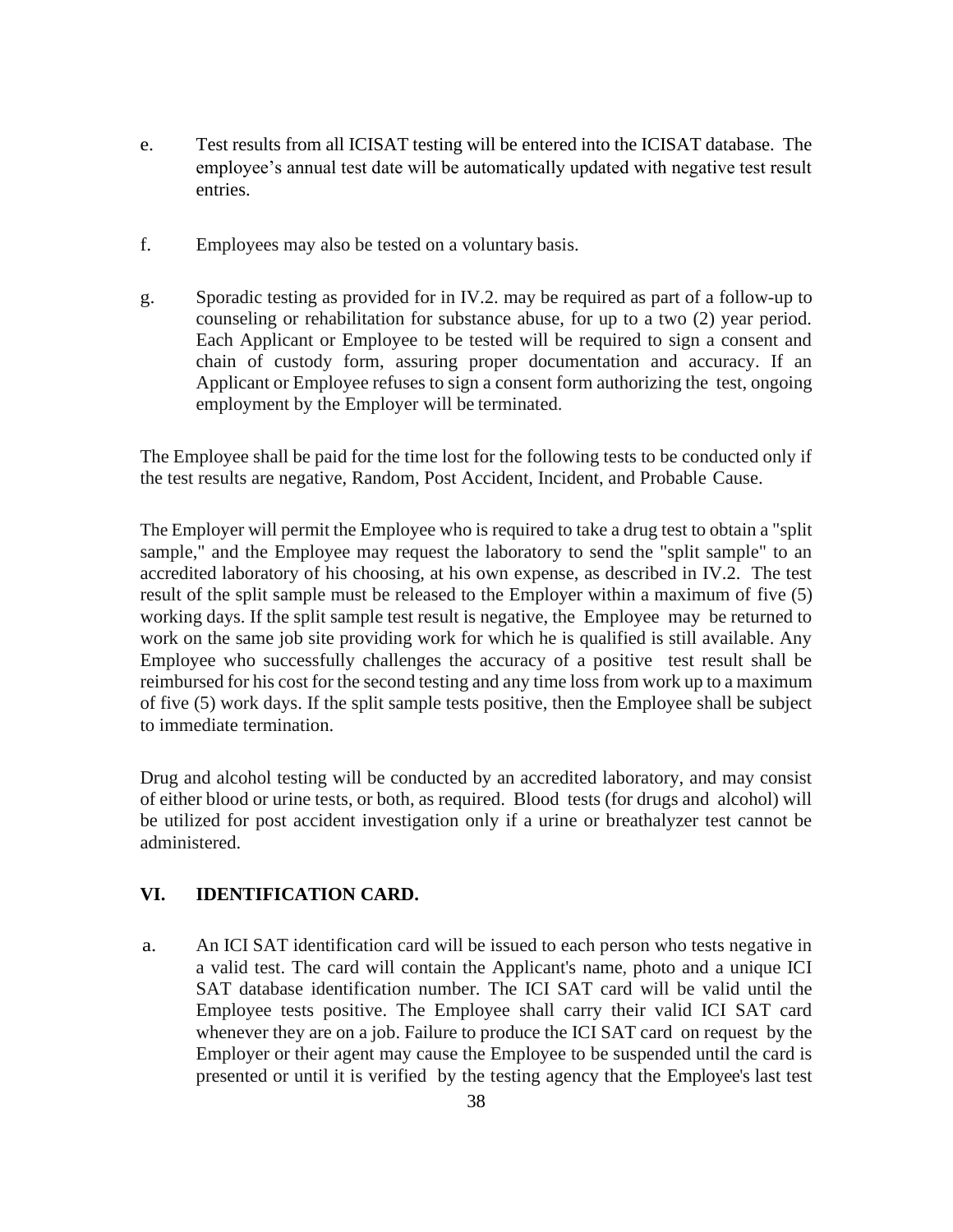was negative. Replacement of a lost or damaged ICI SAT card shall be at the Employee's expense.

- b. New hires, with an ICI SAT identification card. If an Applicant has a valid Employee ICI SAT card they will present the card for photocopying to the prospective Employer when they present themselves for employment. The Employer shall have the right to further validate the ICI SAT card by contacting the agency responsible for insuring the Employee's ICI SAT card is presently valid.
- c. New hires, employment shall be probationary and continued employment shall be contingent upon successful passage of the drug and alcoholtest.
- d. When tested for any reason, the Employee may be asked to provide their ICI SAT card to the testing agent.

# **VII. REHABILITATION AND EMPLOYEE ASSISTANCE PROGRAM**

Employees are encouraged to seek help for a drug or alcohol problem before it deteriorates into a disciplinary matter. If an Employee voluntarily notifies supervision that he may have a substance abuse problem, the Employer may assist in locating a suitable SAP and rehabilitation program for treatment. The Employer will inform the Employee that medical benefits may be available under the Health and Welfare Program. For Benefit information, within Indiana, call 1-800-962-3158.

If treatment necessitates time away from work, the Employer may provide for the Employee an unpaid leave of absence for purposes of participation in an agreed upon treatment program. An Employee who successfully completes a rehabilitation program may be reinstated to his former employment status, if work for which he is qualified is available at that time. Employees returning to work after successfully completing the rehabilitation program will be subject to drug tests without prior notice for a period of one year. A positive test will then result in disciplinary action as previously outlined in this program.

**VIII. COST** - Except as previously noted the costs of the tests associated with the program will be paid for by the Employer. The cost of a rehabilitation program and consultation with a SAP will be the responsibility of the Employee.

# **IX. SUBSTANCE ABUSE TESTING PROGRAM**

a. Each Employer agrees to pay to the Indiana Constructors, Inc. Substance Abuse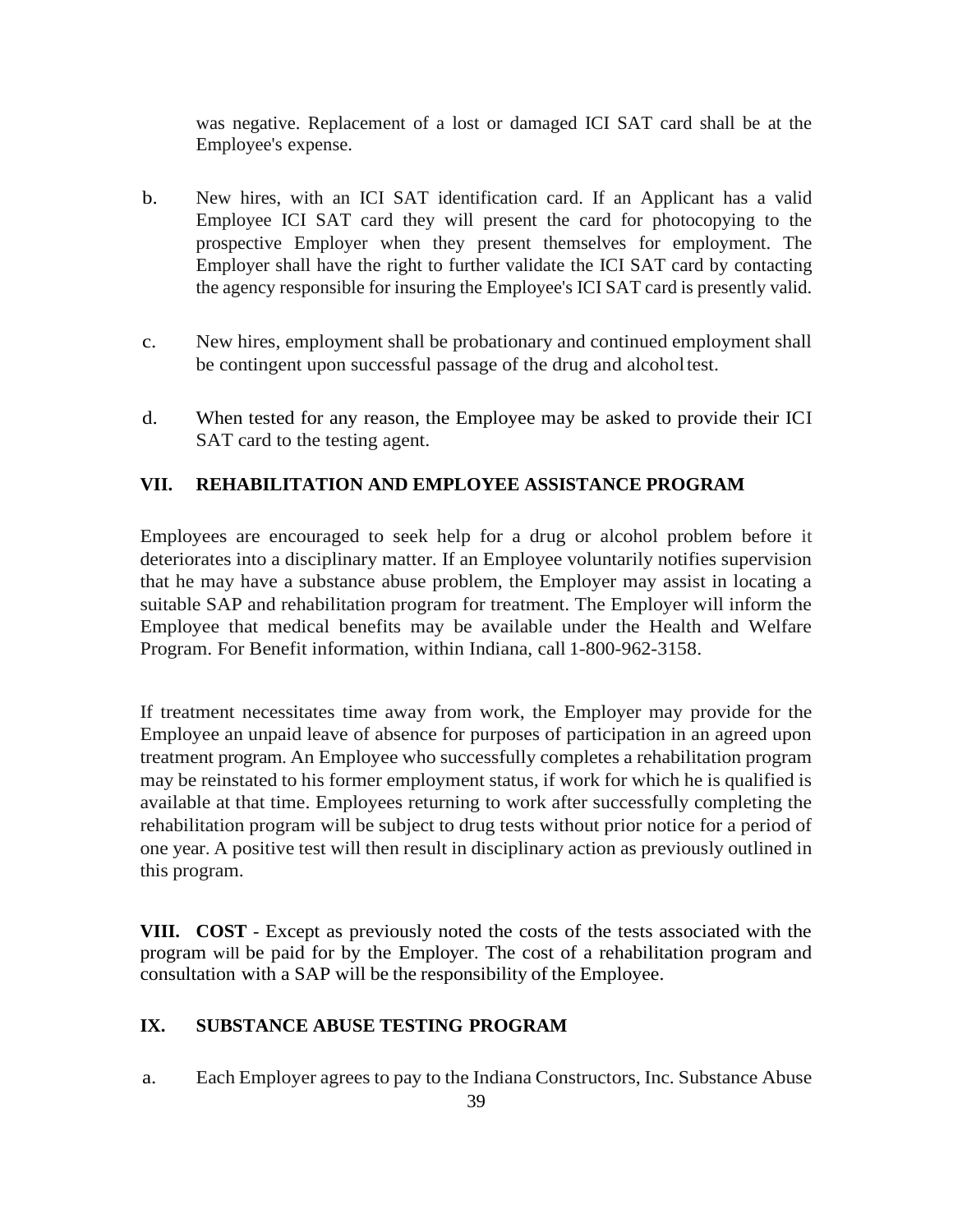Testing Program ("ICI SAT") four (\$.04) cents for each hour worked by each Employee working under this Agreement. Each Employer who participates in the ICI SAT Program is strongly encouraged to contribute to the Indiana Constructors Industry Advancement Fund (ICIAF).

- b. The contribution to the ICI SAT Program shall be deposited each month, or at regular intervals as may be determined by the ICI-LRD to the depository designated by the ICI-LRD and such contributions shall be reported on such forms as may be designated by the ICI-LRD.
- c. The activities shall be determined by the ICI-LRD and shall be financed from the payments provided for herein. The Employer expressly ratifies and adopts the ICI SAT policy. By execution of this Agreement, the Employer ratifies all actions taken by the ICI-LRD within the scope of its authority.
- This Substance Abuse Testing Program has been ratified, signed and sealed as of \_\_\_\_by the ICI-LRD and Local Unions of Laborers' International Union of North America, State of Indiana District Council.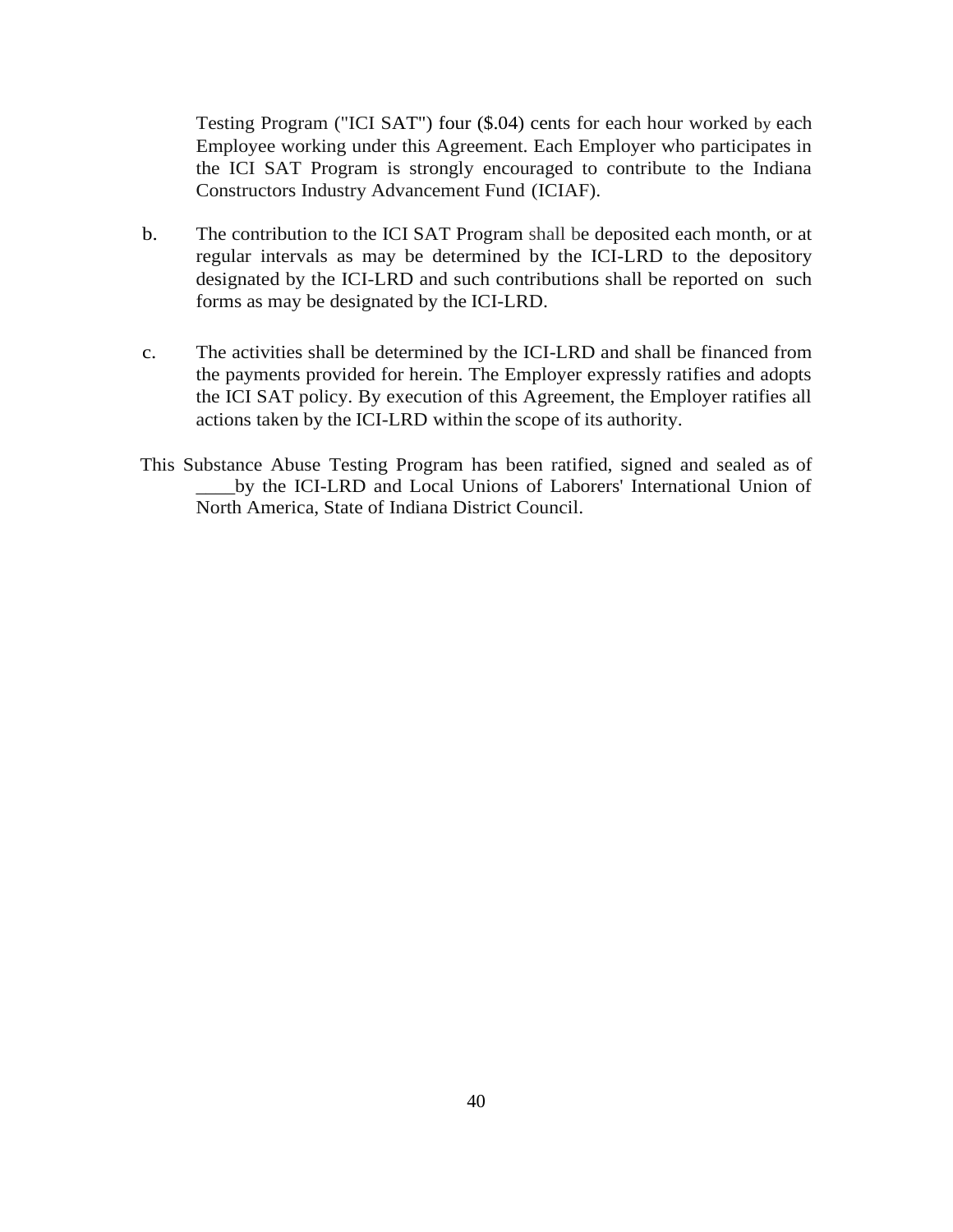## SUBSTANCE ABUSE TESTING PROGRAM AUTHORIZATION FOR CONSENT TO DRUG AND ALCOHOL ANALYSIS AND AUTHORIZATION FOR RELEASE OF RESULTS

I, the undersigned  $\Box$ , do hereby authorize the testing of my body fluids and/or breath for employment reasons and understand and agree that the results of any such testing will be turned over to the Employer and the Union, further that the testing procedures will be limited to tests for prohibited and illegal drugs and controlled substances and alcohol.

I understand that the results of these tests may be used for employment and disciplinary reasons and hereby authorize the release of such information from the laboratories to the designated Employer and Union representatives.

I further certify that any urine specimen collected from me is mine and not adulterated or altered in any manner.

I have been advised that matters affecting me relative to the interpretation or application of the Drug Policy are subject exclusively to the grievance and arbitration procedure under my Collective Bargaining Agreement.

Signature of Prospective Employee / Employee

**Witness** 

Date Time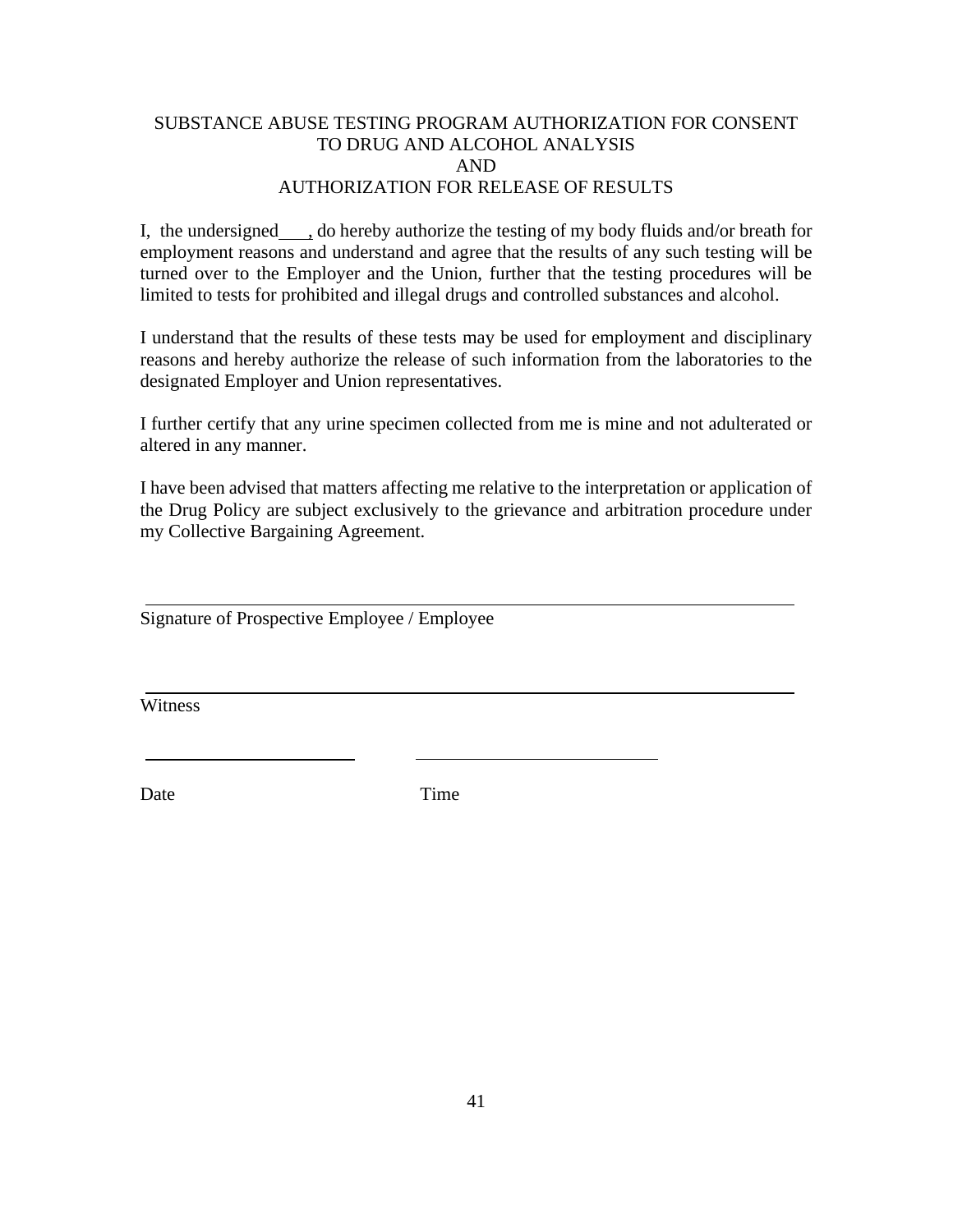# **LETTER OF UNDERSTANDING**

LETTER OF UNDERSTANDING FOR THE AGREEMENT by and between ICI-LRD and the Local Unions of Laborers' International Union of North America State of Indiana District Council concerning the Substance Abuse Testing Program.

In regard to the Substance Abuse Testing Program, it is understood between the parties that under this program, the following guidelines will be followed when a person tests positive:

## **First Positive Test**

Results in immediate termination.

## **For Reinstatement:**

- Provide a negative 10-panel test result as interpreted by an MRO.
- Sporadic testing for one (1) year following reinstatement.

## **Second Positive Test**

Results in immediate termination.

### **For Reinstatement:**

- Be evaluated by an SAP.
- Complete an SAP-recommended rehabilitation program.
- Secure written release from the SAP to return to work.
- Provide a negative 10-panel test result as interpreted by an MRO.
- Sporadic testing for one (1) year following reinstatement.

### **Third and Additional Positive Test**

Results in immediate termination; not eligible for reinstatement for six (6) months.

### **For Reinstatement:**

- Be evaluated by an SAP.
- Complete an SAP-recommended rehabilitation program.
- Secure written release from the SAP to return to work.
- Provide a negative 10-panel test result as interpreted by an MRO.
- Sporadic testing for two (2) years following reinstatement.

FURTHER it is understood that any costs associated with the SAP, MRO, Rehabilitation Program, and testing required to be reinstated, are the Employee's responsibility.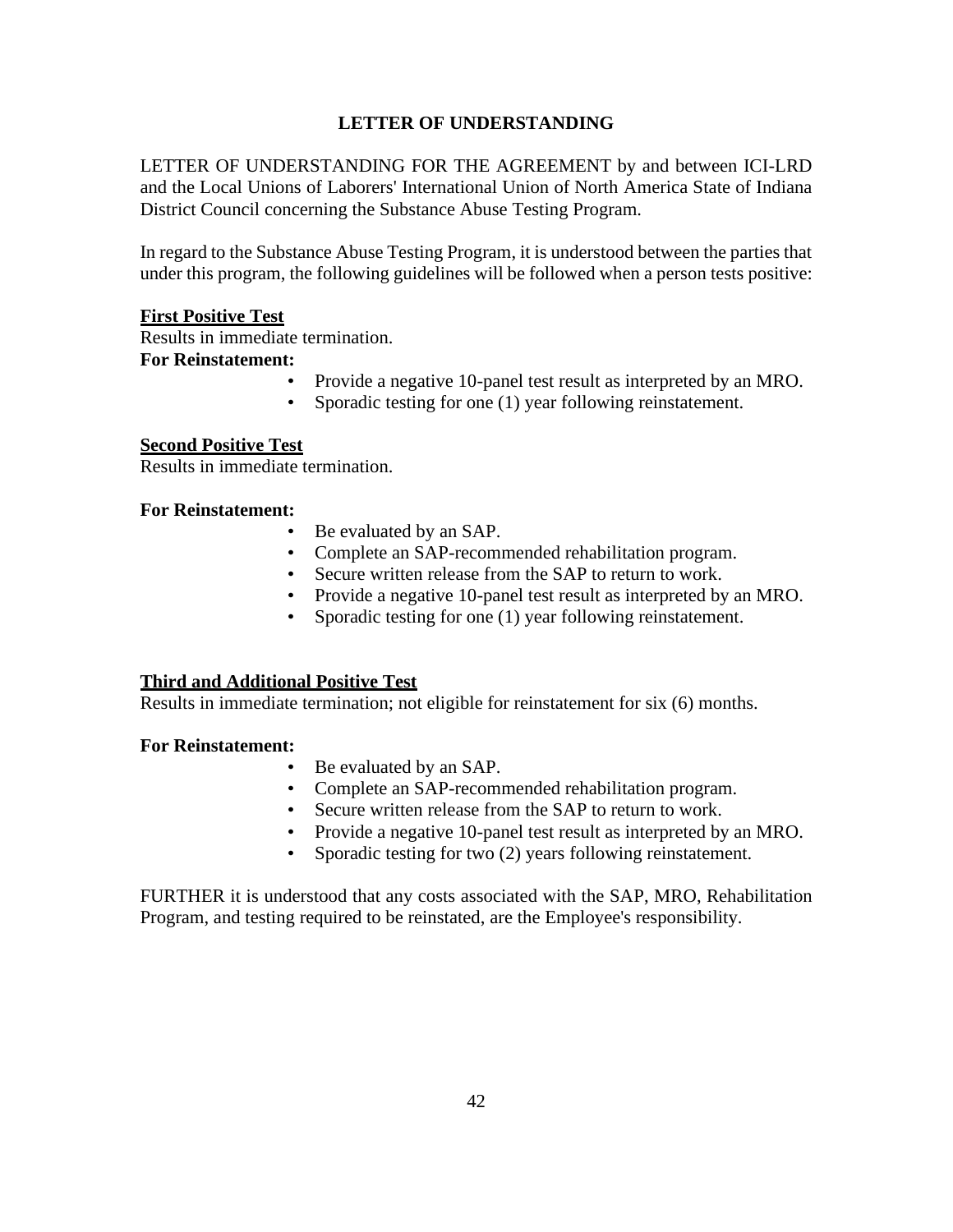## **ARTICLE XXXVI - EFFECTIVE DATE**

### <span id="page-45-0"></span>A. Termination or Modification of Agreement

THIS AGREEMENT shall be in full force and effect from April 1, 2022 when ratified by a majority of the Parties of the First Part and the duly authorized representative of the Party of the Second Part, State of Indiana District Council and continue for the period next ensuing, expiring as of March 31, 2027. In case either Party to this Agreement wishes to change the Agreement, at least sixty (60) days written notice shall be given to the other Party prior to the expiration date. In case no such notice is given by either Party, the Agreement shall continue in effect from year to year until such notice is given at least sixty (60) days prior to the anniversary date.

#### B. Limited Davis Bacon and Indiana State Prevailing Wage Law Reopener

This agreement may be re-opened to negotiate adjustments in economics, if and when Federal Davis Bacon Law or the Indiana State Prevailing Wage Law is repealed or modified to the extent that it would be a detriment to signatory contractors in being competitive on Highway, Bridge, Utility and Railroad projects. It is agreed that prior to reopening the agreement either Party may request, in writing, a joint meeting between the "Employers" and the "Union". This meeting shall take place within seven (7) days. After seven (7) days if no agreement has been agreed upon, then anytime thereafter a five (5) day advanced written notice may be given of desire to re-open the contract by either party. The parties shall have sixty (60) days from that date of the notice to re-open the agreement, due to the repeal or modification of the Federal Davis Bacon Law or Indiana State Prevailing Wage law, to reach an agreement. If at the end of the sixty (60) day period no agreement has been agreed upon the contract shall expire on the next anniversary date. Each party shall have reserved to itself its' full economic and legal options, including but not limited to strike or lockout.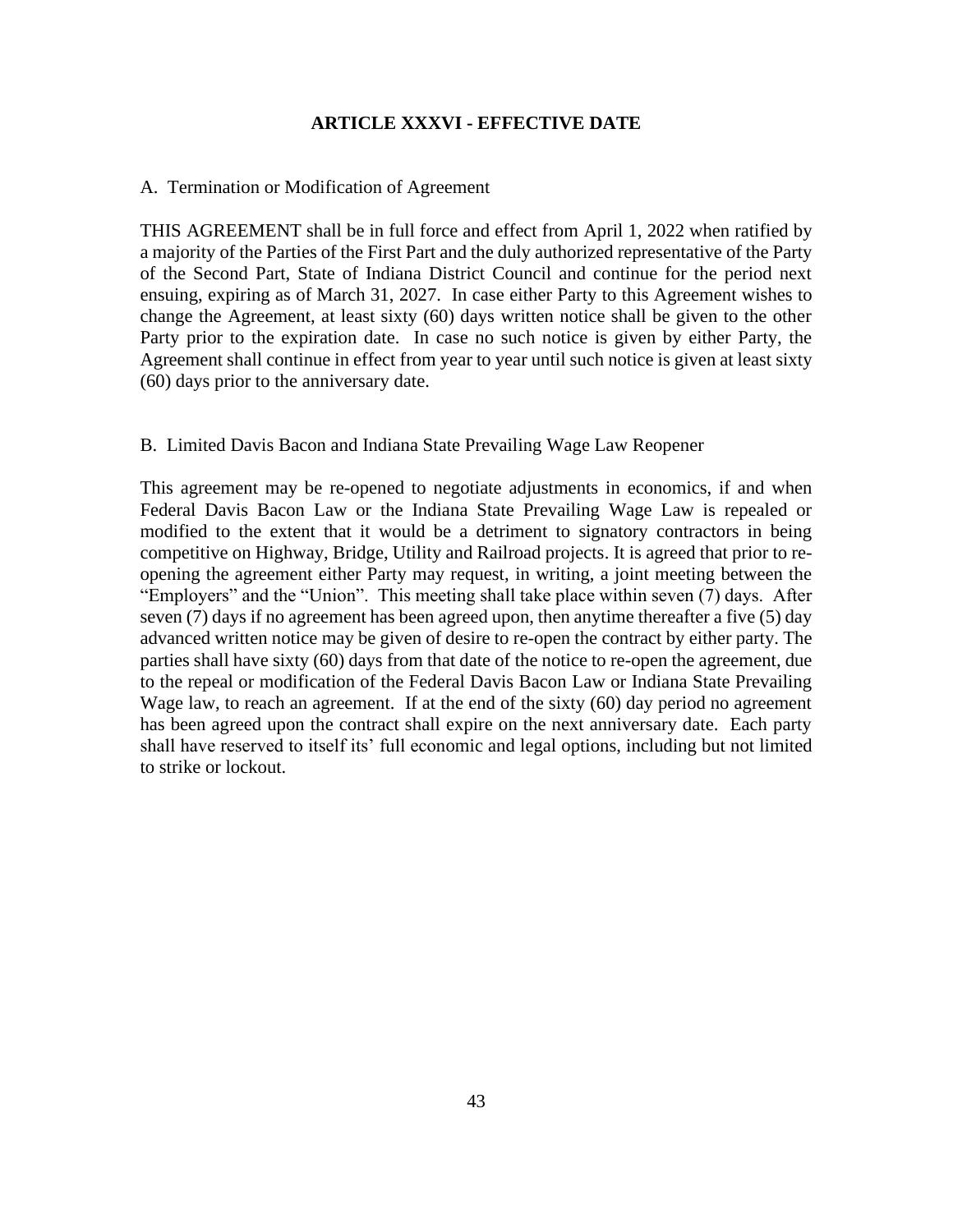THIS AGREEMENT has been ratified, signed and sealed as of March 31, 2022 by the following:

PARTY OF THE FIRST PART,

INDIANA CONSTRUCTORS, INC. LABOR RELATIONS DIVISION (ICI-LRD)

Steven R. Crider, Chairman

Steven R. Crider, Chairman<br>Richard Hedgecock, President<br>Da

PARTY OF THE SECOND PART,

LOCAL UNIONS OF LABORERS' INTERNATIONAL UNION OF NORTH AMERICA, STATE OF INDIANA DISTRICT COUNCIL FOR AND ON BEHALF OF ITS AFFILIATED LOCAL UNIONS #120,#204,#213,#274,#561,#645, #741, #795, & #1112

David A. Frye, Secretary-Treasurer & Bus Manager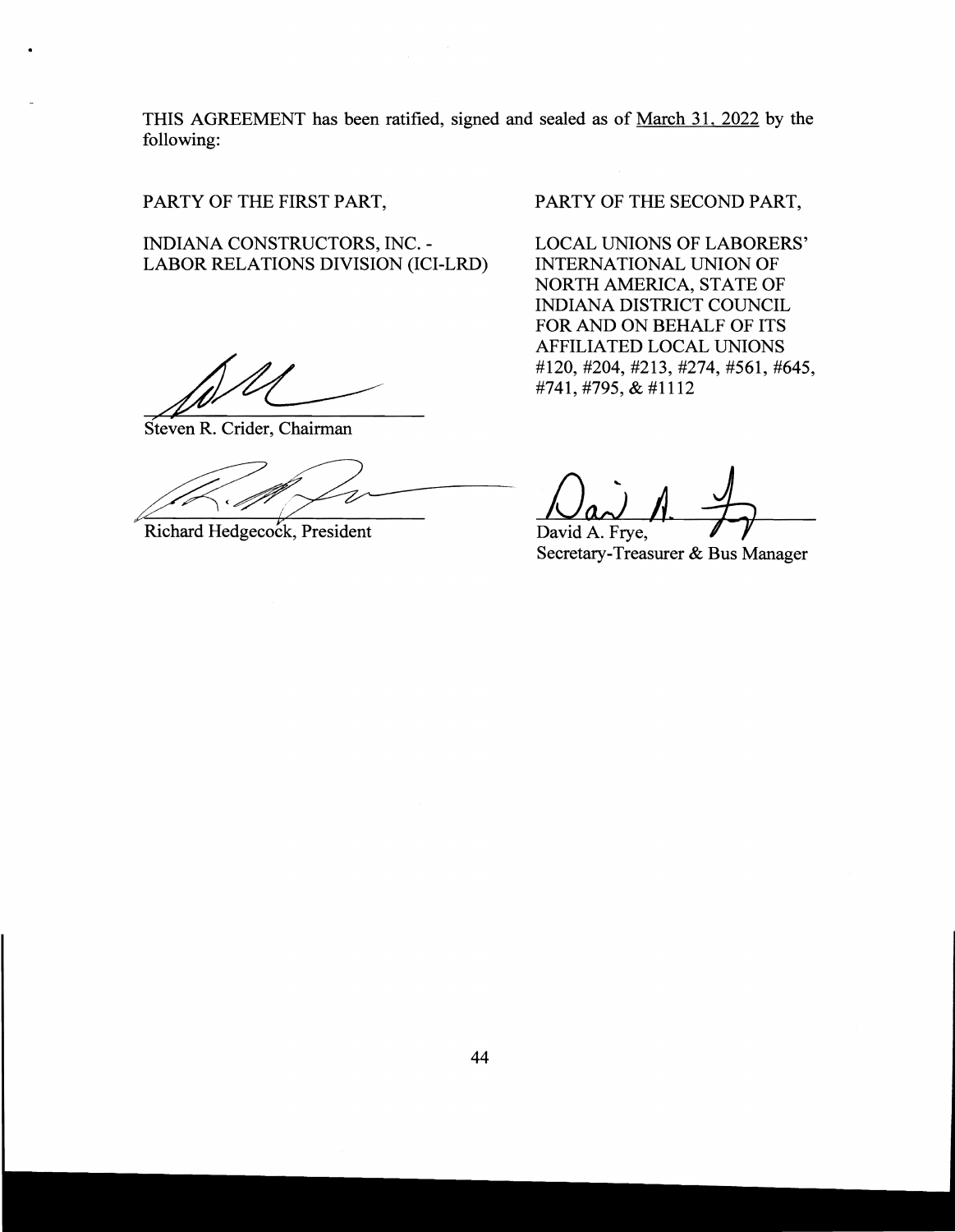#### **PARTY OF THE FIRST PART – "EMPLOYERS"**

- <span id="page-47-0"></span>1. American Contracting & Services, Inc.
- 2. Anlaan Corporation
- 3. Bowen Engineering Corporation
- 4. Brooks Construction Co., Inc.
- 5. Calumet Civil Contractors, Inc.
- 6. Crackers Demo, LLC
- 7. Crider & Crider, Inc.
- 8. C-Tech Corporation
- 9. E & B Paving, Inc.
- 10. Feutz Contractors, Inc.
- 11. Fox Contractors Corp.
- 12. Gaunt & Son Asphalt, Inc.
- 13. Gradex, Inc.
- 14. Grand River Construction, Inc.
- 15. Grimmer Construction, Inc.
- 16. Harmon Construction, Inc.
- 17. HIS Constructors, Inc.
- 18. Hi-Way Paving, Inc.
- 19. Insituform Technologies USA, Inc.
- 20. J. H. Rudolph & Co., Inc.
- 21. James H. Drew Corporation
- 22. JBI Construction, Inc.
- 23. Kokosing Industrial, Inc.
- 24. LaPorte Construction Co., Inc.
- 25. Lutgring Bros., Inc.
- 26. Mid-America Milling Co., Inc. (MAMCO)
- 27. Midwest Mole, Inc.
- 28. Milestone Contractors, L.P.
- 29. Milestone Contractors North
- 30. Milestone Contractors South
- 31. Miller Bros. Const., Inc.
- 32. Pemberton Davis Electric, Inc.
- 33. Phend & Brown, Inc.
- 34. Poindexter Excavating, Inc.
- 35. Pontem Contractors, Inc.
- 36. R. L. McCoy, Inc.
- 37. Rieth-Riley Construction Co., Inc.
- 38. Slusser's Green Thumb, Inc.
- 39. Specialties Company, LLC
- 40. Superior Construction Co., Inc.
- 41. S T Construction, Inc.
- 42. Tatman Sims & Pedigo Corp
- 43. The Great Lakes Construction Co.
- 44. The Hoosier Company, Inc.
- 45. Walsh Construction Company
- 46. Walsh Construction Company II, LLC
- 47. WB Koester Construction, LLC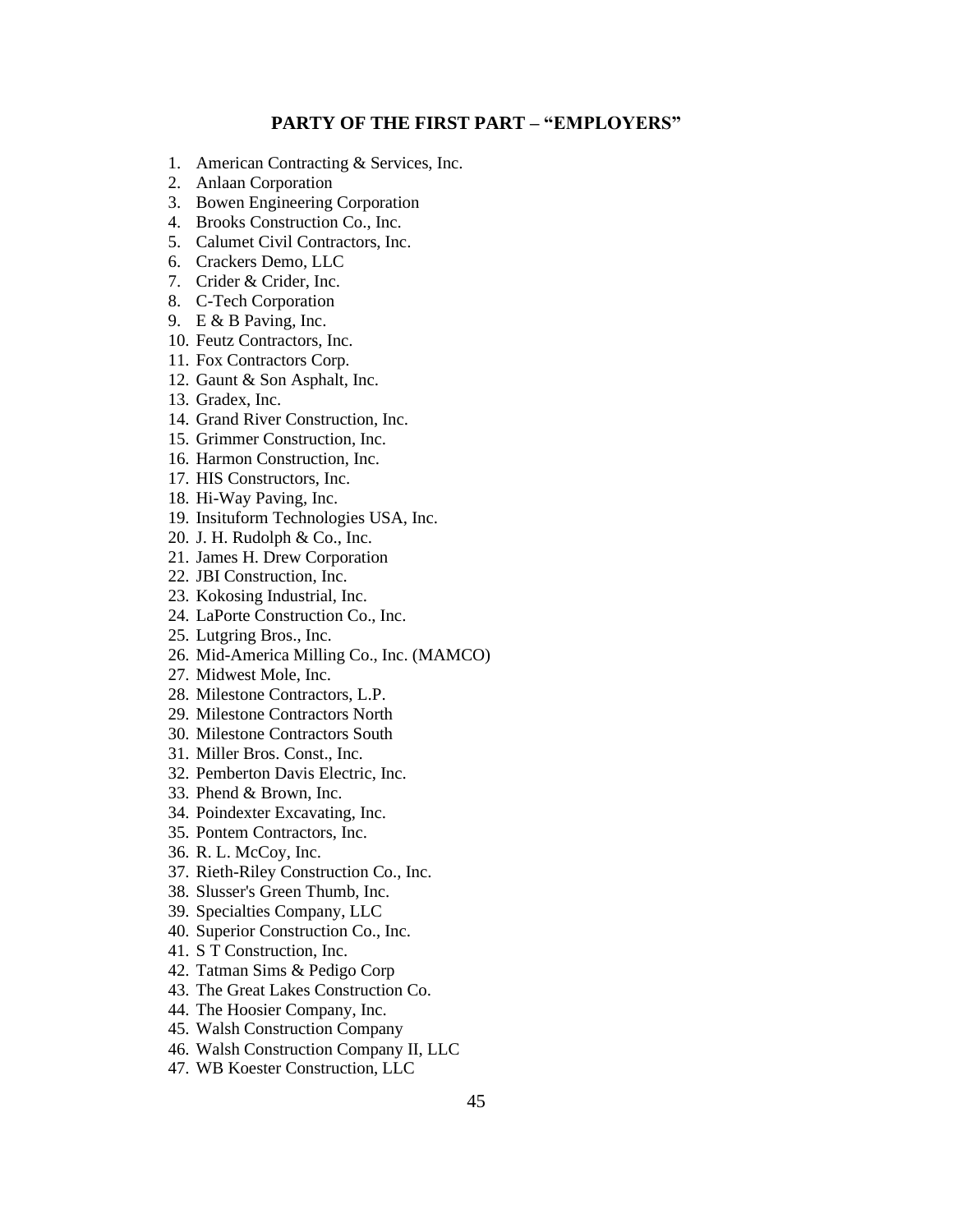## <span id="page-48-0"></span>**DIRECTORY - LABORERS' INTERNATIONAL UNION OF NORTH AMERICA OFFICES**

Laborers' International Union of North America 905 - 16th Street Northwest Washington D C 20006-1765

> Terence M. O'Sullivan, General President Armand E. Sabitoni, General Secretary-Treasurer

Laborers' International Union of North America Midwest Regional Office 1 North Old State Capitol Plaza, Suite 525 Springfield, IL 62701

John Penn, Vice President & Midwest Regional Manager

Laborers' International Union of North America State of Indiana

> Robert Norrington, International Representative 2645 Budd Road New Albany, IN 47150

#### <span id="page-48-1"></span>**DIRECTORY - LABORERS' INTERNATIONAL UNION OF NORTH AMERICA**

Laborers' International Union of North America State of Indiana District Council 425 S 4th Street Terre Haute, IN 47807 Phone (812) 235-6083 Fax (812) 232-4420 E-mail inldc@inldc.org

David A. Frye, Secretary Treasurer & Business Manager Brian C. Short, Field Representative & Organizer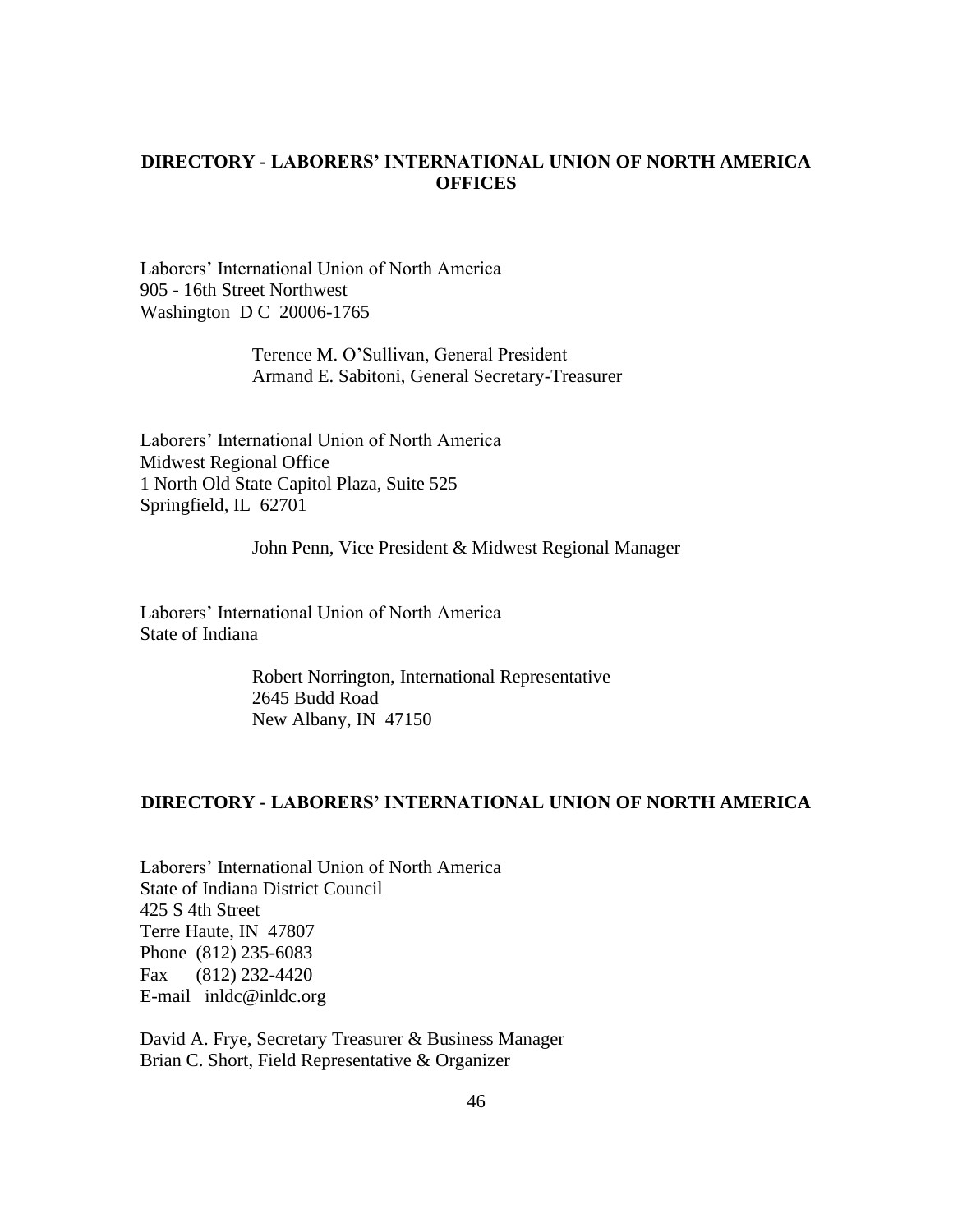#### LOCAL UNION 120

#### INDIANAPOLIS

Geographical Jurisdiction of Marion and Shelby Counties, Indiana.

J. Ward Daniels, Business Manager & Secretary-Treasurer Chris Brickey, Field Representative & President Jesse Suarez, Field Representative & Vice-President Kendrick Coleman, Field Representative & Recording Secretary Marty Corpuz, Field Representative William Fletcher, Jr., Field Representative Kyhuma Castrejon – Apprenticeship Coordinator 1520 East Riverside Drive Indianapolis, IN 46202 Phone (317) 634-8551 Fax (317) 685-1237 E-mail laborers120@laborers120.com Website www.laborers120.com

#### LOCAL UNION 204

#### TERRE HAUTE

Geographical Jurisdiction of Clay, Fountain, Greene, Hendricks, Owen, Parke, Putnam, Sullivan, Vermillion, Vigo and Warren Counties, Indiana.

Jerry "Joe" Bolk, Business Manager & Secretary-Treasurer Trent Short, Field Representative Doug Drake, Field Representative 401 Poplar Street Terre Haute IN 47807 Phone (812) 232-0989 Fax (812) 232-0980 E-mail laborerslocal204@local204.org Website www.inldc.org/local204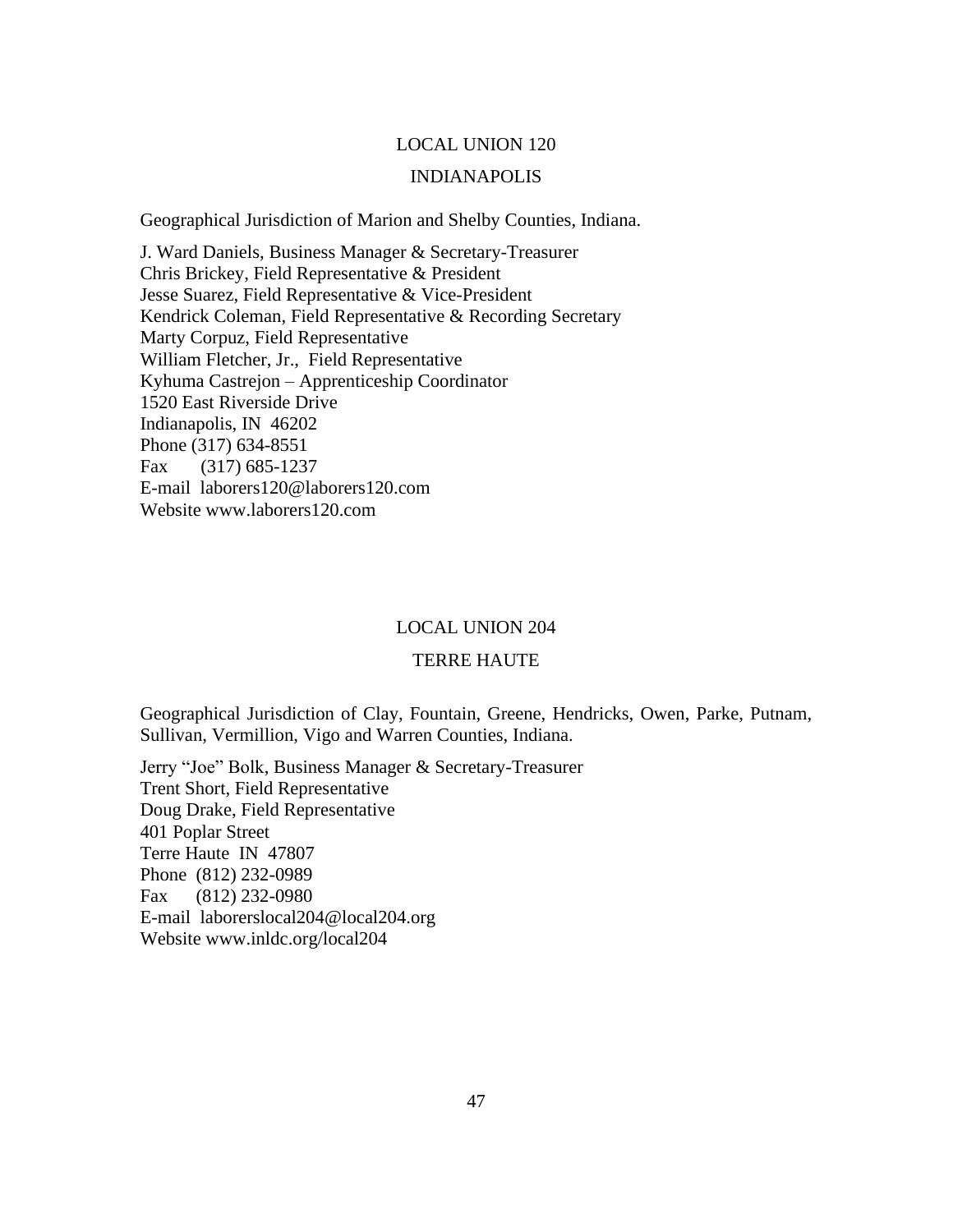# LOCAL UNION 213 FORT WAYNE

Geographical Jurisdiction of Adams, Allen, DeKalb, Huntington, Noble, Steuben, Wabash, Wells and Whitley Counties, Indiana.

Chris L Guerrero, Business Manager & Secretary-Treasurer Steve East, President/Field Representative & Apprentice Coordinator Arvondale Jefferson, Field Representative 5700 S Anthony Blvd. Fort Wayne, IN 46806-3322 Phone (260) 744-5255 Phone (260) 744-5355 Fax (260) 745-7601 E-Mail local213@laborers213.org Website www.inldc.org/local213

#### LOCAL UNION 274

## LAFAYETTE

Geographical Jurisdiction of Benton, Boone, Carroll, Cass, Clinton, Montgomery, Pulaski, Tippecanoe and White Counties and covering Kokomo Indiana, Fulton, Howard, Miami and Tipton Counties, Indiana.

Jim Terry, Secretary-Treasurer & Business Manager Rick Williams, Field Representative Kevin Mitchell, Field Representative & President 1734 Main Street Lafayette, IN 47904 Phone (765) 742-4876 Fax (765) 423-4709 E-mail laborerslocal274@gmail.com Website www.inldc.org/local274 Kokomo Branch Phone (765) 457-4453 Fax (765) 457-8245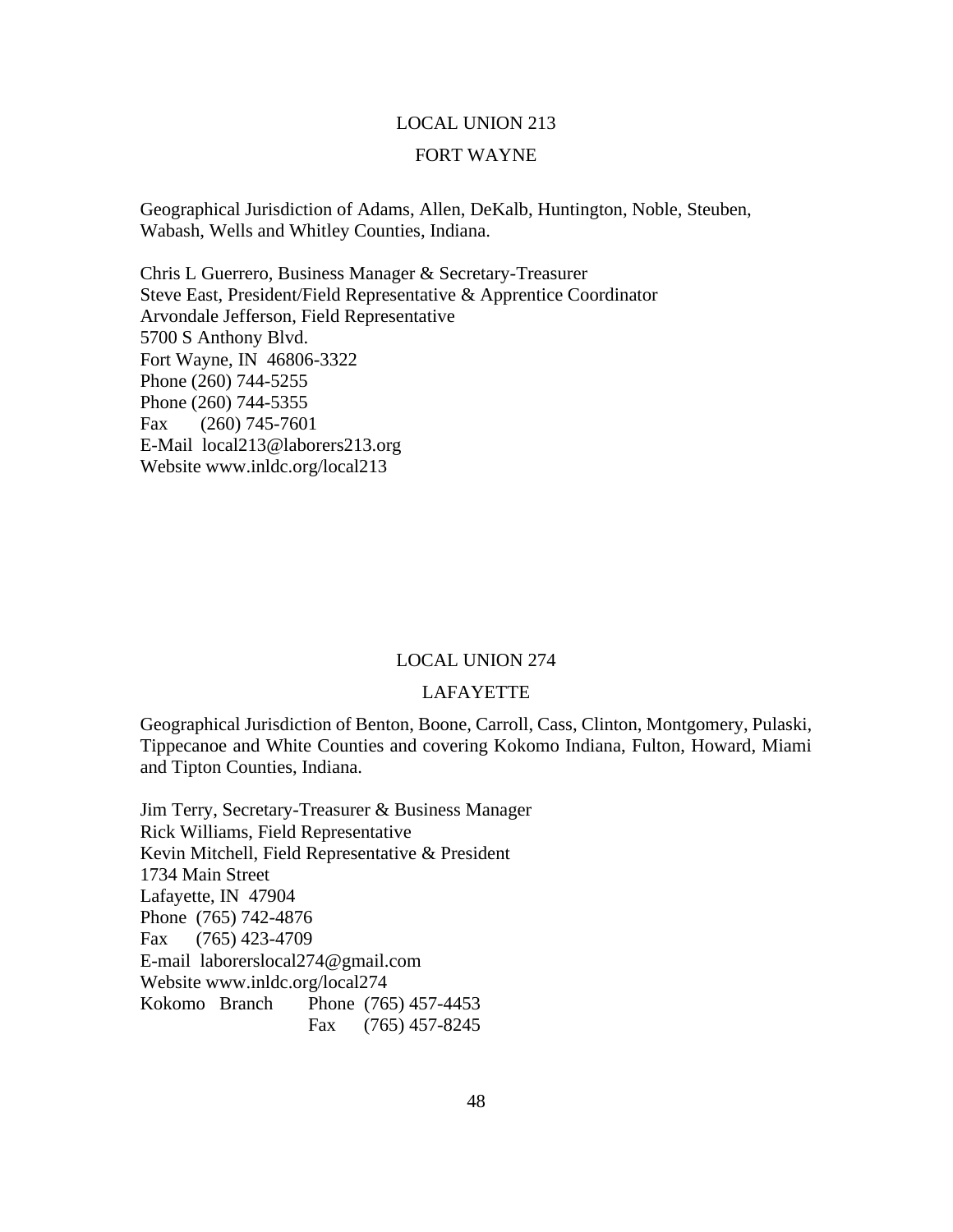#### LOCAL UNION 561

#### EVANSVILLE

Geographical Jurisdiction covering Daviess, Dubois, Gibson, Knox, Pike, Posey, Spencer, Vanderburgh and Warrick Counties, Indiana; and Crittenden, Henderson, Union and Webster Counties in Kentucky.

Andrew Angel, Business Manager & President Lee Russell, Secretary-Treasurer & Field Representative Jim Neisen, Recording Secretary & Field Representative Daniel Feith, Vice-President & Field Representative Chris McCormick, Field Representative 951 North Park Drive Evansville IN 47710 Phone (812) 425-3191 Toll Free 1-888-463-8646 Fax (812) 425-2421 Website www.laborers561.org

#### LOCAL UNION 645

### SOUTH BEND

Geographical Jurisdiction of Elkhart, Kosciusko, LaGrange, Marshall and St. Joseph Counties, Indiana.

Murray Miller, Business Manager Randy Neilson, Field Representative Todd Taylor, Field Representative 23698 Western Ave South Bend, IN 46619 Phone (574) 287-2967 Fax (574) 287-2968 E-mail millsbi@aol.com Website www.inldc.org/local645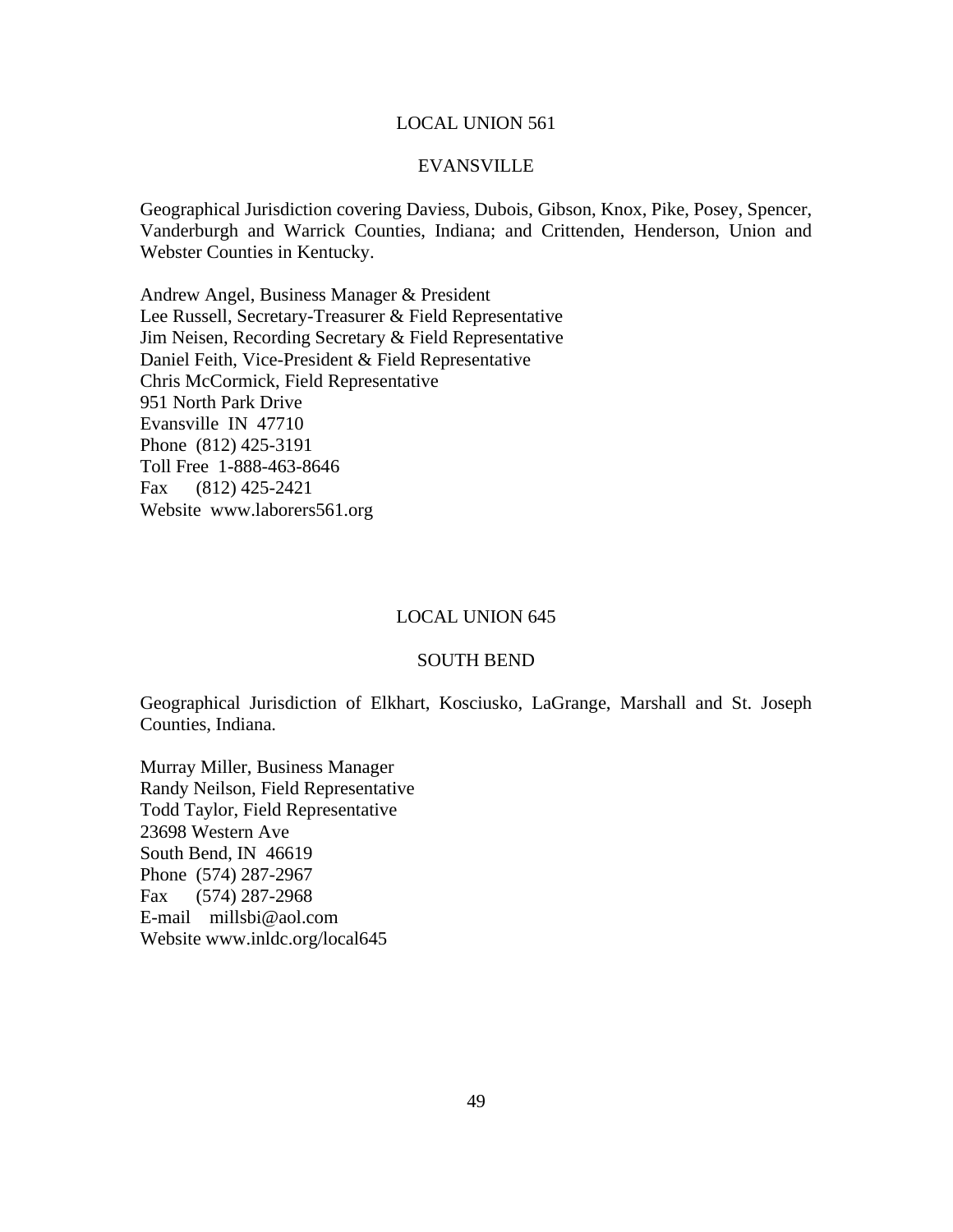### LOCAL UNION 741

#### BLOOMINGTON

Geographical Jurisdiction of Bartholomew, Brown, Dearborn, Decatur, Franklin, Jackson, Jennings, Johnson, Lawrence, Martin, Monroe, Morgan, Ohio, Orange and Ripley Counties, Indiana.

Albert "Ray" Hobbs, Business Manager & Secretary Treasurer Terry Pittman, President & Field Representative Mike Hardy, Vice-President & Field Representative Lonnie Whitaker, Executive Board Member & Field Representative 7745 South Fairfax Road Bloomington, IN 47401 Phone (812) 824-2605 Fax (812) 824-2185 E-mail liunalocal741@ liunalocal741.org Website www.inldc.org/local741 Columbus Branch Phone (812) 372-2211 Lawrenceburg Branch Phone (812) 537-5128

#### LOCAL UNION 795

#### NEW ALBANY

Geographical Jurisdiction of Clark, Crawford, Floyd, Harrison, Jefferson, Perry, Scott, Switzerland and Washington Counties, Indiana.

Danny L. Stults, Business Manager 1213 State Street New Albany IN 47150 Phone (812) 944-6473 Fax (812) 944-6474 E-mail laborers795@sbcglobal.net Website www.inldc.org/local795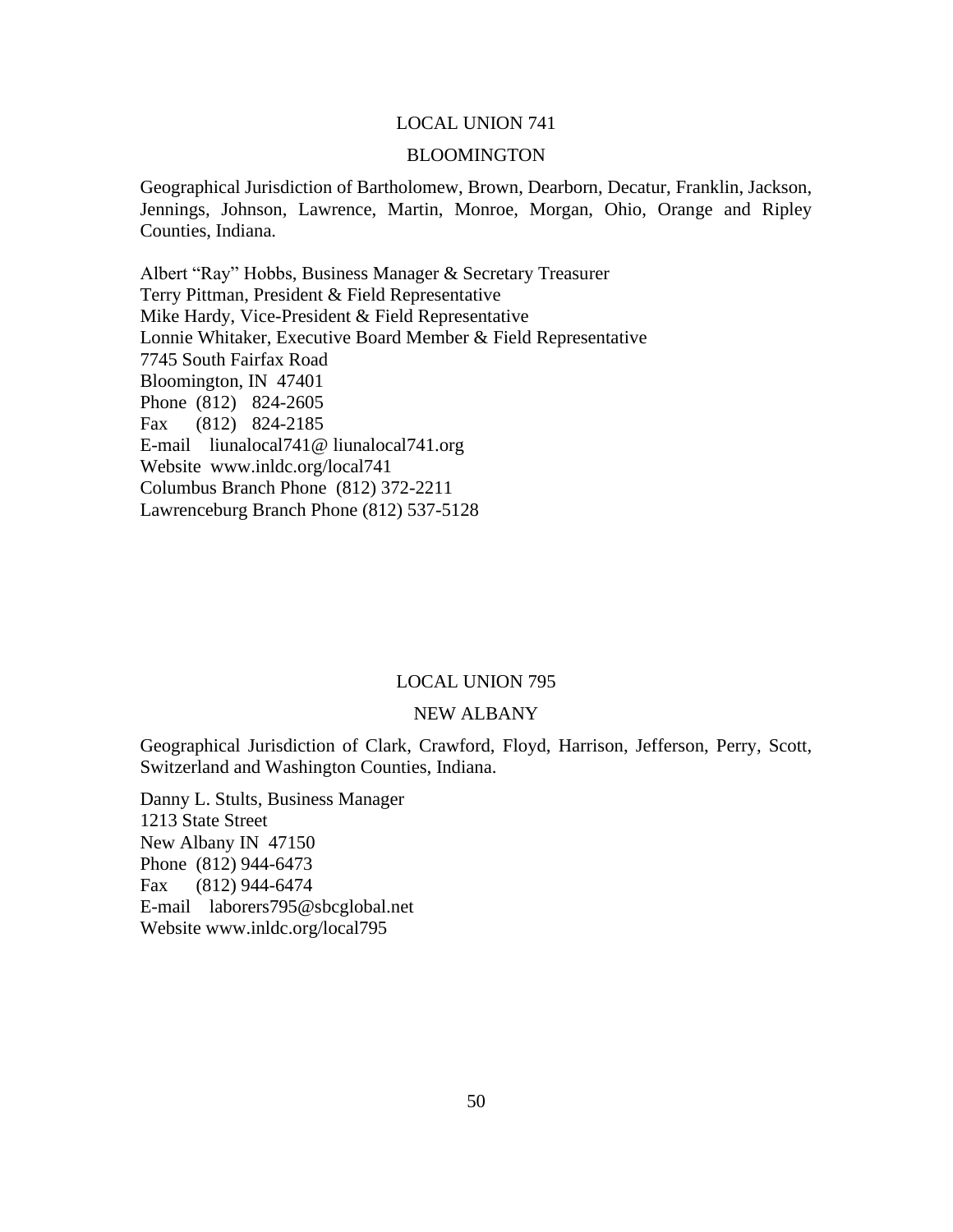# LOCAL UNION 1112 MUNCIE

Geographical Jurisdiction of Blackford, Delaware, Fayette, Grant, Hamilton, Hancock, Henry, Jay, Madison, Randolph, Rush, Union and Wayne Counties, Indiana.

Kelly Watson, Business Manager & Secretary-Treasurer Shawn Beaty, President & Field Representative Demetrius Jones, Vice President, Field Representative & Apprentice Coordinator Trevor Redwine, Field Representative & Apprenticeship Coordinator 3520 S Meeker Ave Muncie IN 47302 Phone (765) 282-5815 Fax (765) 286-7150 E-mail laborerslocal1112@liuna1112.org Website www.inldc.org/local1112 Richmond Branch Phone (765) 966-2005 Fax (765) 966-7080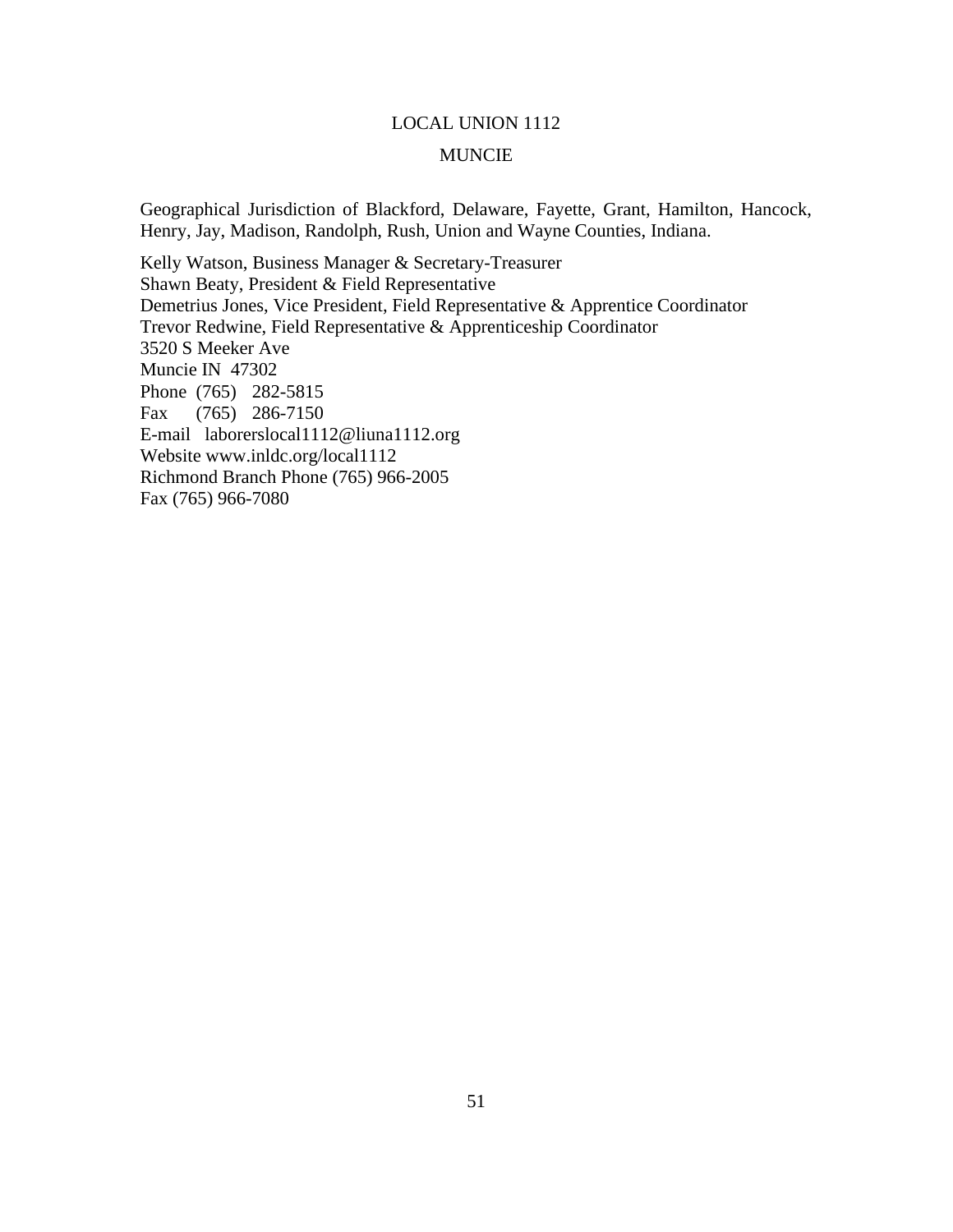# **DIRECTORY OF LOCALS BY COUNTIES**

<span id="page-54-0"></span>

| <b>COUNTY</b>      | <b>LOCAL</b> | <b>COUNTY</b>  | <b>LOCAL</b> |
|--------------------|--------------|----------------|--------------|
| Adams              | 213          | Jefferson      | 795          |
| Allen              | 213          | Jennings       | 741          |
| <b>Bartholomew</b> | 741          | Johnson        | 741          |
| Benton             | 274          | Knox           | 561          |
| Blackford          | 1112         | Kosciusko      | 645          |
| Boone              | 274          | LaGrange       | 645          |
| <b>Brown</b>       | 741          | Lake-West Half | 41           |
| Carroll            | 274          | Lake-East Half | 81           |
| Cass               | 274          | LaPorte        | 81           |
| Clark              | 795          | Lawrence       | 741          |
| Clay               | 204          | Madison        | 1112         |
| Clinton            | 274          | Marion         | 120          |
| Crawford           | 795          | Marshall       | 645          |
| Crittenden, KY     | 561          | Martin         | 741          |
| <b>Daviess</b>     | 561          | Miami          | 274          |
| Dearborn           | 741          | Monroe         | 741          |
| Decatur            | 741          | Montgomery     | 274          |
| DeKalb             | 213          | Morgan         | 741          |
| Delaware           | 1112         | Newton         | 41           |
| Dubois             | 561          | Noble          | 213          |
| Elkhart            | 645          | Ohio           | 741          |
| Fayette            | 1112         | Orange         | 741          |
| Floyd              | 795          | Owen           | 204          |
| Fountain           | 204          | Parke          | 204          |
| Franklin           | 741          | Perry          | 795          |
| Fulton             | 274          | Pike           | 561          |
| Gibson             | 561          | Porter         | 81           |
| Grant              | 1112         | Posey          | 561          |
| Greene             | 204          | Pulaski        | 274          |
| Hamilton           | 1112         | Putnam         | 204          |
| Hancock            | 1112         | Randolph       | 1112         |
| Harrison           | 795          | Ripley         | 741          |
| Henderson, KY      | 561          | Rush           | 1112         |
| Hendricks          | 204          | St Joseph      | 645          |
| Henry              | 1112         | Scott          | 795          |
| Howard             | 274          | Shelby         | 120          |
| Huntington         | 213          | Spencer        | 561          |
| Jackson            | 741          | <b>Starke</b>  | 81           |
| Jasper             | 41           | Steuben        | 213          |
| Jay                | 1112         | Sullivan       | 204          |